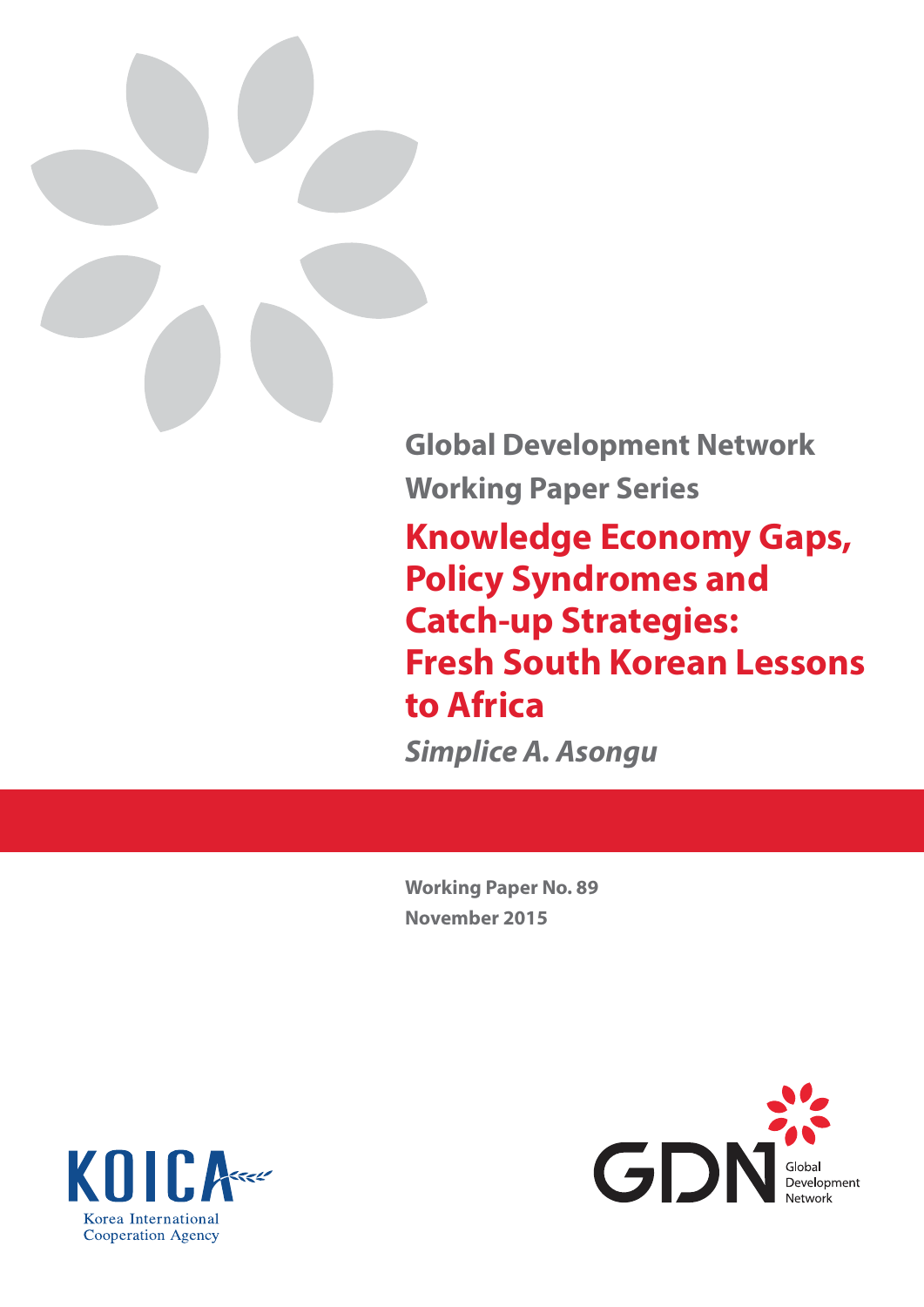The **Global Development Network (GDN**) is a Public International Organization that promotes social science in developing and transition countries. It empowers local researchers by giving them access to financial resources, to information, to training and mentoring services and to a global network of development researchers. Through its various projects, it contributes to the generation of policy-relevant knowledge on major development issues, and to the interaction between local researchers, their global peers, policymakers and other development stakeholders. Founded in 1999, GDN headquarters are in New Delhi, India with an office in Washington DC, USA.

The Korean Government established the **Korea International Cooperation Agency (KOICA**) as a government-funded agency dedicated to grant aid programs on April 1991. KOICA contributes to addressing global development issues by realizing sustainable socio-economic development of partner countries and pursuing harmonization with global partners to reduce poverty and improve the quality of life in developing countries.

This Working Paper has been prepared as part of the KOICA Development Research Award 2014-15, a research competition held on the theme of the 'Relevance of Korean Development Experience in Developing Countries'. The competition was administered by the Global Development Network and funded by the Korea International Cooperation Agency (KOICA). GDN is grateful to the mentor and anonymous referees for providing their constructive comments on the paper. The views expressed in this publication are those of the author(s) alone.

© GDN, 2015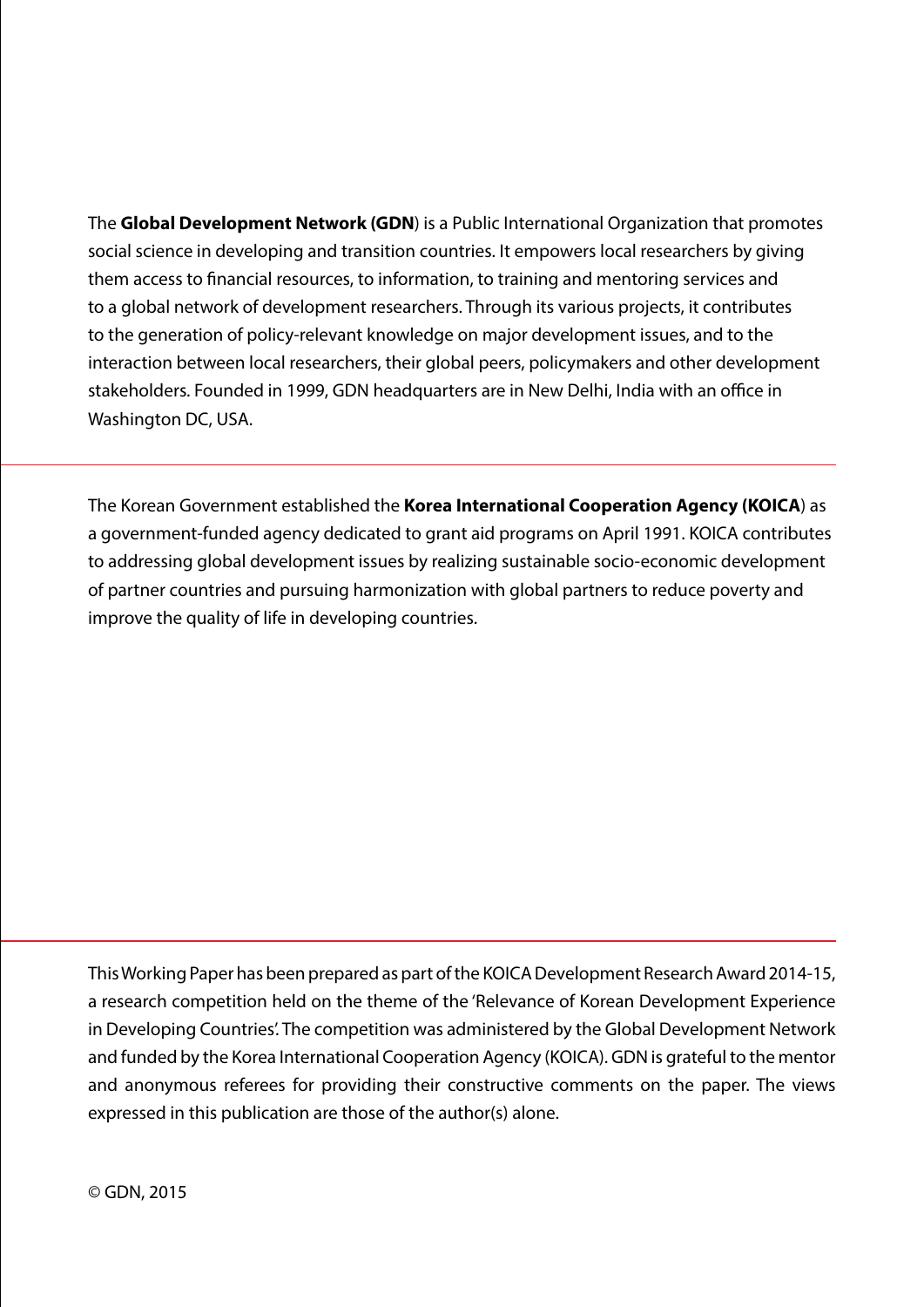## **Knowledge Economy Gaps, Policy Syndromes and Catch-up Strategies: Fresh South Korean Lessons to Africa**

Simplice A. Asongu\*

## **Abstract**

Africa's overall knowledge index fell between 2000 and 2009. South Korea's "economic miracle" was largely due to a knowledge-based development strategy that holds valuable lessons for African countries in their current pursuit towards knowledge economies. Using updated data (1996-2010), this paper presents fresh South Korean lessons to Africa by assessing knowledge economy (KE) gaps, deriving policy syndromes, and providing catch-up strategies. We decompose the 53 peripheral African countries based on several fundamental characteristics: wealth, legal origins, regional proximity, oil-exporting, political stability and state of "landlockedness". We use the World Bank's four KE components: education, innovation, information & communication technology (ICT, economic incentives and institutional regime). We employ absolute beta and sigma convergence techniques as empirical strategies. With the exception of ICT, for which "catch-up" is not very apparent, we observe African catch-up by categories (in increasing order) in innovation, economic incentives, education and institutional regime. The speed of catch-up varies between 8.66% and 30.00% per annum with full or 100% catch-up of between 34.64 years and 10 years. Based on the trends and dynamics in KE gaps, we discuss policy syndromes and compelling catch-up strategies. We dissect obstacles to KE in Africa before presenting relevant South Korean solutions.

## *JEL Classification*: O10; O30; O38; O55; O57 *Keywords*: Knowledge economy; Catch-up; South Korea; Africa

## **Acknowledgements**

The Global Development Network (GDN) and the Korea International Cooperation Agency (KOICA) provided funding for this paper. It received the 2014 KOICA President's Award for the Best Submission from a Developing Country. The author is highly indebted to: (i) Prof. Eun Mee Kim for her mentorship and constructive comments; (ii) two anonymous referees for constructive comments and (iii) Ms. Savi Mull and Ms. Vasundhra Thakur for logistics and networking coordination.

\*Simplice Asongu, African Governance and Development Institute, P.O Box 1834, Yaoundé, Cameroon. All correspondence should be addressed to: asongusimplice@yahoo.com.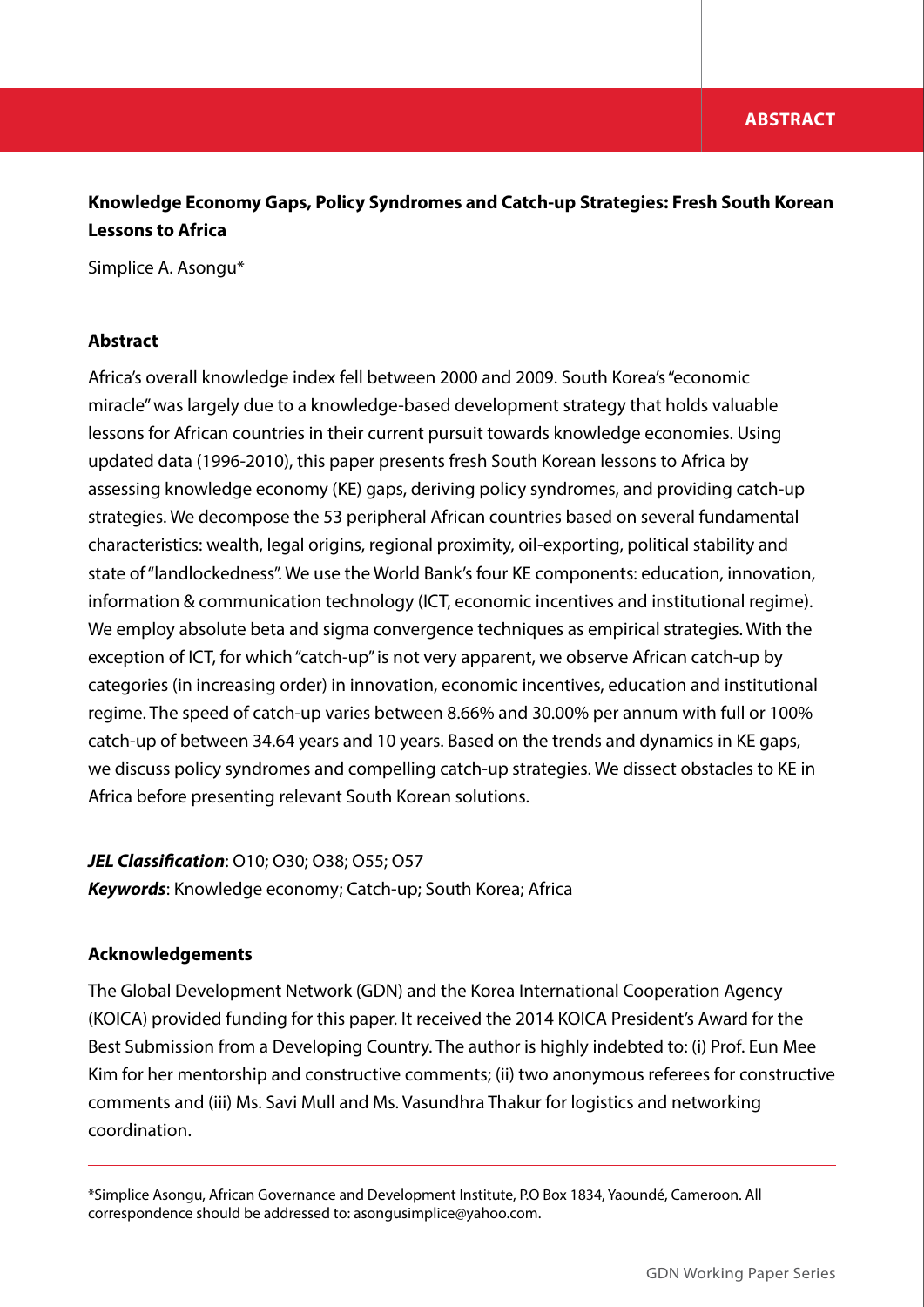## **I. INTRODUCTION**

Countries neglecting the challenges of inevitable globalization risk their prosperity. For nations to be competitive and integrated into the world economy, they must embrace globalization and must "play" by competitive-rules. North America and European countries have mastered transformation to a "Knowledge Economy" (KE), and these countries inexorably chart the course of international development. Latin America and Asia have increasingly asserted the need for KE in their pursuits of national and regional initiatives (Dahlman, 2007; Chandra & Yokoyama, 2011; Tchamyou, 2014). The historic pattern formulated by Japan has set the course for China, Malaysia and the Newly Industrialized Economies of Asia (Singapore, Taiwan, Hong Kong and South Korea). These nations have been witnessing a remarkable march from post-industrialization era "product-based economies" to "knowledge-based economies". The "East Asian Miracle" has left many scholars and policy makers debating the implications and lessons for Africa (Kim, 2013). In Asia, South Korea<sup>1</sup> has increasingly been the object of comparison with African countries. South Korea suffered from far less economic development than most African countries in the aftermath of colonial independence (Tran, 2011). Given that 21<sup>st</sup> century development is KEcentered, and that Africa's global position in KE is lagging, Korea's KE experience provides an important benchmark for African development, especially since Africa's overall knowledge index fell between 2000 and 2009 (Anyanwu, 2012)<sup>2</sup>.

While substantial literature has focused on the emerging economies of Latin America and Asia, scholars have devoted little attention to KE in African countries (Dahlman, 2007; Chavula, 2010; Chandra & Yokoyama, 2011). However, in recent years KE themes have increasingly taking central stage in discussions on development in the continent (AfDB, 2007; Amavilah, 2009; Asongu, 2013a; Andrés & Asongu, 2013ab; Nyarko, 2013a; Andrés et al., 2014). Indeed, a recent stream of literature reflects the need for urgent policy measures to foster African KE<sup>3</sup>.

- <sup>2</sup> The knowledge index is a composite index entailing the: (i) education, (ii) innovation and (iii) information and communication technology (Anyanwu, 2012, p. 9).
- <sup>3</sup> It includes:
	- general discourses about KE in the continent (Rooney, 2005; Lin, 2006; Anyanwu, 2012);
	- education (Ford, 2007; Amavilah, 2009; Chavula, 2010; Weber, 2011; Wantchekon et al., 2014);
	- information & communication technologies (African Partnership Forum, 2008 ; Chavula, 2010; Butcher, 2011);
	- innovation (Oyelaran-Oyeyinka & Gehl Sampath, 2007; Anyanwu, 2012; Carisle et al., 2013 );
	- institutional regime & economic incentives (Cogburn, 2003; Letiche, 2006; Saxegaard, 2006; Nguena & Tsafack, 2014; Andrés et al., 2014; Andrés & Asongu, 2013a);
	- intellectual capital & economic development (Wagiciengo & Belal, 2012; Preece, 2013);
	- indigenous knowledge systems (Raseroka, 2008; Lwoga et al., 2010);
	- research & development (German & Stroud, 2007; African Development Bank, 2007; Sumberg, 2005);
	- intellectual property rights (Zerbe, 2005; Lor & Britz, 2005; Myburgh, 2011; Andrés & Asongu, 2013ab; Andrés et al., 2014; Asongu, 2013a);
	- spatiality in knowledge production (Bidwell et al., 2011; Neimark, 2012) and;
	- KE in the transformation of space (Moodley, 2003; Maswera et al., 2008).

<sup>&</sup>lt;sup>1</sup> We use South Korea and Korea interchangeably throughout the paper.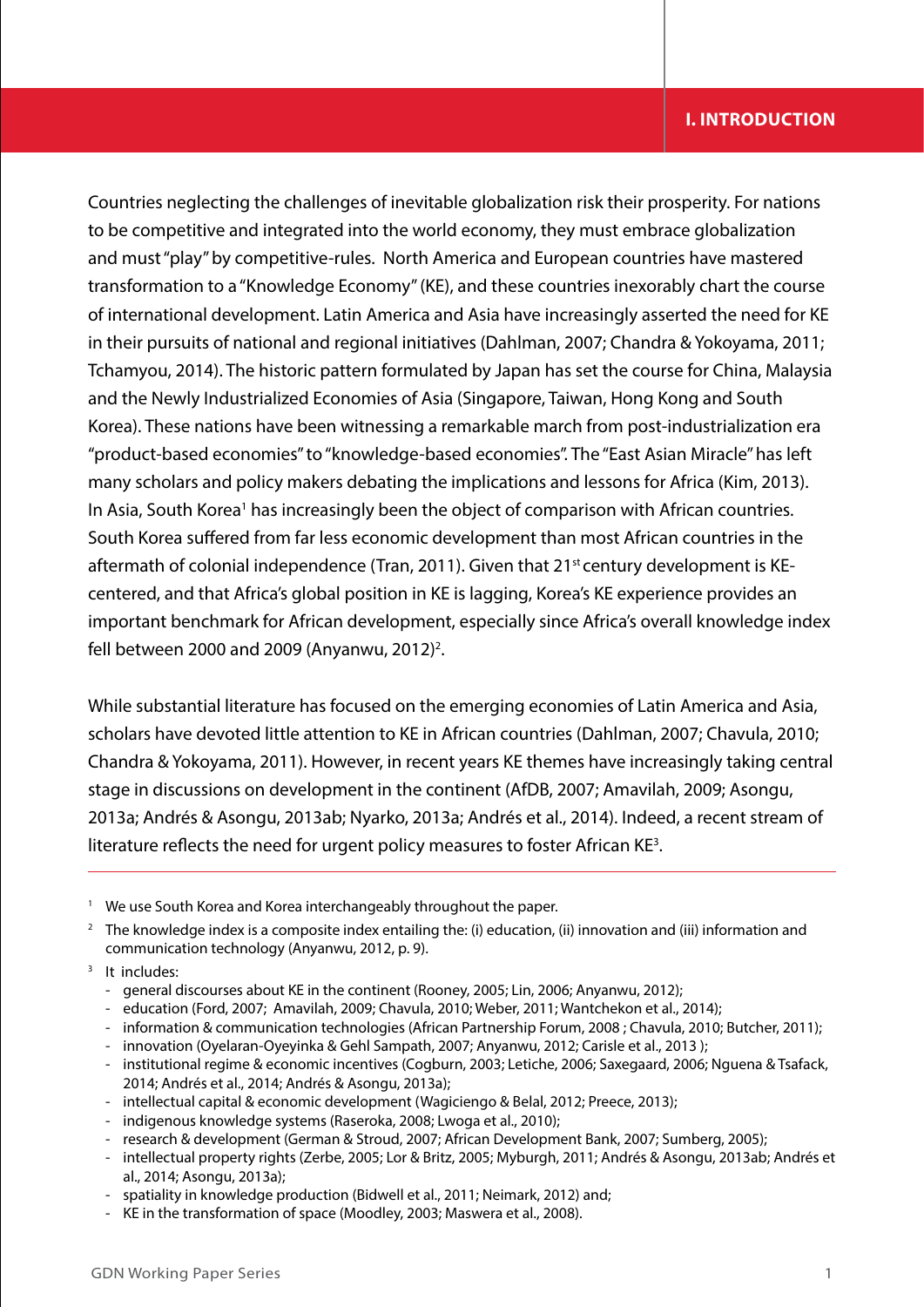## **I. INTRODUCTION**

These perspectives reflect the realization of the need for greater emphasis on KE-based research to bridge gaps between Africa and benchmark countries (AfDB, 2007; Bizri, 2009; Aubert, 2005; Britz et al., 2006; Chavula, 2010; Makinda, 2007; Lightfoot, 2011). To the best of our knowledge, no African KE study has yet compared Africa to benchmark Newly Industrialized Asian countries. This paper aims to investigate the gaps in KE between Africa and South Korea. Based on assessed gaps, we provide recommendations from resulting catch-up policy syndromes<sup>4</sup>. An updated dataset (1996-2010)<sup>5</sup>, essential to analyze fresh policy measures, also enables us to examine if catch-up in KE dimensions relative to South Korea has accompanied the impressive growth in some African countries during the past decade.

In line with Suh & Chen (2007), we can largely attribute South Korea's dramatic economic prosperity since the 1960s—which enabled the country to emerge from a low-income country (LIC) to a high-income industrialized nation—to accumulation of knowledge rather than to traditional economic factors of labor and capital in production. Korea was able to achieve this knowledge-oriented prosperity by:

- Heavily investing in training and education,
- Developing accessible and modern information infrastructure,
- Using intensive research & development (R&D) to boost innovation, and
- Focusing on economic incentives and a favorable institutional regime conducive to knowledge-oriented investments.

In this light, Korea has been able to use KE as an engine for growth—an experience that could offer lessons for developing countries, especially frontier African nations at the same development threshold as Korea in the 1960s.

The Korea-Africa relationship has received little academic research attention (Kim, 2013), probably due to skepticism about South Korea as a role model of development for other countries<sup>6</sup>. However, recent evidence suggests that it can serve as a role model of development for other emerging countries, particularly in terms of KE (Lee, 2009). By using the South Korean KE experience as a frontier model for peripheral African countries, the paper also makes use of a number of studies on "achieving development success: strategies and lessons from the

<sup>4</sup> In the context of this paper, we define policy syndromes as negative tendencies of dispersions in KE dimensions between African peripheral countries and the frontier South Korean economy.

<sup>&</sup>lt;sup>5</sup> Based on author's calculation.

 $6$  "There is some skepticism about Korea as role model of development as the Korean model involved a considerable degree of state activism, unacceptable in today's global environment" (Lee, 2009, p.1).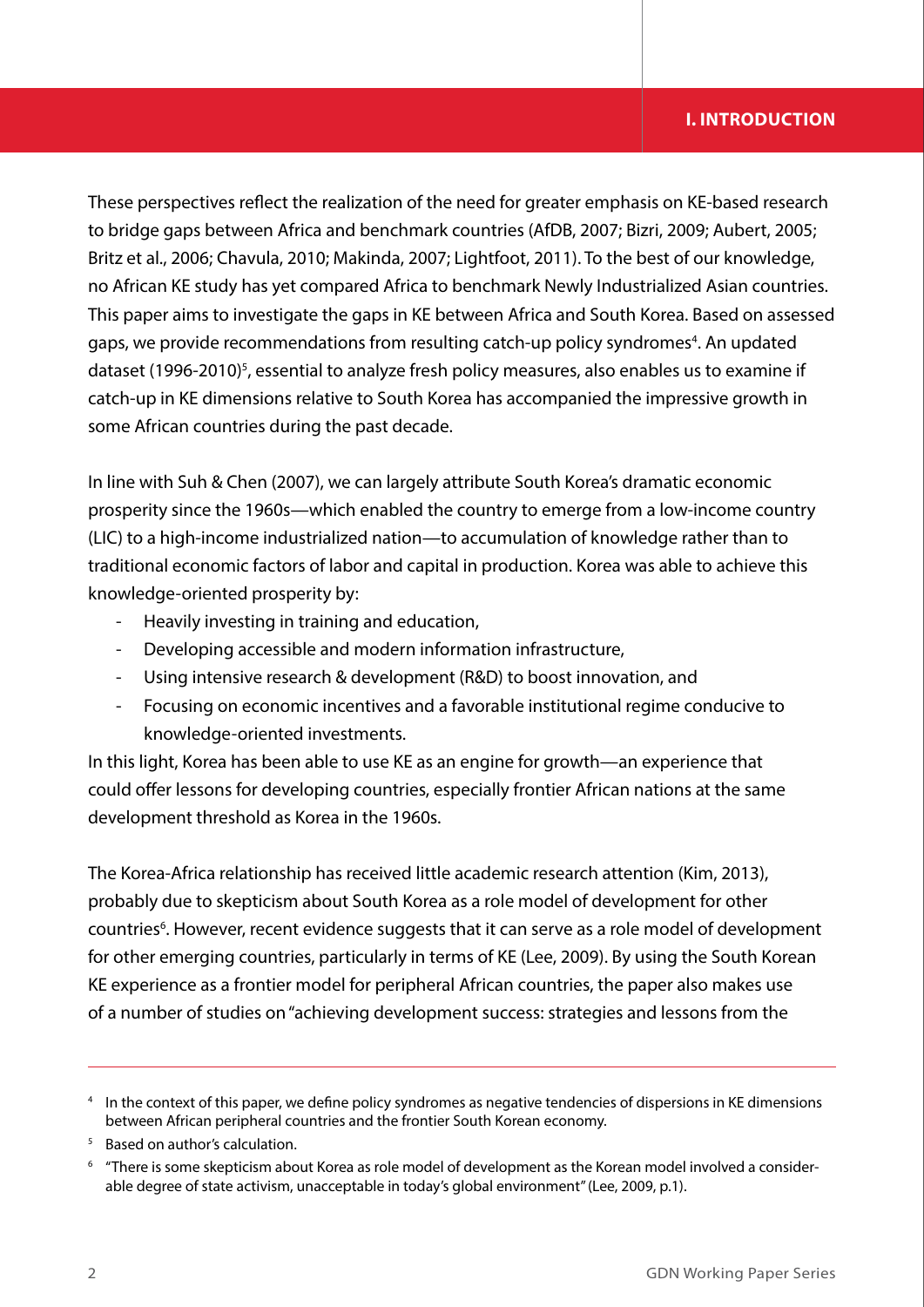developing world"7 . For this study, the "frontier" KE country is South Korea because it represents best practices for African countries in the KE periphery to emulate to close KE gaps.

By positioning this paper on KE and the relatively little investigated Korean-African nexus, this study contributes to existing literature by addressing the following policy issues. First, the paper diagnoses KE prospects of peripheral African countries and KE gaps in relation to a frontier country (South Korea), and recommends catch-up policies to bridge KE gaps. Second, the study also examines whether the impressive growth experienced over the last decade by African countries has moved hand-in-hand with catch-up trends in KE relative to South Korea. Third, in response to a growing strand of studies on the need for KE as the main axis of future development (Makinda, 2007; Lightfoot, 2011), comparison with South Korea is ideal in understanding growth prospects of Africa. Accordingly, we offer policy lessons to African countries already embarking on the route to KE. Fourth, looking at peripheral African countries by income levels, legal origins, access to sea, political stability, natural resources and regional proximity enable some insights for more focused policy implications.

The theoretical underpinnings for KE catch-up correspond with cross-country income convergence literature within the framework of neoclassical models of growth. Recently these studies have extended to other fields of economic development (Swan, 1956; Barro, 1991; Mankiw et al., 1992; Solow, 1956; Baumol, 1986; Barro & Sala-i-Martin, 1992, 1995; Narayan et al., 2011; Andrés & Asongu, 2013ab; Fung, 2009 ; Mayer-Foulkes, 2010; Bruno et al., 2012; Asongu, 2014abc, 2013abc). In this light, the theoretical underpinnings have been used in studying the harmonization/timing/modeling of intellectual property rights (IPRs) related to software piracy (Asongu, 2013a; Andrés & Asongu, 2013b), slowing capital flight (Asongu, 2014d, 2013d), as well as in currency areas and financial markets (Narayan et al., 2011; Bruno et al., 2012; Asongu, 2013b, 2014bc).

We employ the World Bank's four dimensions of the Knowledge Economy Index (KEI): 1) information & communication technology (ICT), 2) innovation, 3) economic incentives & institutional regime, and 4) education. We specifically use this methodology using these diverse KE dimensions because existing literature has focused only on one or a few KEI components (Aubert, 2005; Britz et al., 2006; AfDB, 2007; Bizri, 2009). Empirical evidence stems from 13

<sup>7</sup> Fosu, 2013a; Lee, 2013; Jomo & Wee, 2013; Warr, 2013; Thoburn, 2013; Khan, 2013; Singh, 2013; Yao, 2013; Santos-Paulino, 2013; Asongu & Aminkeng, 2013; Robinson, 2013; Subramanian, 2013; Lundahl & Petersson, 2013; Fosu, 2013b; Naudé, 2013; De Mello, 2013; Solimano, 2013; Trejos, 2013; Pozo et al., 2013; Cardoso, 2013; Looney, 2013; Baliamoune-Lutz, 2013; Nyarko, 2013b & Drine, 2013.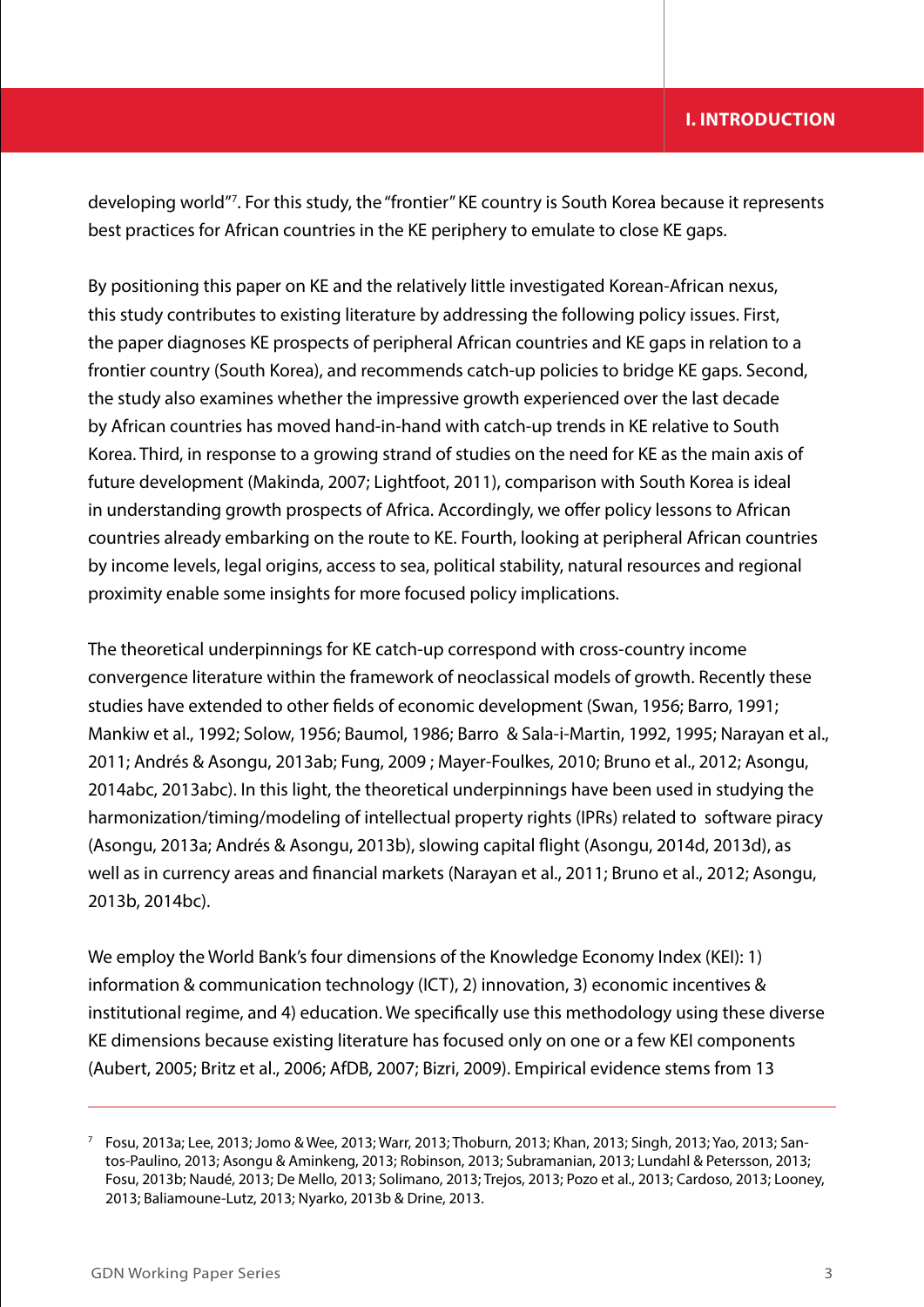## **I. INTRODUCTION**

panels or groupings of countries. Accordingly, because of the richness of the dataset<sup>8</sup>, we are able to disaggregate countries into fundamental characteristics of KE based on income levels, legal origins, oil exporting, access to seaports, political stability, and regional proximity. We investigate three main issues between the homogenous panels (or groupings of countries with similar characteristics) and South Korea: 1) KE gaps or evidence of catch-up: 2) the speed or rate of catch-up, and 3) the corresponding time needed for full catch-up. To ensure robustness in assessments, we employ both *sigma* and *beta* catch-up empirical strategies (see Methodology Annex 5)<sup>9</sup>. Based on the findings from the three issues assessed, we provide catch-up policies for African countries to bridge KE gaps.

Beside specific policy recommendations, four main categories of policy implications emerge. First, the presence or not of catch-up informs policy makers on the various KE gaps vis-à-vis South Korea. Second, decomposing Africa into fundamental characteristics—legal origin, income-level, etc.—helps refine policy implications. Third, rate of KE convergence, which allows us to calculate the time needed for full KE convergence, informs policymakers about the urgency of measures needed to bridge KE gaps. Fourth, catch-up trends can inform policies related to current regional integration efforts in the KE dimensions.

We organize the rest of the study as follows: Section 2 presents South Korea as a Knowledge Economy (KE), and highlights success stories; we discuss data in Section 3 (with in-depth Methodology covered in Annex 5); Section 4 covers the empirical analysis, discussion of results, and policy implications; we conclude with Section 5.

<sup>&</sup>lt;sup>8</sup> Emphasis on author's calculation based on World Bank Development Indicators.

<sup>9</sup> Sigma and beta catch-up are reductions in cross-country differences in a given variable. Whereas sigma catch-up is cross-sectional (many countries in one year) reduction of the underlying difference across years, beta catch-up is based on panel data (many countries in many years).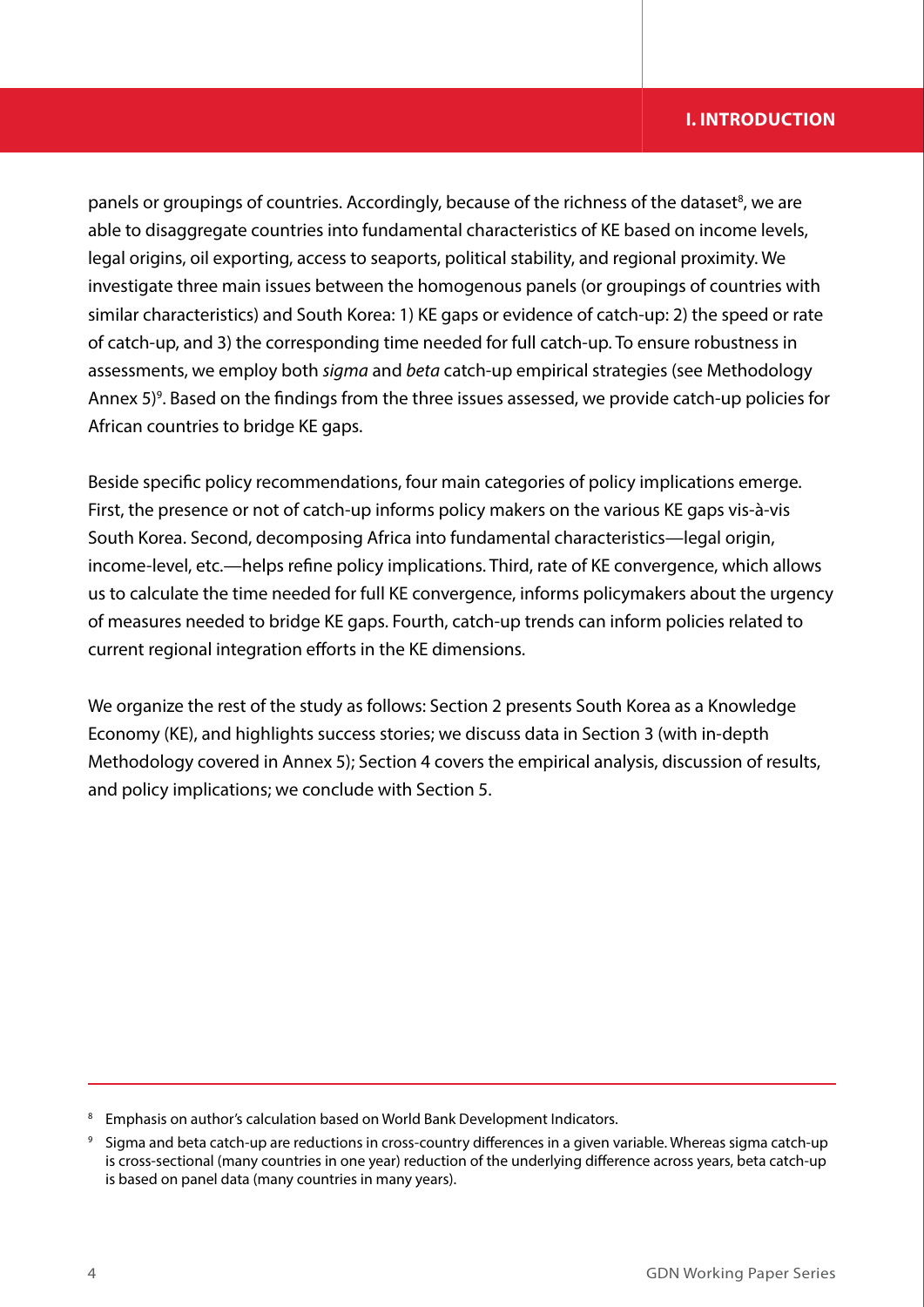### **II. SOUTH KOREA AS A KNOWLEDGE ECONOMY AND LEARNING FROM SUCCESS STORIES**

In line with recent literature (Suh & Chen, 2007; Tchamyou, 2014), the South Korean republic has experienced one of the most spectacular growth stories of the 20<sup>th</sup> century, starting as a low-income nation in the 1950s and becoming an industrialized OECD economy by 2000. The combined interaction of the four dimensions of the World Bank's KEI—innovation, education, ICT, economic incentives & institutional regime—were clearly critical components of Korea's success, although Korea may not have always specifically addressed knowledge components in its early development strategies. Characteristics of Korea's development model included: human resource development fortified with technological capacity building and intensive learning; proactive leadership by government in providing, sustaining, and fostering transformation; and promotion of export and import-substitution industries, among others. Development experts have often used South Korea as a development model for Africa because Korea lagged behind most African countries before the 1980s<sup>10</sup>.

Consistent with Lee (2009) and Lee & Kim (2009), Korea can serve as a model for African countries because it achieved economic prosperity more rapidly than any country in recent history—from below 91.62 USD per capita GDP in 1961 to over 22,000 USD in 2011<sup>11</sup>. According to the narrative, because of skepticism over whether Korea could serve as a model for other developing nations, earlier literature focused on the mission of market versus government in the catch-up processes (Amsden 1989; Chang 1994; World Bank 1993). This perspective paralleled another stream of the literature contending that Korea has been catching-up by assimilating and adapting to seemingly obsolete technology from advanced countries (Utterback, 1975; OECD, 1992; Hobday, 1995; Dahlman et al., 1985; Andrés & Asongu, 2013a; Andrés et al., 2014).

Consistent with Andrés et al. (2014), the ongoing debate about the "East Asian miracle" has surrounded "governing the market" and "soft authoritarian" concepts. One theory asserts that certain politico-economic conditions, especially in South Korea, have been conducive for "the miracle". Some scholars advocate the miracle might have resulted from low Korean enforcement of Intellectual Property Rights (IPRs) at the early stages of development (Bezmen & Depken, 2004). This is consistent with recent findings by Kim et al. (2012) concluding that the protection of patent is instrumental in innovation, with patentable innovation contributing to economic prosperity in developed, but not in developing, countries (Kim et al., 2012).

<sup>10</sup> For instance, "*After the Korean war, South Korea was one of the world's poorest countries with only \$64 per capita income. Economically, in the 1960s it lagged behind the Democratic Republic of the Congo (DRC) – currently holding elections marred by violence . Since then the country's fortunes have diverged spectacularly. South Korea now belongs to the rich man's club, the OECD development assistance committee (DAC). The DRC has gone backwards since independence and, out of 187 countries, ranked bottom in the 2011 Human Development Index*" (Tran, 2011).

<sup>11</sup> Source of per capita values: http://www.indexmundi.com/facts/korea/gdp-per-capita (Accessed: 14/06/2015).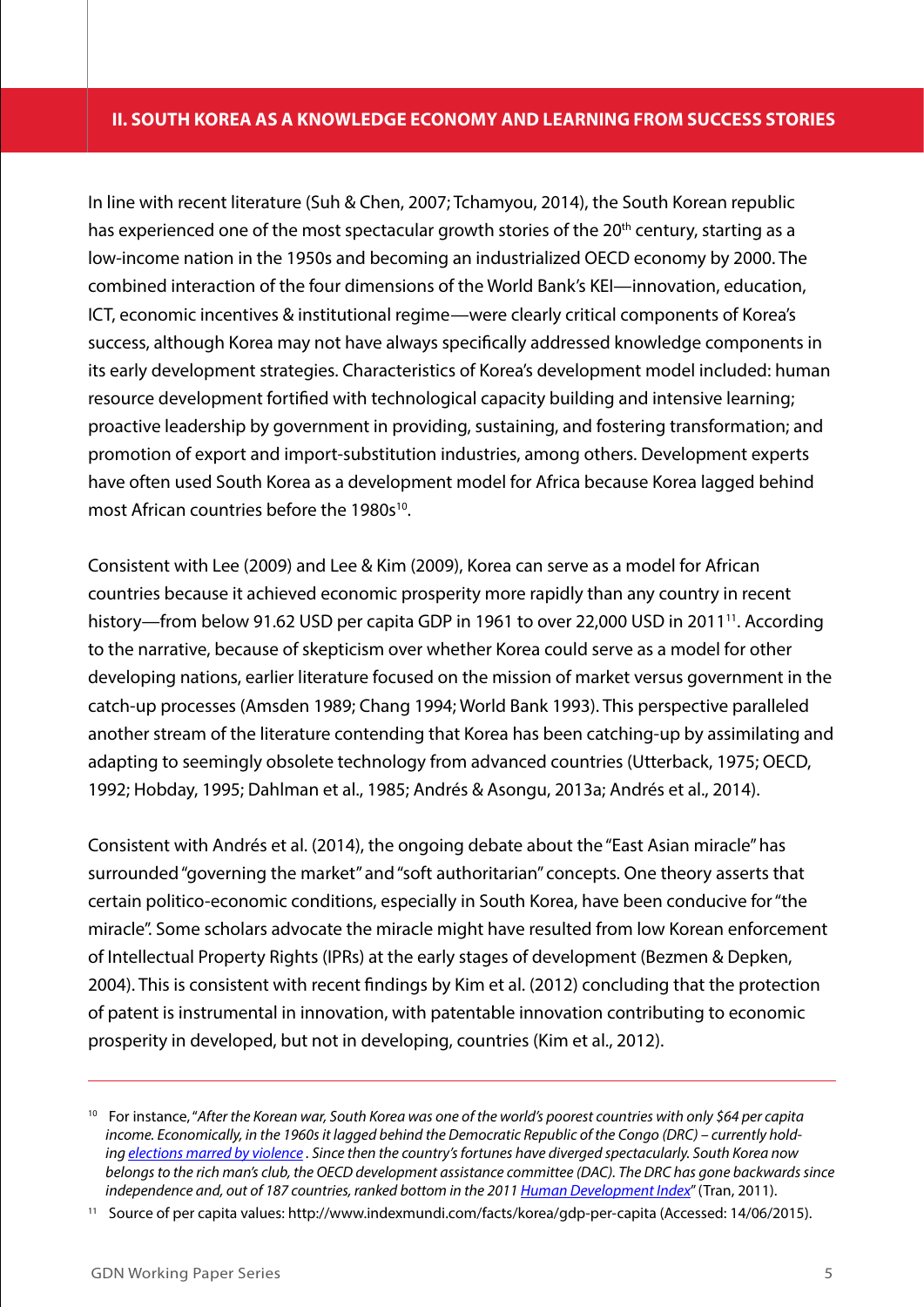## **II. SOUTH KOREA AS A KNOWLEDGE ECONOMY AND LEARNING FROM SUCCESS STORIES**

On the other hand, some authors have argued that there is nothing "miraculous" about the East Asian miracle (Lucas, 1988, 1993)<sup>12</sup>. The recent strand of KE literature is devoted to analyzing East Asian economic success in the context of Africa implies that enforcement of IPRs is not a sufficient condition for KE in Sub-Saharan Africa (SSA) and in Middle East & North African (MENA) countries (Andrés et al., 2014). Discouragement of piracy is necessary (Asongu, 2013a; Andrés & Asongu, 2013b), and corruption fuels at least software piracy, which deters the potential for KE (Andrés & Asongu, 2013ab).

In the catch-up literature specifically focusing on South Korea, Lee (2009) has debunked skepticism surrounding Korea as a model for other developing countries by arguing that capacity building, trade openness, and devaluation alone tend to support only short-run and temporary economic "booms". The study has analyzed Korea use of various knowledge and learning access modes to boost technological capabilities. The author concluded that Korean lessons are transferable to other countries, confirming earlier research recommending the Korean model to other developing countries (Suh & Chen, 2007).

This study represents a response to these calls for further research. The paper is also an extension of studies on '"achieving development success: strategies and lessons from the developing world" (Fosu, 2012, 2013a), and learning from the past (Fosu, 2010)<sup>13</sup>.

Starkly contrasting with skeptical narratives on lessons for developing countries (Lucas, 1988, 1993; Lee, 2009), a common denominator to studies in the preceding paragraph is that Africa can draw lessons from successful developing countries. Every developing success story has a dimension, and, consistent with Fosu (2013a), there is substantial diversity in development strategies, including:

- "disinterested-government" political economy of China;
- "high-sector" and democratically-based Indian development approaches;

<sup>&</sup>lt;sup>12</sup> Within the framework of this study, the East Asian miracle should be understood as the remarkable development of East Asia compared to Africa.

<sup>&</sup>lt;sup>13</sup> The papers have focused on South Korea, Malaysia, Thailand and Vietnam in East Asia & the Pacific (Lee, 2013; Jomo & Wee, 2013; Warr, 2013; Thoburn, 2013; Khan, 2013); the emerging Asian giants of China & India (Singh, 2013; Yao, 2013; Santos-Paulino, 2013; Asongu & Aminkeng, 2013); sub-Saharan Africa with examples of Botswana, Mauritius, Ghana and South Africa (Robinson, 2013; Subramanian, 2013; Lundahl & Petersson, 2013; Fosu, 2013b; Naudé, 2013); Latin America & the Caribbean in which emphasis is placed on Brazil, Costa Rica, Chile and the Dominican Republic (De Mello, 2013; Solimano, 2013; Trejos, 2013; Pozo et al., 2013; Cardoso, 2013) and; the MENA region with analyses from Oman, Bahrain, Tunisia and the United Arab Emirates (Looney, 2013; Baliamoune-Lutz, 2013; Nyarko, 2013b; Drine, 2013).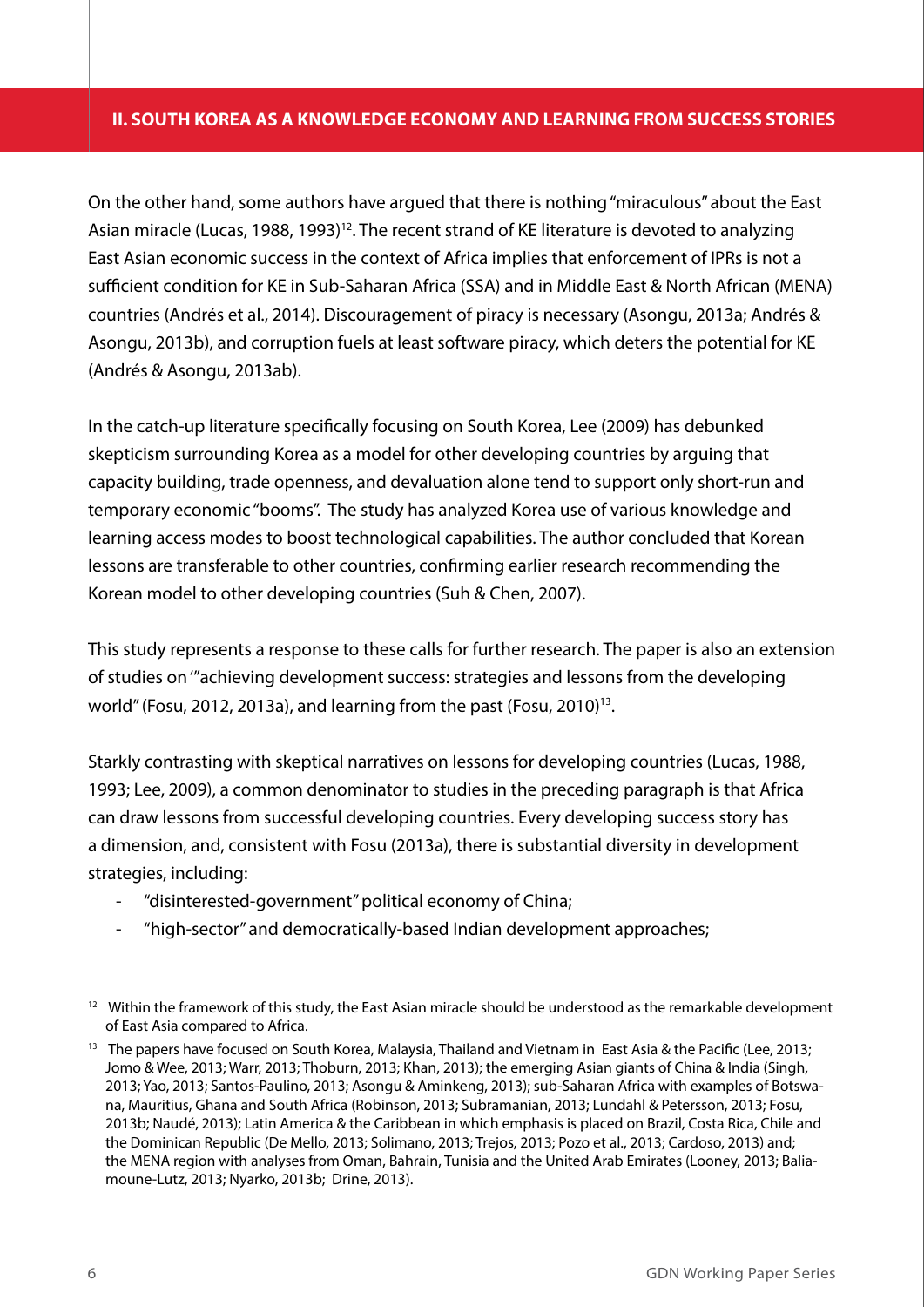## **II. SOUTH KOREA AS A KNOWLEDGE ECONOMY AND LEARNING FROM SUCCESS STORIES**

- reforms in China & Ghana based on the "Washington-Consensus";
- diversification strategies in Bahrain, the United Arab Emirates (UAE) and Oman;
- optimal natural-resource management strategies in the UAE, Oman, Botswana & Bahrain;
- social-sector development programs underpinning progress in Tunisia and Costa Rica;
- democratic political system of diversity management in India and;
- the dynamic orthodox-heterodox strategy in Vietnam & Malaysia.

Inspired by the above narratives, this paper focuses on the KE success story of South Korea with particular emphasis on Africa. We can summarize the narratives highlighted in the introduction into one sentence: the need to emphasize KE in Africa as a development strategy.

Before engaging in empirical analysis, it is worthwhile to discuss the roles of foreign aid and technology transfer in South Korea's KE development, as well as issues related to broader global political economy, notably (i) some obstacles presented by advanced industrial nations, such as patent/licensing, and (ii) the unfavorable global economic context for trade and African exports.

According to Korean government estimates, the country received about USD 12.7 billion between 1945 and the mid-1990s (OECD, 2008, p.9) in aid. This helped mitigate poverty, spur economic development and enhance KE strategies. This inference is consistent with Asongu's position (2015) that South Korea's KE-development was substantially aid-driven. Further, South Korean use of technology and science has depended mostly on foreign technologies (Pillay, 2010, p. 73). Apart from the availability of a massive labor force, Korea did not enjoy strong factors needed for industrialization. Given that South Korean firms lagged substantially in terms of world technological competence, it looked for foreign technology immediately after launching into industrialization in 1962. Technological progress in South Korea has combined indigenous R&D efforts and imported technologies. We note that (i) R&D efforts have substantially stemmed from initiatives by research institutes instead of universities, and (ii) strategies of economic development shape the country's system of innovation<sup>14</sup>.

There has been considerable disagreement regarding legal protection of advanced technology between developing and advanced industrialized countries since the 1960s. Debate has principally centered on the patent system, which less industrialized countries have been attempting to change to boost technology transfer to their economies. The Paris Convention reduced protection for patent holders in many developing countries, while a new code of conduct on technology

<sup>&</sup>lt;sup>14</sup> While developed countries are more likely to engage in new technologies, less developed countries are more likely to rely on technological adaptations based on imitation and reverse engineering.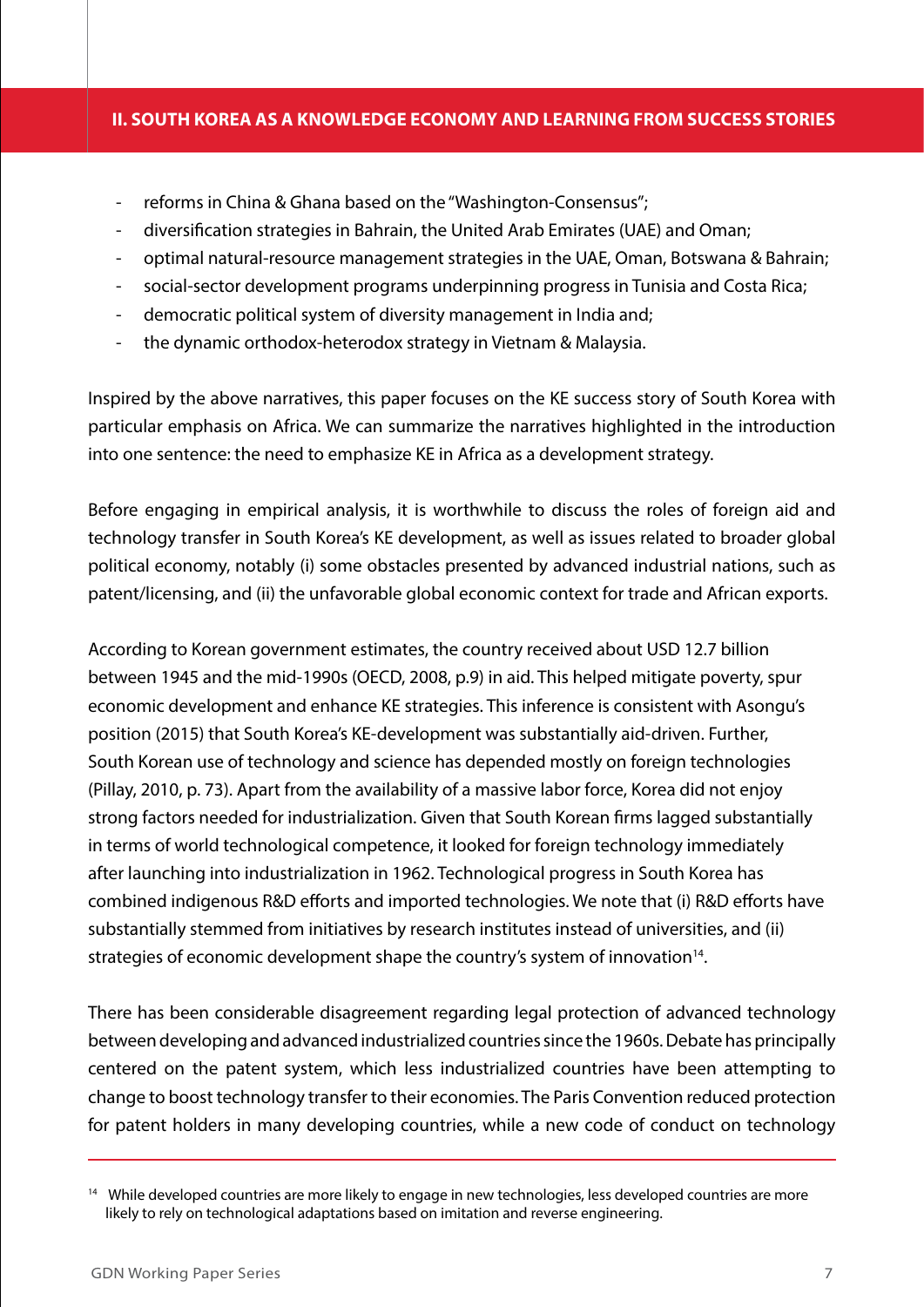transfers has emerged (Van Wijk & Junne, 1993, pp. 29-31).

According to Fofack (2014, p. 7), after more than 30 years of the "neoliberal experiment", Africa is the only region not attaining the Millennium Development Goal (MDG) of halving poverty by 2015. The continent's contribution to world trade has dropped to below 1.5% from over 3.8% in the 1950s. Some have characterized this period as three "lost decades" and the "20<sup>th</sup> century's economic tragedy". During the same period, in Asia, and particularly in South Korea, the notion of a "development state" did not change significantly with globalization of neoliberal dogma, and living standards have improved and poverty substantially mitigated<sup>15</sup>. The April 2015 World Bank Development Indicators reveal that poverty has been decreasing in all regions of the world with the exception of Sub-Saharan Africa (SSA) (Asongu & Kodila-Tedika, 2015). About 45% of SSA countries are off-track from attaining the MDG poverty target.

<sup>&</sup>lt;sup>15</sup> A developmental state is a government-led macroeconomic planning: which is in stark contrast to the neoliberal ideology which is based on 'private sector'-driven economic development.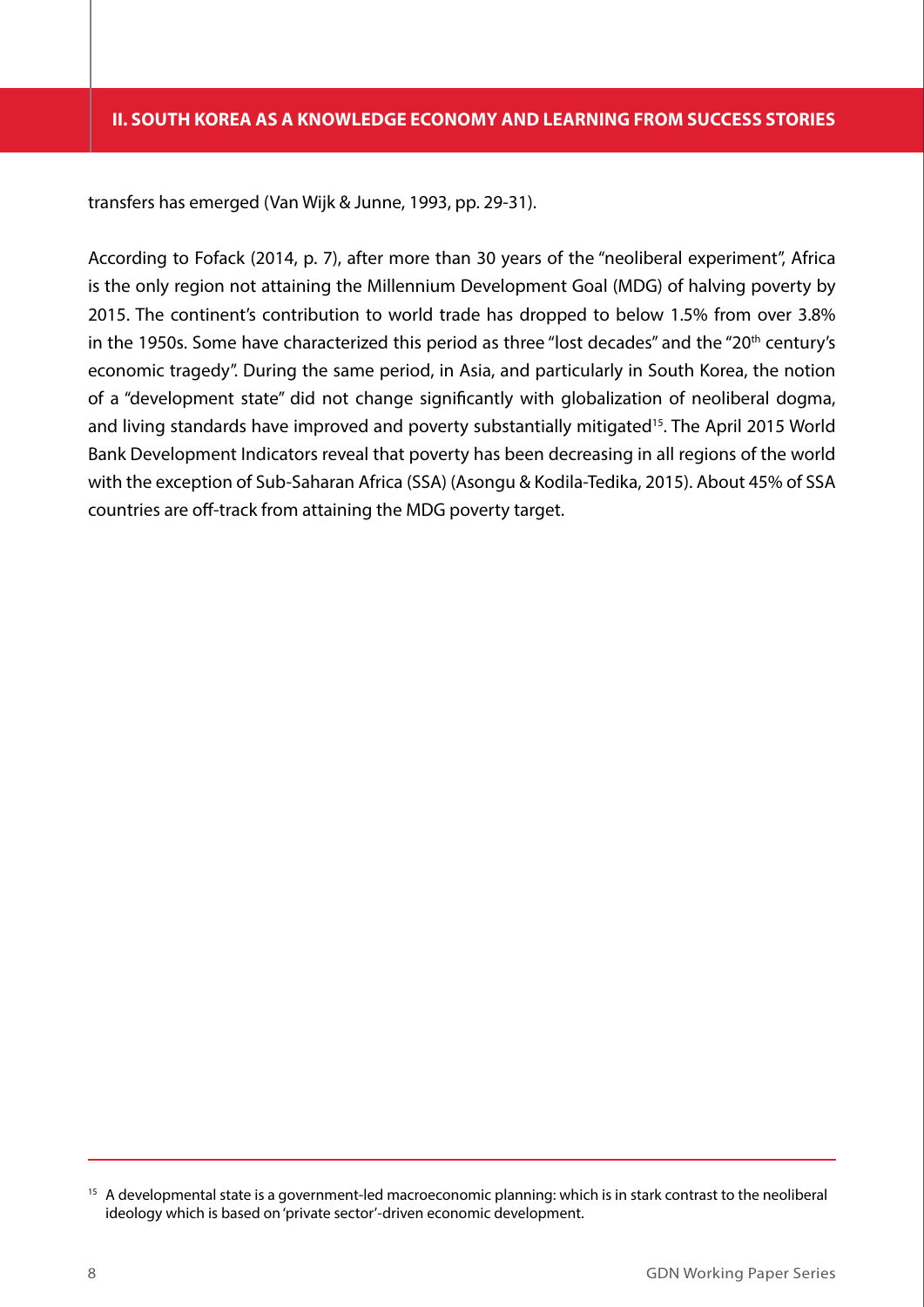## **3.1 Data highlights and fundamental characteristics**

We examine 53 African countries with data from Principal Component Analysis (PCA)<sup>16</sup> and World Development Indicators for 1996 to 2010. The investigated interval begins from 1996 because government quality indicators essential for the institutional regime component of KE are not available before this year. The data ends in 2009/2010 to be consistent with studies documenting a drop in the overall KE index of Africa (Anyanwu, 2012). The KE variables obtained from the PCA are consistent with recent literature (Andrés et al., 2014; Andrés & Asongu, 2013). These KE variables include innovation, ICT, education and, economic incentives & institutional regime. We discuss fundamental characteristics in peripheral African countries, including legal origins (English common law versus French civil law), income-levels (low versus middle-income), openness to sea (landlocked versus not landlocked), political stability (conflict-affected versus stability), regional proximity (Sub-Saharan Africa versus North Africa), and natural resources (petroleum versus non-petroleum exporting) countries. Below, we discuss our classification into fundamental characteristics, corresponding with recent KE literature (Asongu & Andrés, 2013b).

**Legal Origins:** We include legal origin as a category because of evidence related to differences in countries based on colonial legacy, openness, education & economic growth (Agbor, 2011), institutional quality (La Porta et al., 1998, 1999), and adaptation to changes in economic conditions (Beck et al., 2003). Agbor (2011) has recently documented that English common law countries in Africa have a better educational system and better economic incentives to promote economic prosperity compared to French civil-law African countries. In terms of institutional quality (or regime), recent studies confirm the relative superiority of English common law (Asongu, 2012ab) documented in pioneering law-finance literature (La Porta et al., 1998, 1999). The underlying reasoning for the superiority of British common law is that informal rules, formal norms and enforcement measures influencing an institutional regime are necessary for KE<sup>17</sup>. A consensus has emerged that French civil law emphasizes the power of the State, whereas English common law prioritizes private property rights needed for KE. Classification of countries in this dimension is in line with La Porta *et al.* (2008, p. 289).

**Income Levels:** Two main reasons motivate the use of income-levels: economic prosperity should come with higher opportunities for KE, and research has documented that the wealth

<sup>&</sup>lt;sup>16</sup> PCA is a technique that reduces variables with common information into a few variables with unrelated information.

<sup>&</sup>lt;sup>17</sup> English common law traditions place more emphasis on private property rights compared to the State power emphasised by French civil law. Hence, the former is more likely to create conducive conditions for KE, through entrepreneurship, competition, and innovation, among others.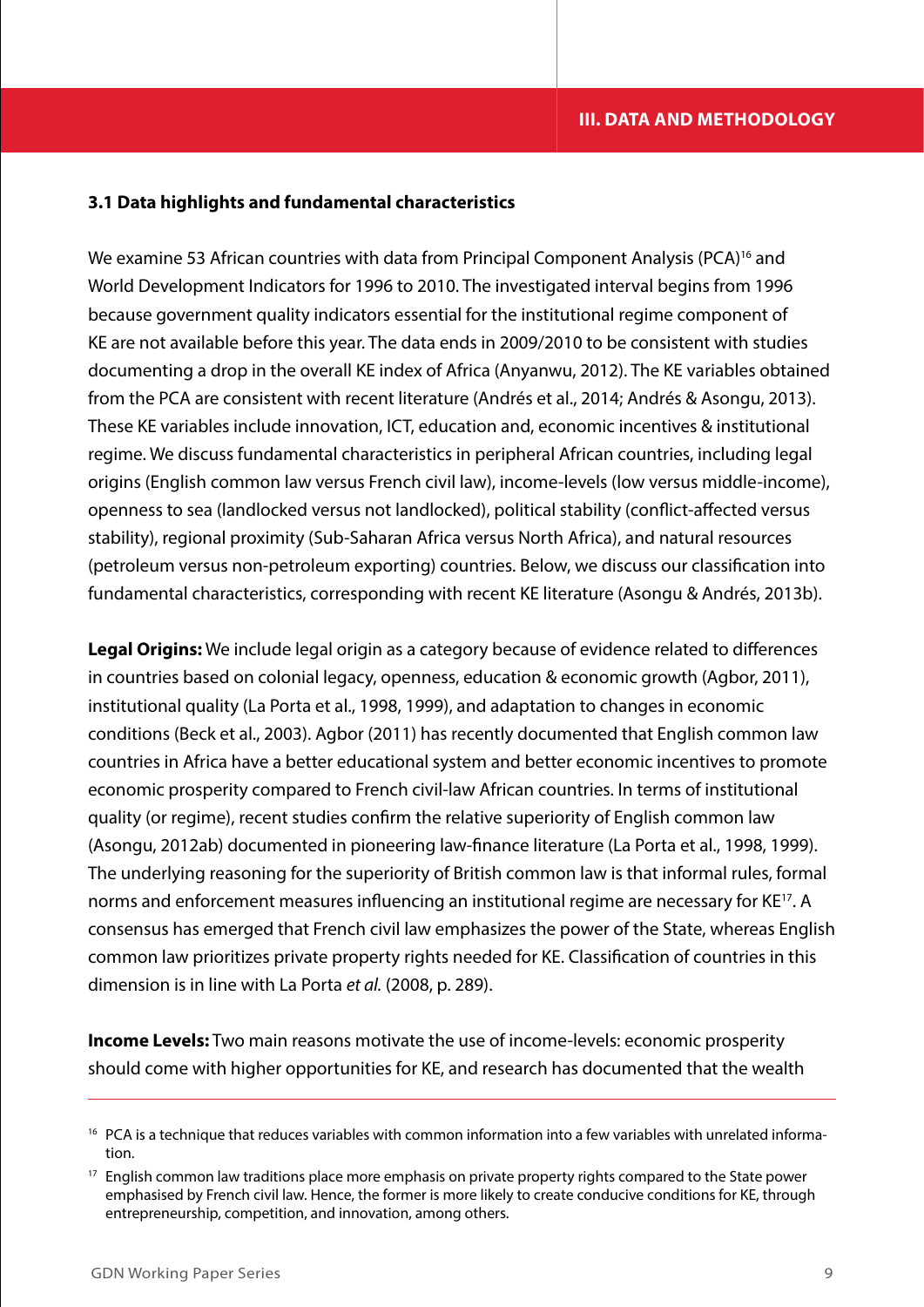status of African nations is instrumental in institutional quality necessary for KE (Asongu, 2012c). We use the World Bank's Financial Development and Structure Database (FDSD) to classify countries into low and middle-income countries (LICs and MICs).

**"Landlockedness":** A country's ability to access seaports should provide KE advantages because landlocked countries incur higher trade costs. This is also in accordance with documented institutional costs of being landlocked (Arvis et al., 2007)<sup>18</sup>. Conversely, "landlockedness" could predispose certain countries to devote more efforts towards developing KE (e.g. Rwanda).

**Political Instability:** We must note that it is not easy to assign "conflict-affected" countries. Obviously, severe conflict and political strife inhibit a favorable KE environment, but we must distinguish the degree of conflict significance and the length of instability because countries are rarely entirely conflict-free. Hence, we categorize two-groups of countries as "conflict-affected": First, a "civil war" group that includes Burundi (1993-2005), Chad (2005-2010), Angola (1975- 2002), Côte d'Ivoire (1999 coup d'état, 2002-2007 civil war, rekindled in 2011), Sierra Leone (1991-2002), Central African Republic (the wave of aborted coup d'états between 1996-2003 and the 2004-2007 Bush War), Congo Democratic Republic, Liberia (1999-2003), Sudan and Somalia. Second, we include Zimbabwe and Nigeria as "conflict-affected" due to the seriousness of internal strife, despite the absence of full-fledged civil war.

**North and Sub-Saharan Africa**: The distinction between North and Sub-Saharan African (SSA) countries has two premises: proximity to Europe is likely to influence KE, and, in accordance with Boyce & Ndikumana (2008), the distinction is consistent with the World Bank's regional classification, implying differing policy priorities.

**Oil Exporting:** Two issues arise in selecting petroleum-exporting countries. On the one hand, a country could qualify only for part of our study period either because of recent oil discovery or because of substantial decline in production. On the other hand, some countries (e.g Botswana) have macroeconomic characteristics similar to those of oil-exporting countries because they have heavy extraction-based economies. For our study purposes, we select only countries where oil has dominated exports over the last decade: Angola, Algeria, Chad, Cameroon, Congo Republic, Gabon, Equatorial Guinea, Nigeria, Libya and Sudan.

As a final note to our classification system, we note that some nations qualify for more than

<sup>&</sup>lt;sup>18</sup> According to the author, landlocked countries are associated with low institutional quality.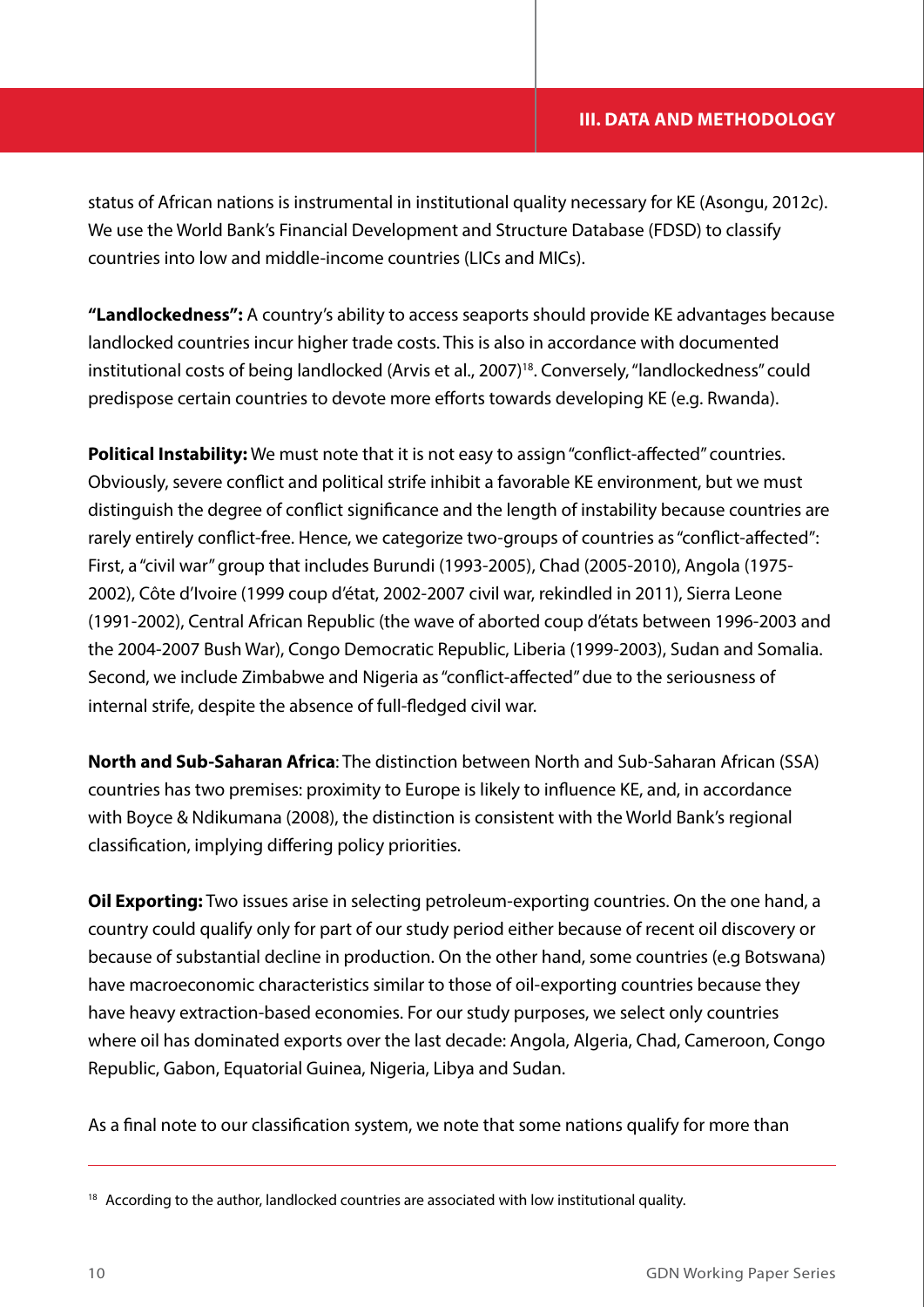one category. In contrast to Weeks' approach (2012), we have not imposed constraints. In other words, a country may fall into multiple categories. Appendix 4 summarizes our categorization of African countries discussed above. We define variables in Appendix 1, and present the summary statistics in Appendix 2 and the correlation matrix in Appendix 3.

## **3.2 Methodology**

We use *beta* and catch-up estimation empirical strategies. These are reductions in cross-country differences in a given variable. Whereas *sigma* catch-up is cross-sectional (many countries in one year) reduction of the underlying difference across years, we base *beta* catch-up on panel data (many countries in many years). Please see Appendix 5 for a complete discussion of the methodology.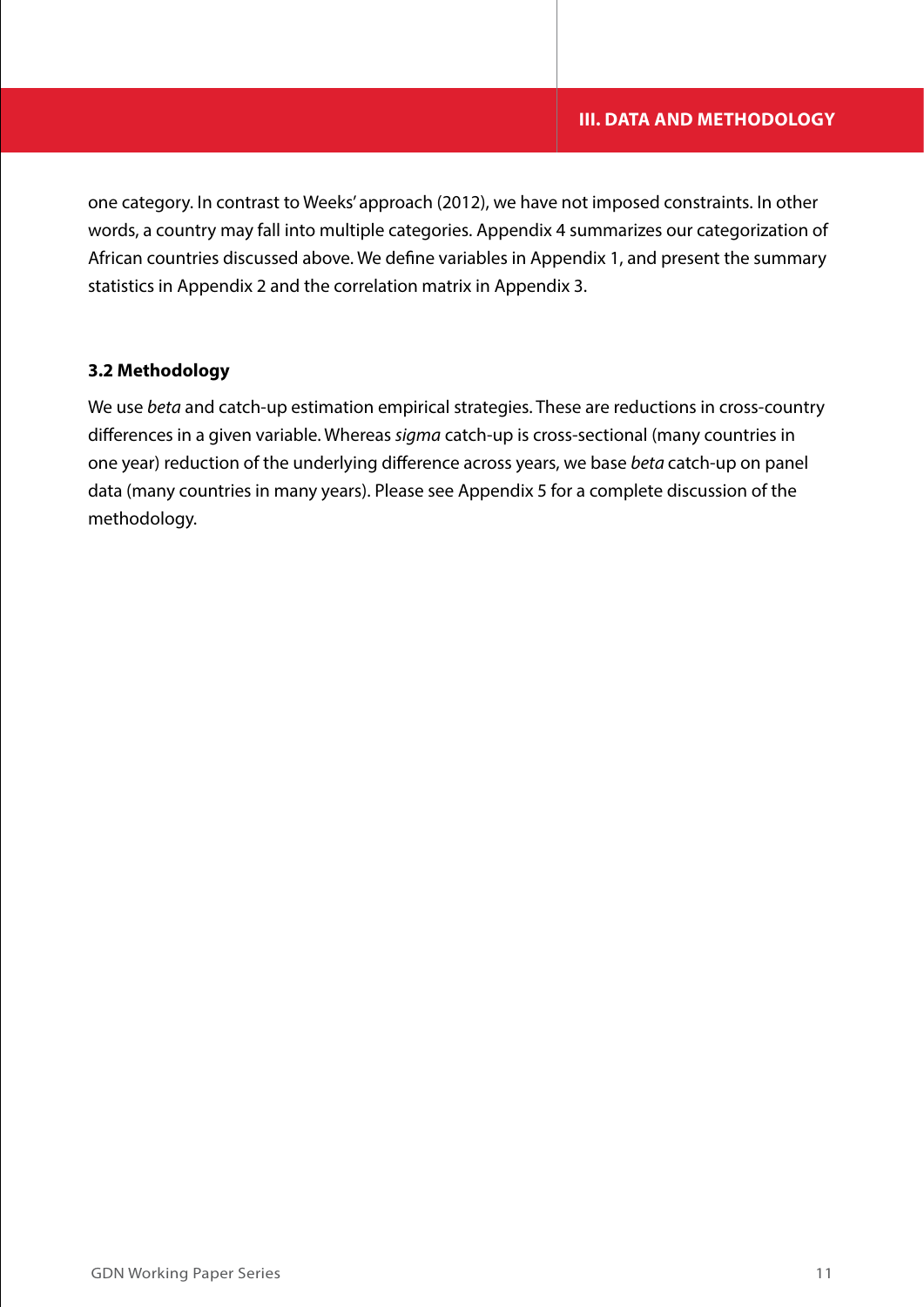### **4.1 Principal Component Analysis**

Consistent with recent literature (Tchamyou, 2014; Asongu, 2014e), components of the World Bank's Knowledge Economy Index (KEI) correlate with each other. Due to the high degree of substitution among the components, some information is redundant. We tackle the issue by using principal component analysis (PCA) to reduce the variable dimensions into a single indicator for each component<sup>19</sup>. This PCA technique is a widely employed empirical strategy. It consists of reducing a set of highly correlated variables into a smaller set of uncorrelated indicators, or principal components (PCs), significantly varying from the initial set of indicators. This is consistent with Kaiser (1974) and Jolliffe (2002), who recommend using factors with an eigenvalue greater than the mean (or one).This eigenvalue corresponds to the eigenvector that represents a significant proportion of the initial information.

Table 1 below shows PCA in KE components for African peripheral countries (Panel A) and the South Korean frontier country (Panel B). Using PCAs for both frontier and peripheral countries illustrates that KE dimensions are comparable, based on the eigenvalues (reflecting the vectors). In Panel A for instance, ICTex, which is the first PC for ICT, represents about 73% of information in constituent elements (internet, mobile & telephone), and has an eigenvalue of above one (2.190). This is comparable with a corresponding 80% in Panel B.

[Table 1: Principal Component Analysis (PCA) for KE Indicators]

<sup>&</sup>lt;sup>19</sup> The proportions of common variations among KE components corresponding to the chosen eigenvalues (reflecting the eigenvectors) justify the high correlation among KE dimensions. Owing to space constraint, we can provide the underlying correlation analysis upon request.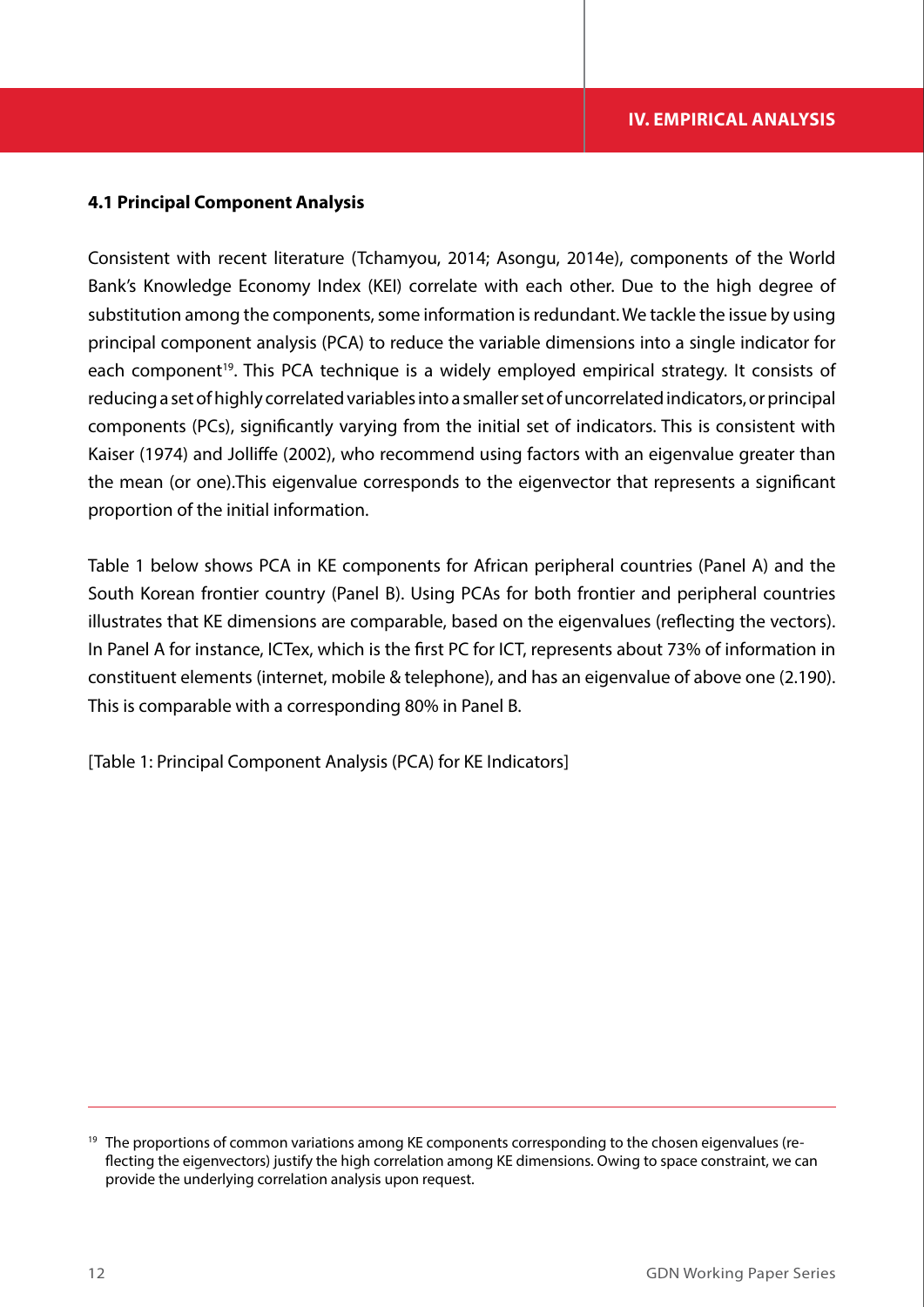#### **4.2 Knowledge Economy Gaps**

*4.2.1 Absolute Beta Convergence* 

#### *4.2.2.1 Catch-up specification*

The two equations below are standard for estimating convergence (Fung, 2009).  $\ln(Y_{i,t}) - \ln(Y_{i,t-\tau}) = \beta \ln(Y_{i,t-\tau}) + \delta W_{i,t-\tau} + \eta_i + \xi_t + \varepsilon_{i,t}$  (1)

 $\ln(Y_{i,t}) = a \ln(Y_{i,t-\tau}) + \delta W_{i,t-\tau} + \eta_i + \xi_t + \varepsilon_{i,t}$  (2)

Where  $a = 1 + \beta$ ,  $Y_{i,t}$  is the measure of a KE dimension in country *i* at period *t*. *W<sub>it</sub>* is a vector of determinants of KE,  $\eta_i$  is a country-specific effect,  $\zeta_i$  is a time-specific constant and  $\varepsilon_{i,t}$ an error term. In line with the exogenous growth theory<sup>20</sup>, a statistically negative coefficient of  $\beta$  in Eq. (1) suggests that countries comparatively close to their equilibrium, or steady state, in KE will experience a slowdown in KE, known as *beta* convergence (Narayan et al., 2011, p. 2773). In the same vein, consistent with Fung (2009, p. 59), if  $0 < |a| < 1$  in Eq. (2), then  $Y_{i,t}$ is stable dynamically around the path with a growth rate in trend the same as that of  $W_t$ , and with a corresponding height relative to the level of  $W_t$  (Asongu, 2014a). The proxies contained in  $W_{i,t-\tau}$  and the individual-effect  $\eta_i$  measures toward which KE is converging in the long run. Accordingly, the country-specific effect  $\eta_i$  measures other determinants of a country's equilibrium not captured by  $W_{i,t-\tau}$ . For convergence to take place  $W_{i,t}$  must be strictly exogenous. Unfortunately, it is not always the case, and a means of correcting the problem between some potential correlation between the lagged endogenous variables and the individual-specific effect involves eliminating the latter by first differencing. Hence, Eq. (2) becomes:

$$
\ln(Y_{i,t}) - \ln(Y_{i,t-\tau}) = a(\ln(Y_{i,t-\tau}) - \ln(Y_{i,t-2\tau}) + \delta(W_{i,t-\tau} - W_{i,t-2\tau}) + (\xi_t - \xi_{t-\tau}) + (\varepsilon_{i,t} - \varepsilon_{i,t-\tau})
$$
(3)

A means of further dealing with the correlation between the lagged endogenous variable and the error term consists of conducting regression on the equations in levels jointly with the equations in first difference to exploit all the orthogonality or parallel conditions. The process

 $20$  The basis for this theory lies in the consensus that economic growth is affected by factors outside the economy.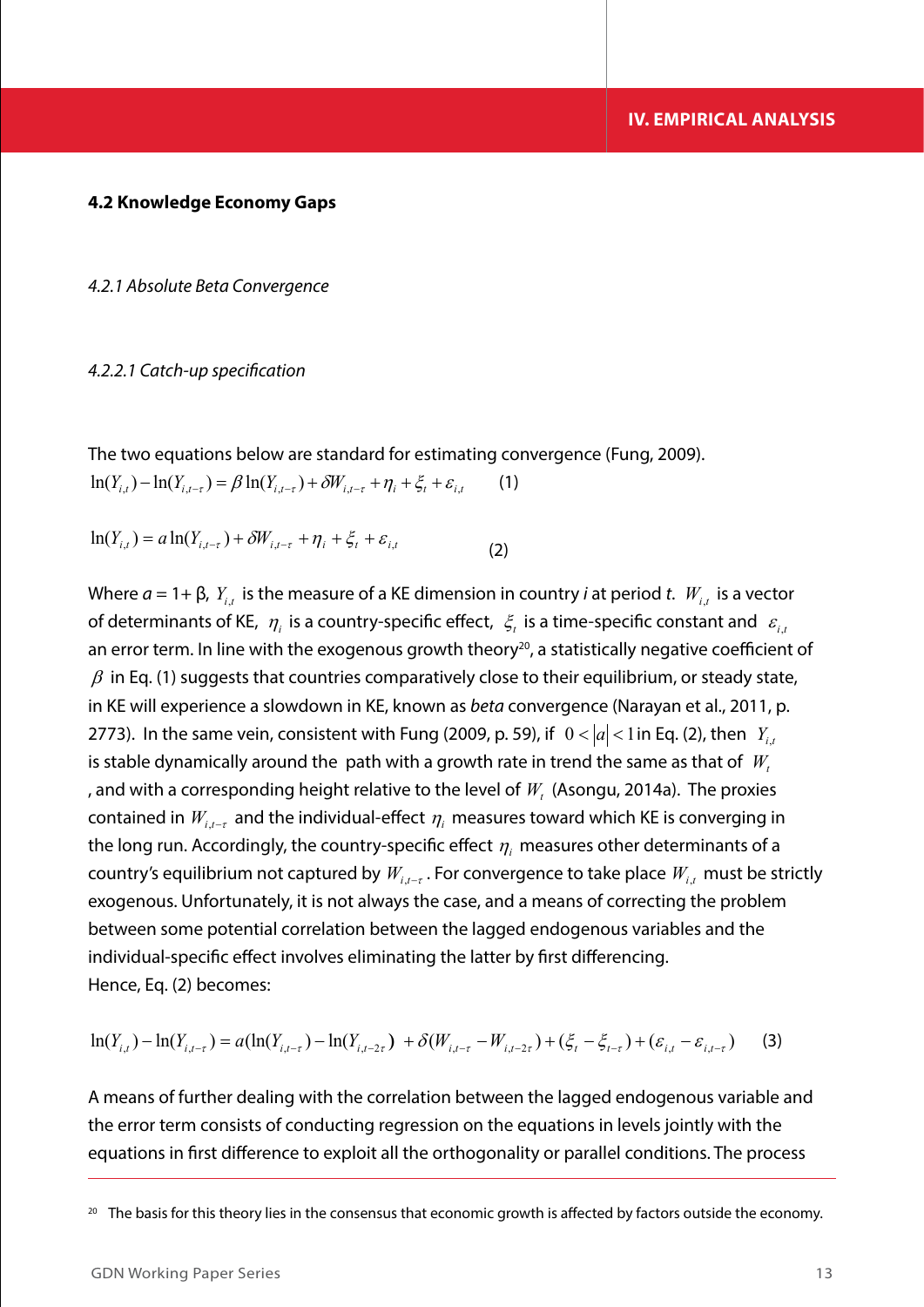uses lagged differences of the regressors as instruments in the level equation and lagged levels of the regressors as instruments in the difference equation. Consistent with Bond *et al.* (2001, pp. 3-4)<sup>21</sup>, we prefer the system GMM estimator (Arellano & Bover, 1995; Blundell & Bond, 1998) to the difference GMM specification (Arellano & Bond, 1991). We also prefer a two-step procedure to a one-step specification because it accounts for heteroscedasticity or variation of error terms.

Since yearly intervals are not appropriate for investigating catch-up because short-run disturbances may loom substantially large, we use three-year non-overlapping intervals (NOI). Hence, τ is set to 3. Therefore, to compute the implied catch-up rate, we calculate "*a*/3" or "1+β/3" because we have used 3 NOI to mitigate short-run disturbances. For convergence to take place, the following information criterion is needed:  $0 < |a| < 1$  or β<0. We choose the former for simplicity<sup>22</sup>. With the absolute value of the lagged coefficient less than one but greater than zero ( $0 < |a| < 1$ ), we confirm the existence of catch-up. A general interpretation consistent with the neoclassical growth model is as follows: past variations have a less proportionate incidence on future variations. Hence, with the left hand side of Eq. (3) decreasing with time, the country is approaching equilibrium, or a steady state. We use the Sargan over-identifying restrictions (OIR) test and second-order Arellano & Bond autocorrelation (AR(2)) to assess the validity of the instruments and absence of autocorrelation in the residuals respectively.

## *4.2.2.2 Presentation of absolute beta catch-up results*

We assess three main issues in this section: (1) the presence of catch-up; (2) the speed of catch-up and; (3) the time required for full catch-up. Table 2 below summarizes the findings of Table 3. Owing to the shortcomings discussed in the methodology section on conditional beta catch-up, we only model absolute beta catch-up. Hence, we estimate absolute (or unconditional) convergence with only the lagged difference of the dependent variable as independent variable. In other words, we model absolute catch-up without  $W_{i,t}$ .

<sup>&</sup>lt;sup>21</sup> "We also demonstrate that more plausible results can be achieved using a system GMM estimator suggested by Arellano & Bover (1995) and Blundell & Bond (1998). The system estimator exploits an assumption about the initial conditions to obtain moment conditions that remain informative even for persistent series, and it has been shown to perform well in simulations. The necessary restrictions on the initial conditions are potentially consistent with standard growth frameworks, and appear to be both valid and highly informative in our empirical application. Hence we recommend this system GMM estimator for consideration in subsequent empirical growth research". Bond et al. (2001, pp. 3-4).

 $22$  To put our point into perspective, consistent with Asongu (2014a) the estimated lagged value of a standard dynamic GMM approach is *a* from which 1 is subtracted to obtain β (β= *a*-1). Under this scenario, the information criterion for *beta*-convergence is  $\beta < 0$ . Hence, for simplicity, *a* could be reported and the  $0 < |a| < 1$  information criterion used to determine convergence. This is interpretation is in line with recent convergence literature (Prochniak & Witkowski, 2012a, p. 20; Prochniak & Witkowski, 2012b, p. 23; Asongu, 2013a, 2014a).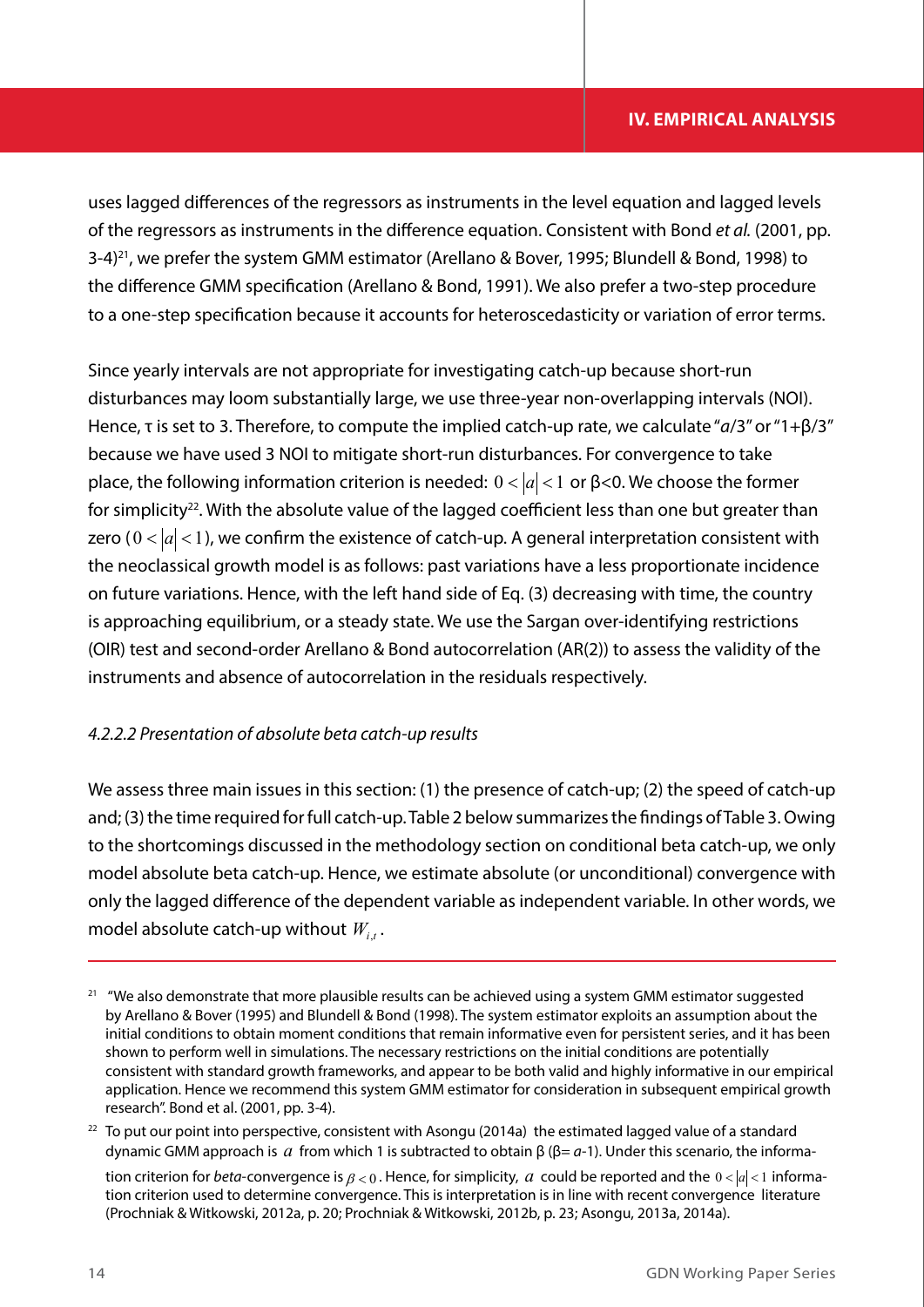To investigate the validity of the estimation, and indeed the catch-up hypothesis, we perform two tests to validate the models: the Sargan OIR and AR(2) tests. The latter assesses the null hypothesis of no autocorrelation in the residuals, whereas the former investigates the null hypothesis for the absence of correlation between the error terms and the residuals. Hence, failure to reject the null hypotheses of both tests is essential for the validity of the models. Based on the findings presented in Table 3, we overwhelmingly reject the null of both tests.

Before discussing the results, we devote some space to elucidating how we have obtained the numbers in Table 2. For an estimated initial value of 0.49 that is consistent with the information criterion ( $0 < |a| < 1$ ), the rate of catch-up is 16.33% per annum (0.49/3), and the period needed to achieve full or 100% catch-up is 18.37 years (300%/16.33%).

From analysis of the summary of the results presented in Table 2 below, we can make a number of conclusions in comparing African peripheral countries and the South Korean frontier country. First, with the exception of ICT where no catch-up is apparent, in increasing order catch-up is visible in innovation, economic incentives, education, and institutional regime. Second, we observe the soundness of using fundamental characteristics since we observe evidence of wealth-effects, legal-origin effects, etc. in KE catch-up patterns (e.g. Education). The speed of convergence varies between 8.66% per annum (Nonoil in Economic incentive dimension) and 30.00% (Innovation dimension) with respective time to full or 100% convergence of 34.64 years and 10 years.

[Table 2: Summary of Results]

[Table 3: Dynamic System GMM]

We can explain the overwhelming absence of convergence in ICT in two main ways. First, substantial differences exist in initial conditions or endowments of ICT infrastructure across African countries. Second, substantial cross-country institutional and structural differences inhibit catch-up in ICT. As a policy implication, countries should consolidate regional integration efforts for ICT synchronization to accelerate catch-up. This narrative is broadly consistent with an evolving stream of African development literature on the need for reduction in infrastructural gaps to enhance economic integration and policy harmonization, notably Akpan (2014), Njifen (2014), Kayizzi-Mugerwa et al. (2014), Baricako & Ndongo (2014), Charaf-Eddine & Strauss (2014), Ebaidalla & Yahia (2014), Ofa & Karingi (2014), Nshimbi & Fioramonti (2014), Tumwebaze & Ijjo (2015), and Shuaibu (2015).

We devote space to clarifying the policy relevance of catch-up compared to full catch-up.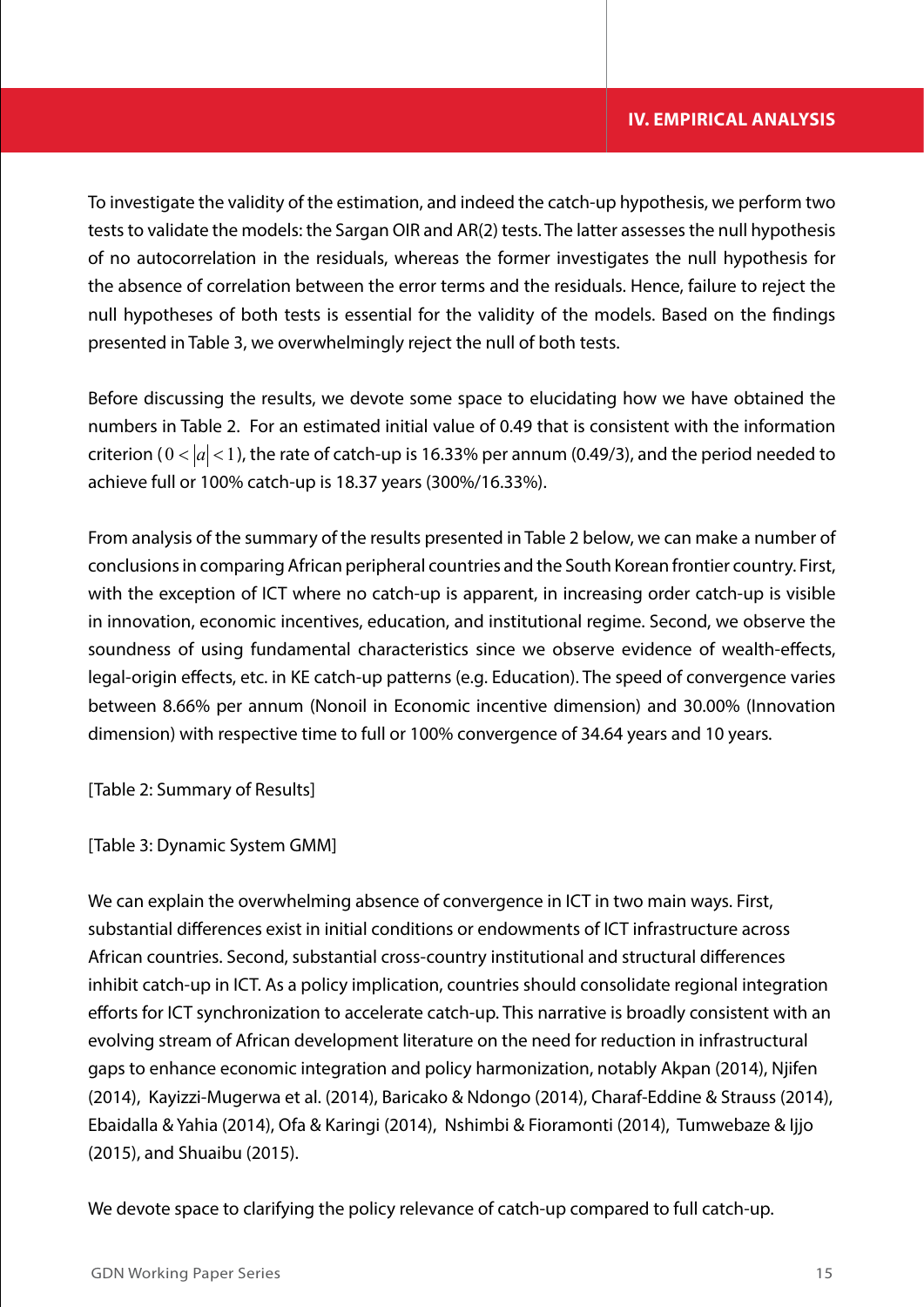Consistent with Asongu (2014a), absolute *beta* convergence (ABC) is the result of common policy initiatives such as monetary unions. In this study, the context includes KE features based on fundamental characteristics of African development. Hence, ABC within this framework implies that countries share the same fundamental characteristics for a given KE dimension, such that differences between nations are only apparent in initial levels of the underlying KE dimension. On a practical front, significant ABC indicates that common policies are feasible among countries within a fundamental characteristic for a given KE dimension. Furthermore, evidence of full catch-up implies that countries can implement the underlying feasible policies without distinction of nationality for the given KE within the homogenous panel or fundamental feature. Hence, the timeline for policy harmonization is contingent on the implied catch-up rate and time to full catch-up.

Unfortunately, owing to initial conditions, full ABC does not guarantee full catch-up. It is for this reason that ABC is not a sufficient condition of *sigma* catch-up. While researchers should employ the terms catch-up and convergence for beta and sigma estimations, such distinctions are not apparent in the convergence/catch-up literature. Hence, we have used the terms interchangeably, but we shall endeavor to clarify the edge of the *sigma* approach. *Sigma* convergence is a reduction in cross-country dispersions necessary for real convergence to take place. In light of the above, we complement the absolute beta catch-up estimations with tabular and graphical *sigma* convergence patterns to promote robustness and greater subtlety in the analysis.

## *4.2.2 Sigma convergence: tabular and graphical KE dispersions*

Table 4 below presents KE convergence between peripheral African countries and South Korea in terms of education (Panel A), ICT (Panel B), innovation (Panel C), institutional regime (Panel D), and economic incentives (Panel E). The *sigma* convergence approach consists of computing standard deviations across time between the peripheral fundamental characteristics and South Korea.

[Table 4: Tabular Representation of KE Dispersions]

We derive Figures 1-5 below from Table 4. As will be discussed in Section 4.3 below, using both tabular and graphical representations helps to calibrate "policy syndromes" for more targeted/ focused policy implications/strategies.

[Figure 1: *Sigma* Convergence in Education]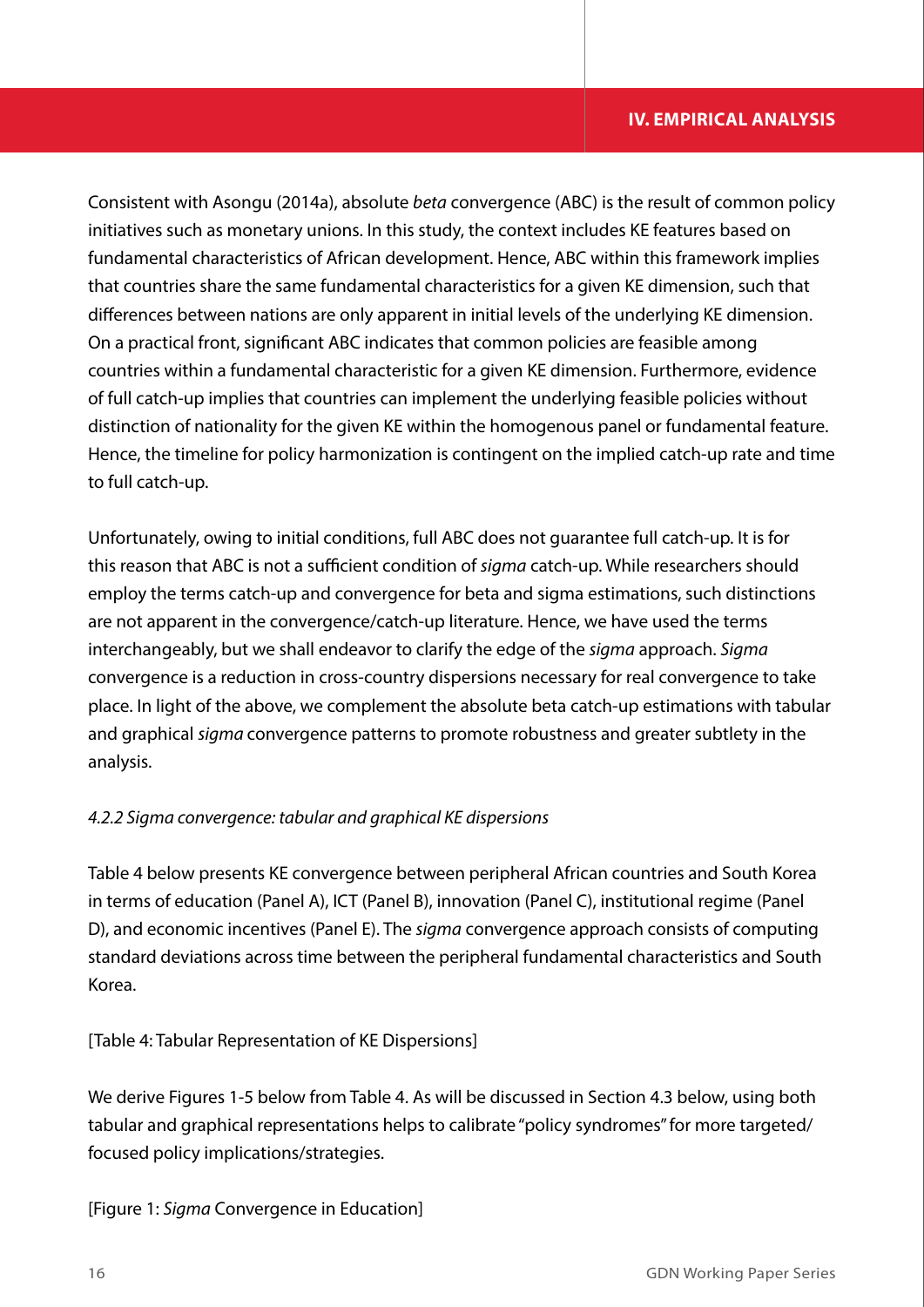We can see from Figure 1 above that the gap between Korea and African countries was very substantial in 1996, with middle-income and low-income countries (MICs and LICs) witnessing the highest and lowest gaps respectively. Notably, a decreasing value in the Y-axis depicts a more balanced development in KE between the peripheral fundamentals and the frontier country (South Korea). However, the gap decreased substantially up to the year 2000 in all fundamental characteristics. After this period, the averages have remained stable, though fluctuating considerably in North Africa and Oil exporting countries. Korean KE strategies adopted at the beginning of the millennium explain the increase in gap from the year 2000. Consistent with Suh & Chen (2007, p. 25), in 2000 Korea embarked on human resource development in its transition to intensive KE by greatly improving on education.

## [Figure 2: *Sigma* Convergence in ICT]

Figure 2 depicts the dispersions in ICT. We see three broad phases:

- Phase one, between 1996 and 1999, entailed sharp declines in the dispersions.
- Phase two, from 1999 to 2005, characterized by gradual improvement and slow decline, with a peak in 2002.
- Phase three, characterized by increase in the dispersions with mixed tendencies, sharp (North Africa, Conflicts, Low-income, Landlocked), and gradual (Non-conflicts, Oilexporting, Not-landlocked).

[Figure 3: *Sigma* Convergence in Innovation)]

Dynamics in dispersions of innovation depicted in Figure 3 above display an oscillating pattern: first, a steep decline from 1996 to 1997, then a sharp rise between 1997 and 1998, followed by another steep decline to the year 2000. After, we observe two tendencies, with some countries leveling-up for two years before witnessing a another sharp rise to 2011 (Oil exporting, Conflicts, Low-income, Landlocked), and a second category of countries experiencing sharp rises and decreases between 2000 and 2002, before displaying wave-like reductions in the dispersions.

## [Figure 4: *Sigma* Convergence in Institutional Regime]

The patterns of dispersions in institutional regime shown in Figure 4 above are almost uniform across fundamental characteristics. The breaks in 1997, 1999 and 2001 are due to missing data. Generally, the dispersions display eight wave-like patterns (or increases and reductions) in the dispersions. The last phase of these oscillations depicts a sharp increase in the dispersions, signaling a growing gap in the institutional dimension of KE between South Korea and peripheral African countries.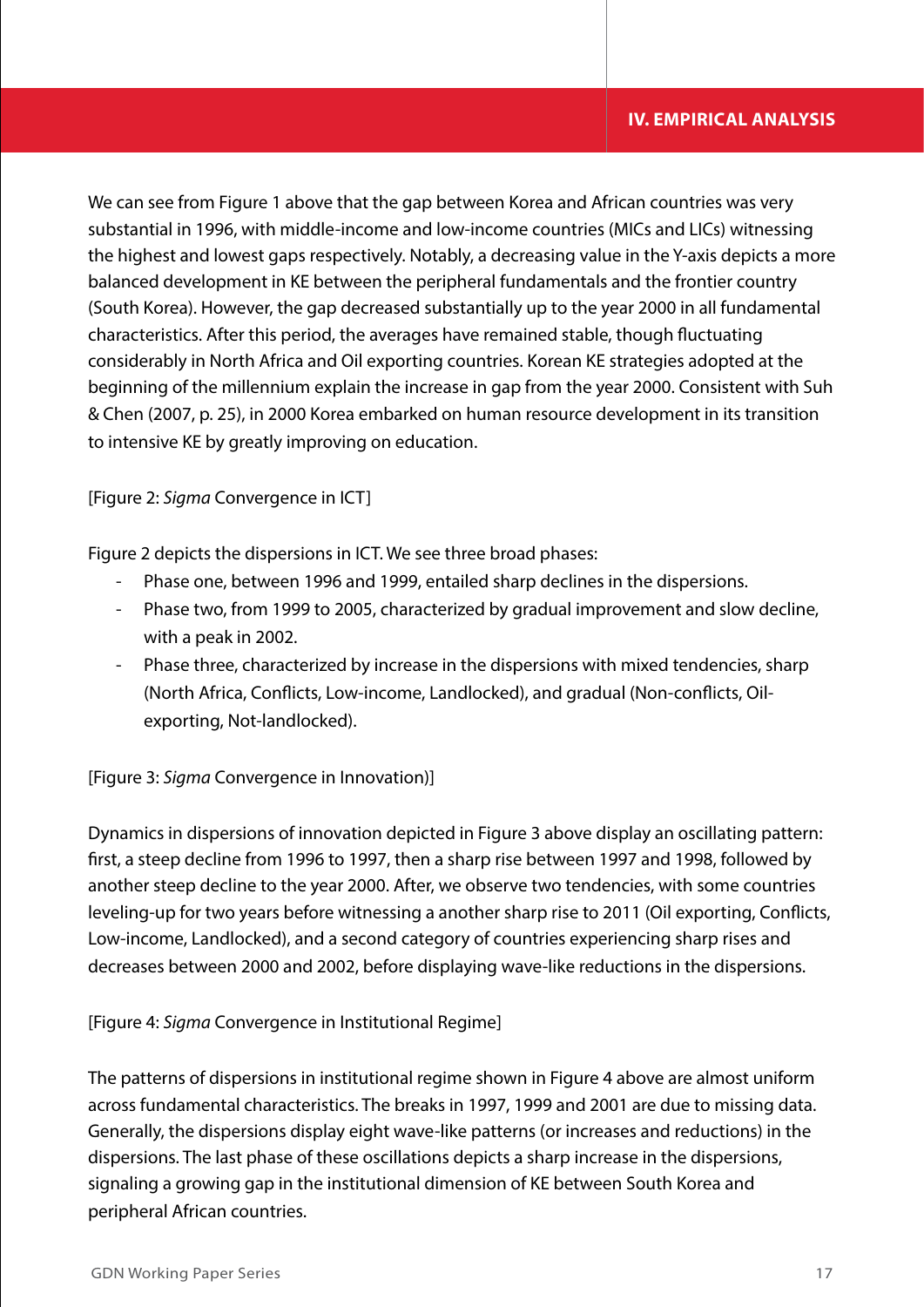### [Figure 5: *Sigma* Convergence in Economics]

In Figure 5 above, the tendencies in economic incentive dispersions are broadly similar across fundamental characteristics. However, while the magnitude in elimination of dispersions are almost indistinguishable in the first (1996 to 2001) and third (2008 to 2010) phases, the second phase (2001 to 2008) is characterized, in increasing order, by the following dispersion magnitudes: conflict, oil-exporting, landlocked, low-income, French civil law, Sub-Saharan Africa, Non-conflicts, English common law, Africa, Middle-income and North Africa.

One common factor in Figures 1-5 is an increasing gap in KE after the year 2000, an indication that countries need compelling catch-up strategies. The growing gaps are consistent with Anyanwu's (2012) finding that African KEI has decreased between 2000 and 2009.

#### **4.3. Policy syndromes and Catch-up strategies**

#### *4.3.1 Policy syndromes*

Fosu (2013c) defines policy syndromes as situations that are detrimental to growth: "administered redistribution", "state breakdown", "state controls", and "suboptimal inter temporal resource allocation" with the absence of syndromes qualified as "syndrome-free". The syndromes are likely to have substantially contributed to Africa's poor record of post-independence growth. In the context of this paper, policy syndromes are negative tendencies of dispersions in KE dimensions between African peripheral countries and the frontier South Korean economy. Hence, increasing deviations for a given KE dimension denotes "policy syndromes" (PS), whereas a trend portraying diminishing dispersions is qualified as a "syndrome-free" (SF) tendency. While catch-up strategies discussed in this section are more relevant in PS scenarios, enhancing existing policies in SF cases is essential to ensure complete elimination of dispersions. This is essentially because SF situations are prone to become PS scenarios given the history of wave-like trends in the KE dispersion patterns. Therefore, the catch-up strategies are essential, both to prevent and to cure dispersions, in SF and PS scenarios. Hence, we specifically discuss PS before discussing the catch-up strategies.

As already discussed in Section 4.2.2 above, we require both tabular and graphical representations to calibrate PS for more targeted policy implications and strategies. Hence, Table 5 below depicts comparative PS and SF scenarios using both representations. While the left-hand side of the table shows PS (or high-dispersion panels), the right-hand-side presents SF (or low-dispersion panels). Based on the patterns, we can observe consistent patterns for the first-three dimensions of KE: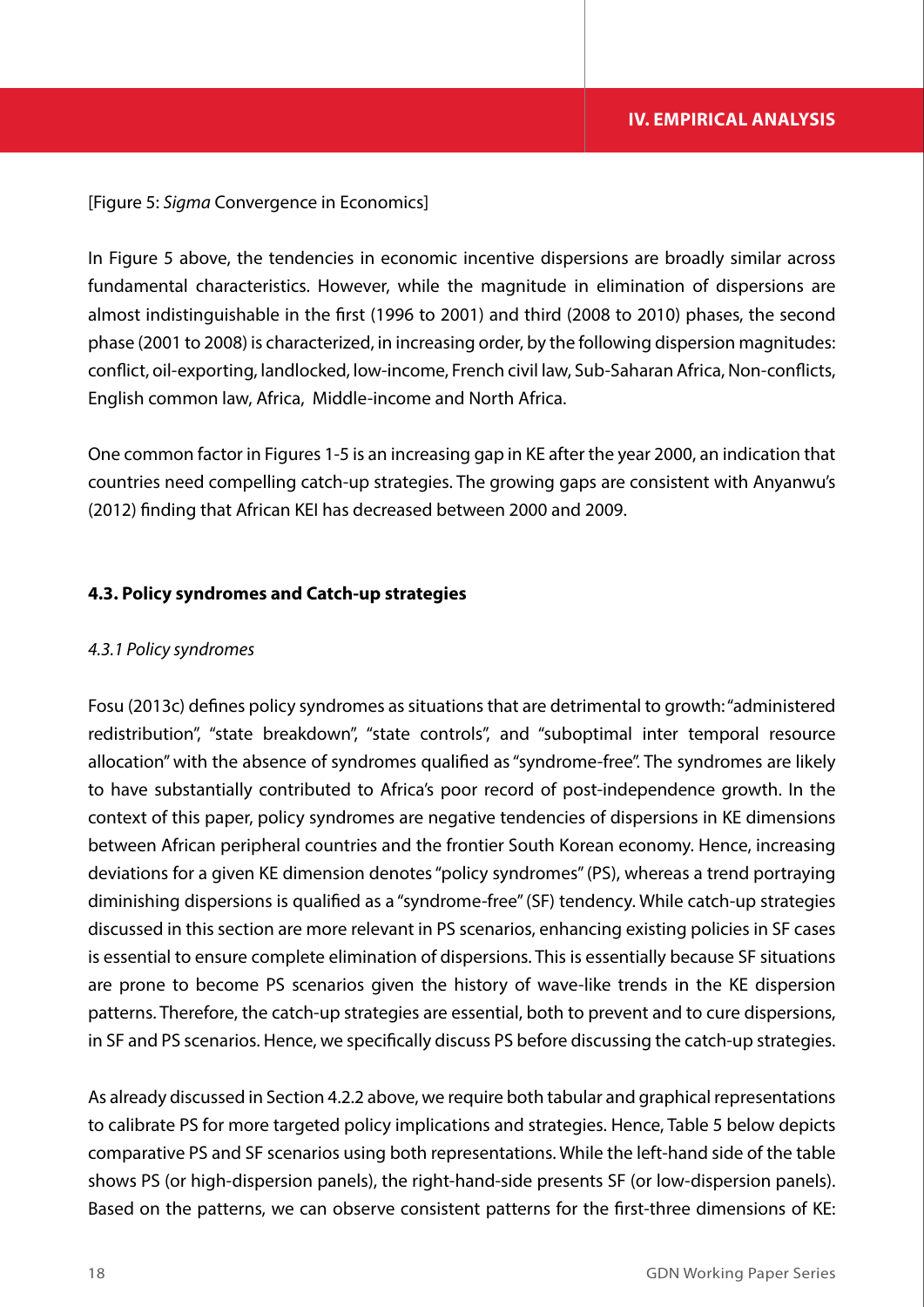"landlockedness", "low income" and "political instability" are high PS fundamental characteristics. We discuss catch-up strategies relevant to the fundamental characteristics and degree of PS in the following section.

[Table 5: "Policy Syndrome" and "Syndrome Free" Information Criteria]

## *4.3.2 Catch-up strategies*

Lee (2009) has argued that other countries can adapt the Korean model and "catch-up". In our analysis, we first discuss broad policy implications before proposing more focused policies and recommendations relevant to the discovered policy syndromes<sup>23</sup>. Hence, consistent with Suh & Chen (2007), we can take two important lessons from the experiences of Korea. First, human capital is essential for the development of science and technology and economic prosperity. Second, market competition is the greatest motivator of privates business to engage in technology development. Thus, it is important to consolidate the capabilities of scientific research and improve conditions for innovation.

## *Education and Innovation strategies*

Recent research has pointed to lack of investment in education and "brain drain" as obstacles to consolidating education as a pillar of KE in Africa (Kamara et al., 2007; Ford, 2007; Amavilah, 2009; Chavula, 2010; Weber, 2011; Anyanwu, 2012; Andres *et al*., 2014; Tchamyou, 2014). Africa suffers from poor knowledge infrastructure, limited support for R&D, brain drain, limited direct nexuses between science & industry, and outdated curricula. The continent-wide downward trend in KE (Anyanwu, 2012) jeopardizes new economy development unless countries implement bold measures to reinvigorate science & technology, innovation, and higher education (Kamara, 2007). We have established Africa's deficiency in innovation in Section 2 (Oyelaran-Oyeyinka & Gehl Sampath, 2007; Anyanwu, 2012; Carisle et al., 2013). What lessons does South Korea hold for the above issues?

**First, African economies should take bold steps towards increasing college enrolment and the ratio of R&D to GDP.** It is important to note that primary schooling is associated with higher social returns compared to higher education only when economies are at initial

 $23$  While this entails some leap of logic based on the quantitative analysis, it is, to the best of our knowledge, an appropriate way of presenting corresponding policy implications.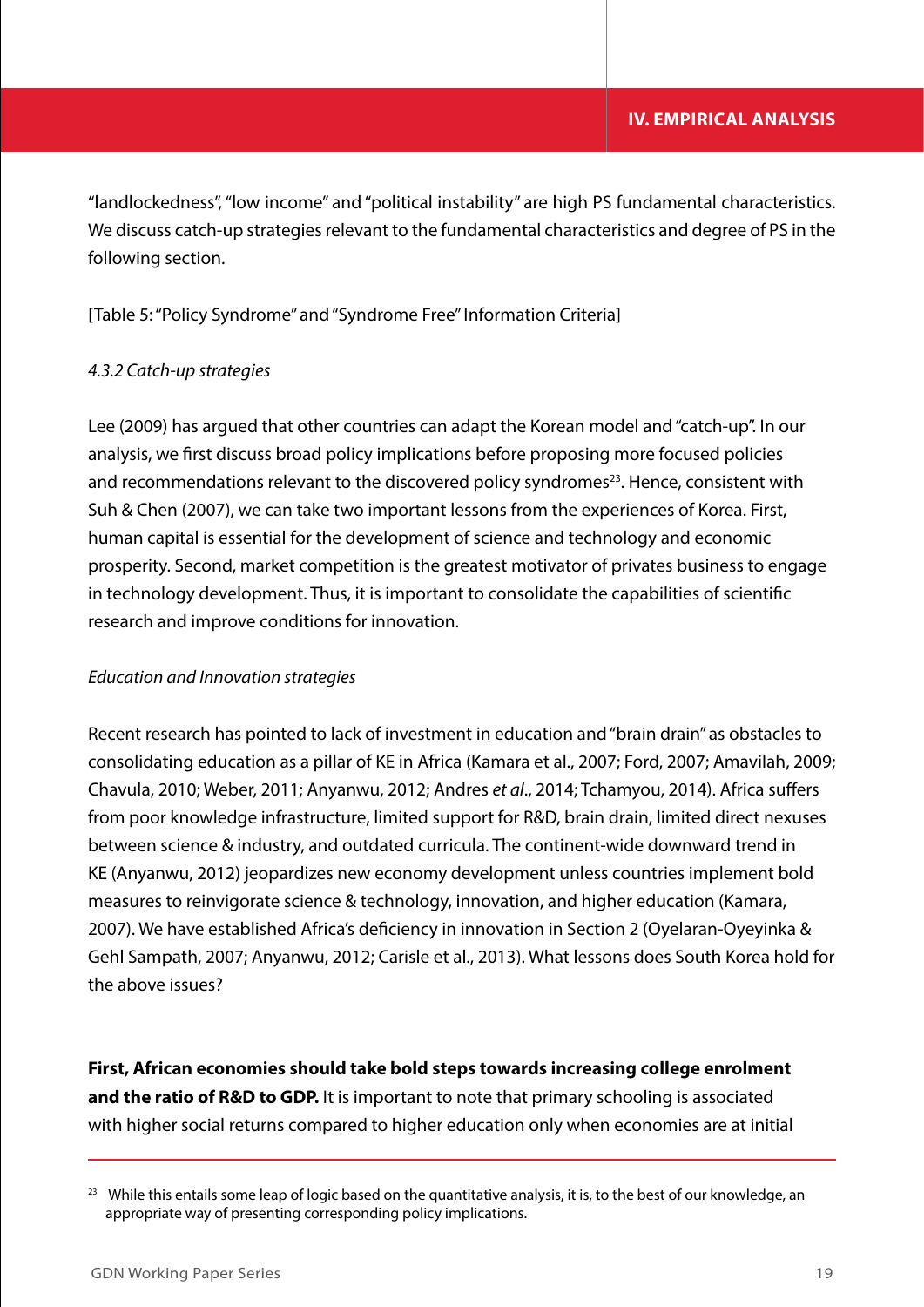stages of development (Petrakis & Stamatakis, 2002; Asiedu, 2014). As shown by Lee (2009), such measures are effective and possible only in conjunction with substantial improvements in other institutions and policy areas, including the capacity and autonomy of government. Education consolidates a nation's ability to acquire new technology and knowledge. It also promotes tacit individual knowledge essential to consolidate blocks of technology learning. African governments must thus promote core human resource development (Suh & Chen, 2007; Tchamyou, 2014). While Korea continues to import a substantial portion of its technology from more advanced nations, it has developed a solid indigenous R&D platform, allocating about 3% of its GDP to R&D. Essentially, these strategies for technology and education illustrate the disciplinary and practical dimensions that should motivate African countries in KE efforts.

## **Second, for workers to cope with changing technological conditions, African governments need to provide technical and vocational trainings and encourage workplace training.**

As a nation becomes more advanced and prosperous, technological competence improves. To implement these strategies, African governments and policymakers should nurture engineers and high-caliber scientists capable of handling advanced science & technology. In Korea, industrialization and education complemented one another to accelerate and sustain development. Education produced technological learning and industrialization, and the latter boosted the return rate on educational investment, which further promoted demand for education (Such & Chen, 2007; Tchamyou, 2014).

**Third, Korean industrialization progressed from imitation to innovation,** consistent with literature in the preceding sections (Bezmen & Depken, 2004). Hence, reverse engineering and less stringent property rights are essential to enable copying of technology-intensive commodities. African countries should engage in informal channels of technology transfer at initial stages of industrialization. As documented by Suh & Chen (2007), the nexus between education and human development needs tailoring to become a lifelong learning strategy.

It is important to note that whereas this paper builds on Kim et al. (2012) to argue for less stringent property rights, the more relevant implications avoid the debate over the role of more or less stringent IPRs. In essence, alternative forms of IPRs, such as *petit* patents (or utility models), may promote minor or adaptive innovations. This implication is consistent with Kim's (1997, p. 220) perspective that it is exceedingly difficult for developing countries to industrialize through technological innovation requiring huge R&D investments.

Based on the "policy syndromes", we propose an increasing relevance of KE strategies for African countries as follows: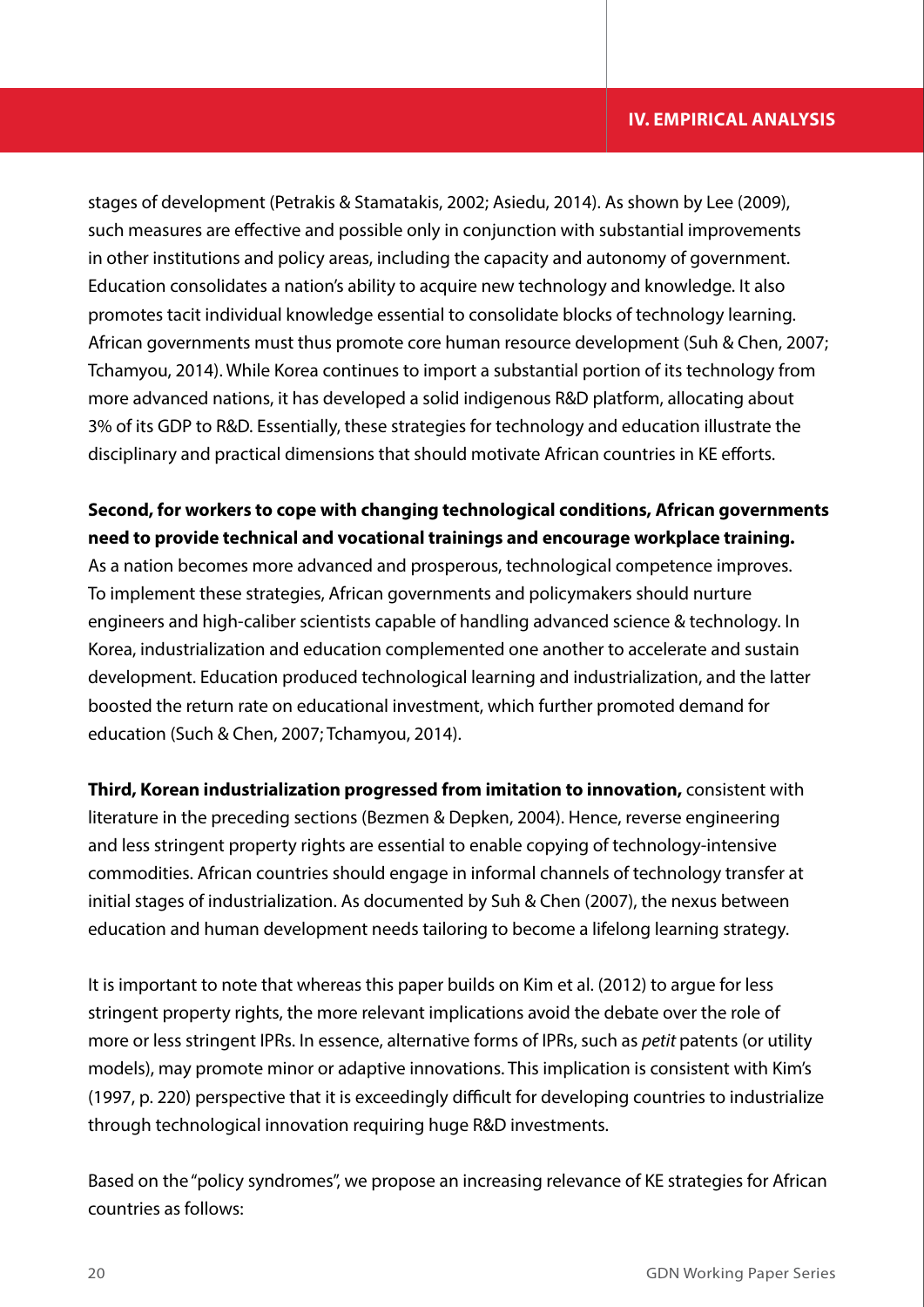(1) The education dimension is relatively more important for Middle-income, Not-Landlocked, English Common law, Oil-exporting, Non-conflict, SSA, Africa, Non-Oil exporting, French Civil law, Conflict-affected, North Africa, Landlocked & Low-income countries. (2) The innovation dimension of KE is relatively more relevant for North Africa, Not Landlocked, Nonconflict, Africa, Non-Oil exporting, SSA, French Civil law, English Common law, Middleincome, Oil exporting, Conflict-affected, Low-income, and Landlocked countries.

## *ICT catch-up strategies*

We have covered the plethora of African benefits related to ICT catch-up in Section 2 (African Partnership Forum, 2008; Chavula, 2010; Butcher, 2011). As we also highlighted above, reverse engineering of imported ICT and less stringent IPRs on ICT would promote African ICT by decreasing technology acquisition costs.

## **Korea's ICT success has hinged on soundly integrated approaches combining industrial policy, an active computing policy, and well enforced competition and regulatory policies.**

Korea invested massively in internet equipment, telephone lines, and multimedia, among other relevant infrastructure. These investments have substantially contributed to its economic prosperity. Consistent with Such & Chen (2007) and Tchamyou (2014), the government clearly articulated the policy along three main areas: 1) R&D, venture capital and human resources (an industrial policy); 2) privatization and market liberalization (enforced competitive & regulatory policy) and; 3) establishing "e-government", constructing an advanced infrastructure (an active information policy). Combining the three areas of complementary policies has been the main cause for IT success. This lesson could inspire African countries because the well-tailored information infrastructure may have formed the basis for the exceptional development of Korea. In decreasing order, the relevance of above strategies applies to North Africa, Low-income, Landlocked, Conflict-affected, Middle-income, SSA, French Civil law, Africa, Non-Oil exporting, English Common law, Not Landlocked, Non-conflicts and Oil exporting countries.

## *Institutional regime and Economic incentive catch-up strategies*

Good institutions are central to the emergence of African economies (Fosu, 2013d). African countries are substantially lacking in this fourth pillar of KE (Cogburn, 2003; Letiche, 2006). Obstacles to growth include poor institutions (Andrés et al., 2014), especially corruption in upholding IPRs (Andrés & Asongu, 2013a), and lack of surplus banking liquidity or absence of credit to finance investment (Saxegaard, 2006; Nguena & Tsafack, 2014).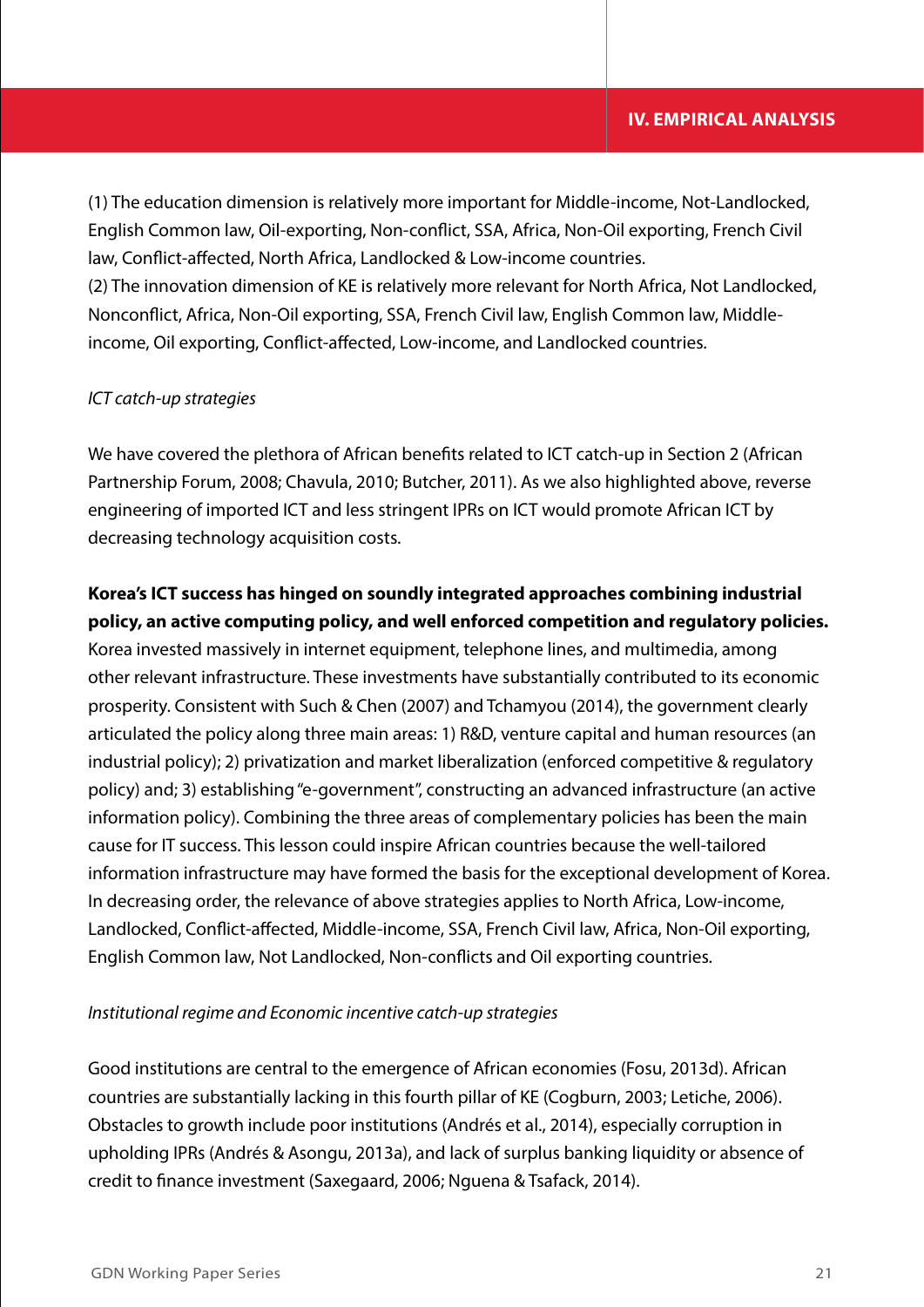## *Institutional regime*

African development literature has highlighted poor institutions and capital flight as key constraints to investment and economic prosperity (Boyce & Ndikumana, 1998, 2001, 2003, 2008, 2011; Fofack & Ndikumana, 2009). African institutions need development strategies that liberate competitive forces essential for KE dynamics to manifest. A market-oriented strategy requires competition, government accountability, and foreign investment and liberalized trade regimes that discourage capital flight, promote transparency of financial markets, and level the playing field for all market participants.

African government institutions should foster export-led industrialization. Accordingly, by adopting extensive development strategies, they would expose African corporations to global competition. This would ultimately compel domestic industries to invest substantially in innovation and technological assimilation to remain competitive.

The Korean government solution to its 1997 crisis sheds light on the advantages of having a credible institutional regime (Tchamyou, 2014) to mitigate capital flight. African governments can learn from the long-term fiscal prudence of the Korean government in establishing post-1997 reforms. While government measures—such as recapitalization of financial institutions, removal of non-performing loans, provision of financial support to low-income families, and creation of social programs such unemployment insurance— placed substantial fiscal pressure on State public funds, the Korean government was able to issue new bonds to finance reforms because of its history of financial credibility and fiscal prudence. African governments should take from this that their ability to emerge from a potential financial or economic crisis depends on institutional credibility.

The issue of corrupt political elites in Africa is controversial (Garoupa & Jellal, 2007; Jellal & Bouzahzah, 2013). Narratives of the Korean model have been consistent on the position that effective government is crucial for KE strategies to achieve long-term development objectives. The pivotal role of the Korean government has been remarkable through the development process. The government has been visionary, providing effective leadership to enable a KE-conducive environment, including training, mass education, domestic R&D, modern infrastructure, assimilation of foreign technologies, among other key policies. Consistent with Tran (2011), Korean leader Park's pragmatic approach to thwarting elite corruption seems to have been enlightened. Instead of cracking down on elites, including businessmen, as the USA had urged, Park expropriated their bank shares and obliged them to invest in industries that encouraged import-substitution. The lesson for African governments is that they need to be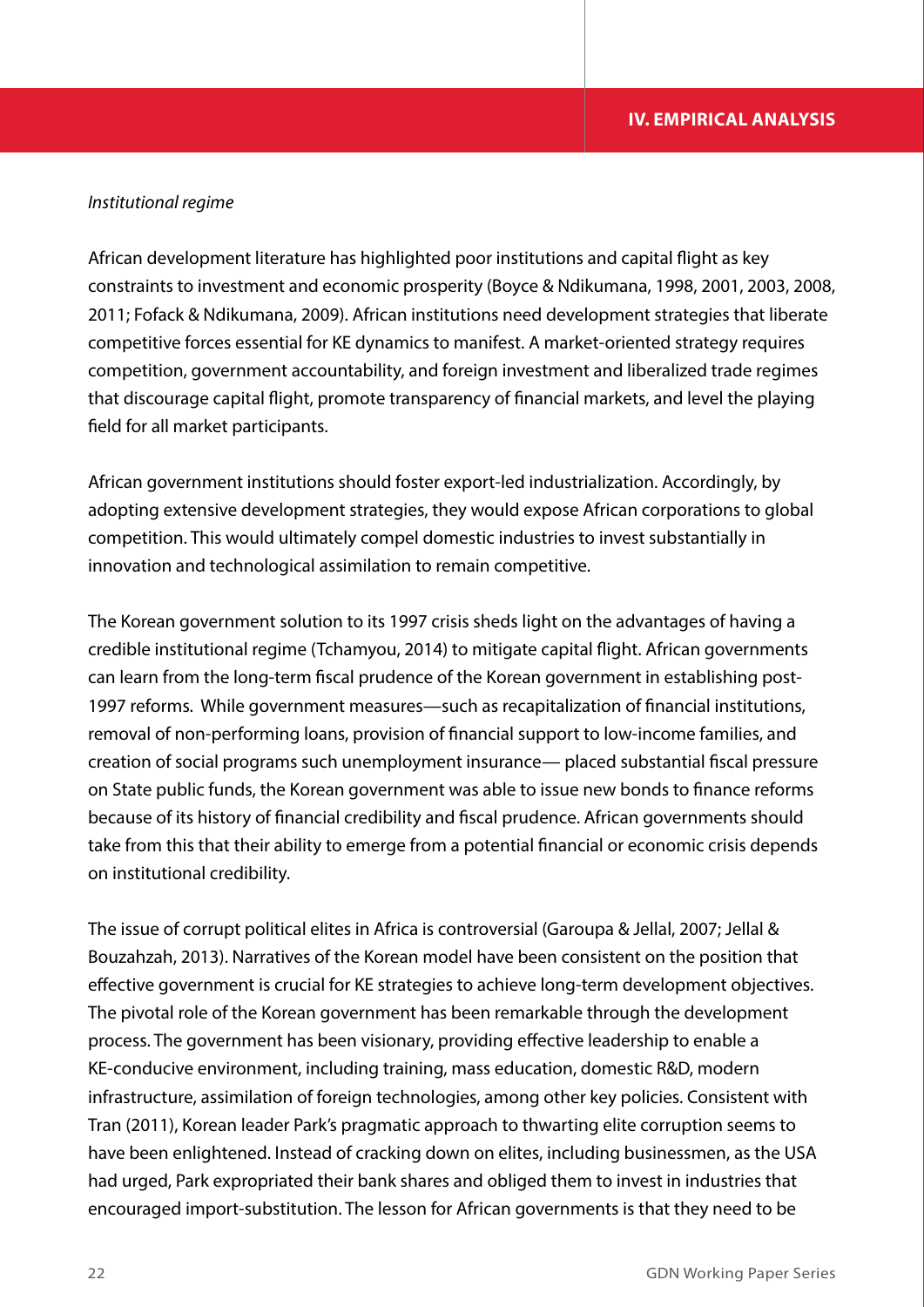pragmatic in fighting corruption—a massive industry that accounts for about 25% of African GDP (Asongu, 2014d).

Based on the policy syndromes presented in Table 5 above, the importance of the policy recommendations apply to African countries with the following peripheral fundamental characteristics (in increasing relevance): English Common-law, Middle-income, Non-conflict, Not-Landlocked, Non-Oil exporting, Landlocked, Africa, SSA, North Africa, French Civil-law, Lowincome, Oil-exporting, and Conflict-affected.

## *Economic incentives*

Extensive or export-led development models would expose African industries to more competition, and outward-looking strategies would induce R&D. Fiscal government incentives are essential for success. In the same vein, protection necessary at the initial stages of an industry's development should eventually curtail, because regulatory protection encourages complacency in innovation.

African governments should provide credit incentives for credit to improve liquidity, which experts have frequently cited as a problem (Saxegaard, 2006; Nguena & Tsafack, 2014). This would stimulate private sector development and respond to calls for investment in the continent (Anyanwu, 2007, 2009), and from recent African business literature (Rolfe & Woodward, 2004; Bartels et al., 2014; Bartels et al., 2009; Tuomi, 2011; Darley, 2012; Tchamyou, 2014). Moreover, as established by Suh & Chen (2007), Korean Government research institutes helped small & medium-size enterprises (SMEs)—a sector with more risk and greater capital requirements—to improve "know how" through collaborative R&D.

Based on the criteria for "policy syndrome"' and "syndrome free" fundamental characteristics presented in Table 5, the above strategies (in increasing relevance) apply to Low-income, Conflict-affected, Landlocked, French Civil law, Oil-exporting, North Africa, Africa, SSA, Non-Oil exporting, Not-landlocked, Not conflict-affected, English Common law and Middle-income countries.

## *Catch-up horizons, cautions, and caveats*

First, we must point out that while we have presented catch-up rates and timelines needed for full catch-up, we have derived insights into potential catch-up horizons in the absence of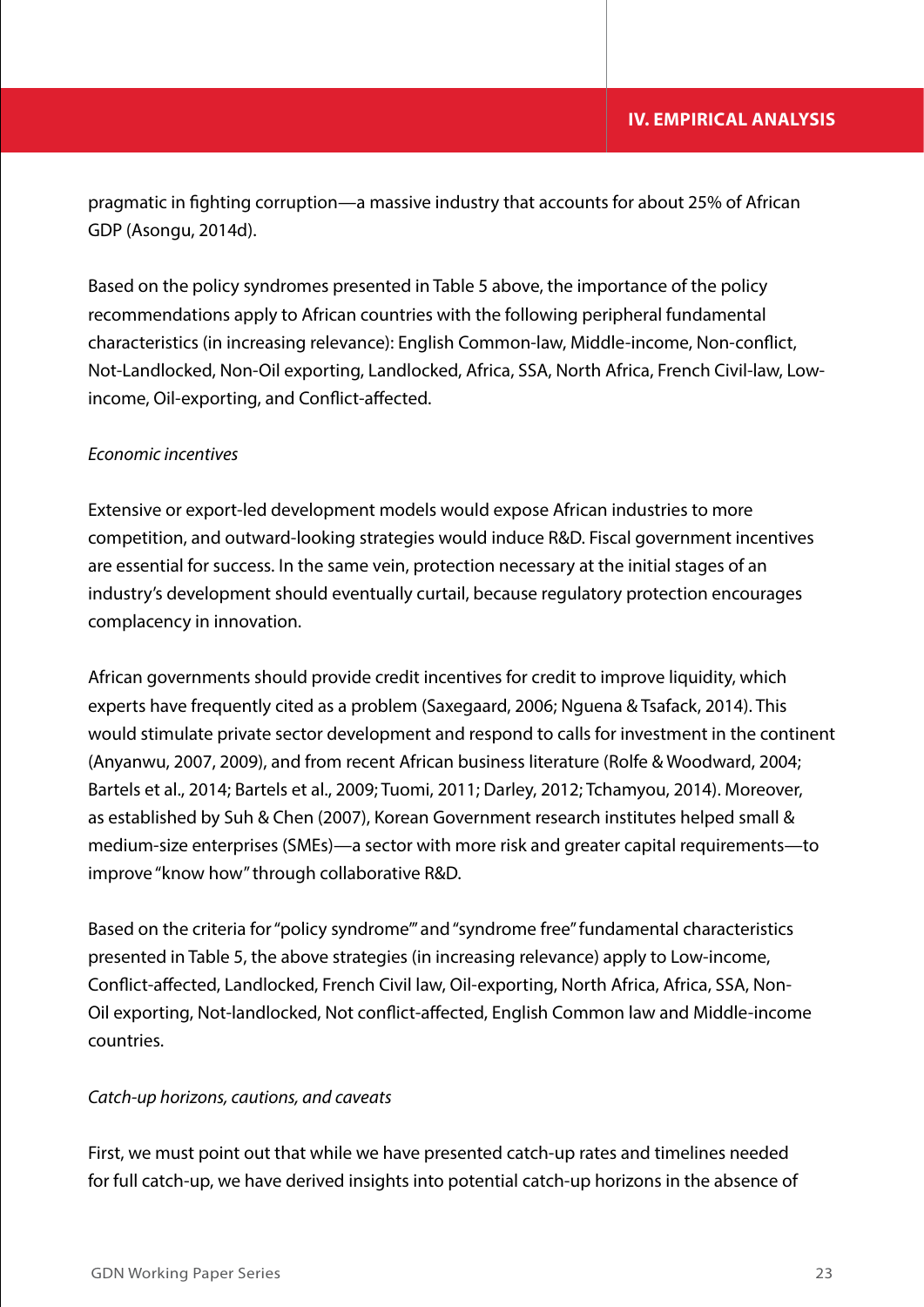multiple equilibria24. While absolute *beta*-convergence procedure may have fewer drawbacks compared to the conditional *beta*-convergence approach (which we have not implemented for reasons discussed in the methodology section), multiple equilibria remains a caveat even in the absence of conditioning the information set. For these reasons, we have based the "policy syndrome" and "syndrome free" information criteria on *sigma* convergence dynamics because, while absolute beta catch-up is a necessary condition for *sigma* convergence, it is not sufficient.

Second, it is important to note that consistency between the original data with information obtained by PCA may not be apparent for two main reasons: the five KE indicators derive from fifteen underlying variables, and the KE indexes do not necessarily reflect their underlying constituents. For instance, *Educatex,* which is the educational index, could also comprise the combined knowledge acquired during primary, secondary and tertiary schooling. Hence, it may represent only those who have successfully enrolled in the three levels of education. Therefore, *Educatex* would not necessarily reflect the three levels of education independently.

Third, a caveat — while the graphs in Figures 1-5 overlap and make dispersions less visible, these figures provide some visual sense of the trends in KE dispersions. The Policy syndromes presented in Table 5 summarise the plethora of graphs in Figures 1-5.

Fourth, while researchers have become distrustful of results based on system GMM25 (Roodman, 2007, 2008, 2009; Bazzi et al., 2010; Clemens et al., 2012), we employ the GMM-oriented absolute *beta* convergence estimates in the paper to ascertain *sigma* catch-up estimations. Hence, we base the policy syndromes and resulting catch-up strategies on *sigma* estimations.

Fifth, some might consider comparing South Korea's recent era of development (data from 1996- 2010) with Africa to be misleading. South Korea's comparable period of development to many of Africa's developing countries was before 1996. However, most comparative KE data for the period before 1996 is not available. Moreover, the mobile phone revolution in Africa implies the possibility of "leapfrogging" certain phases of traditional development. Hence, we propose that contemporary KE lessons from South Korea are relevant to contemporary African nations. Sixth, we have not engaged the issue of whether KE dimensions are equally binding in the African context, nor have we discussed whether their importance differs depending on stages of development. A future line of inquiry emphasizing African and country-specific resource limitations can better address this issue of "binding constraint" or African-specific features.

<sup>&</sup>lt;sup>24</sup> The absence of a general equilibrium and presence of partial equilibria.

<sup>&</sup>lt;sup>25</sup> An example of a system GMM is the combination of Equations 2 and 3 of Section 4.2.2.1.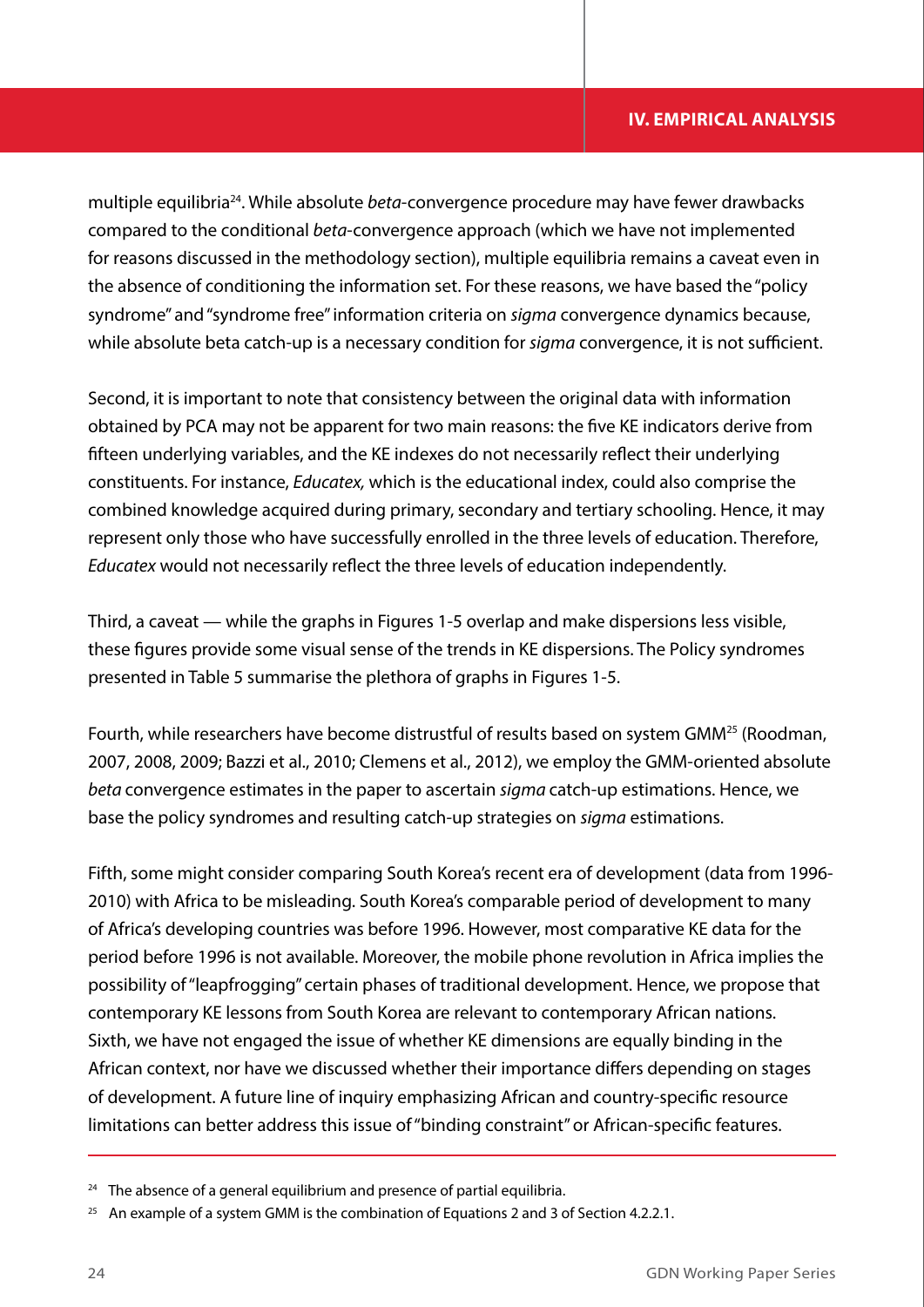Interested readers can find more insights into the underlying issue in Kim (1997, p. 221-225), Lee & Kim (2009) and Kim & Kim (2014).

Seventh, it is also important to emphasis some weaknesses and failures of the South Korean experience, notably the tradeoff between quantity and quality. In essence, while boosting KE expenditure is important, the tailoring of the underlying expenditure is even more important. Accordingly, with democratization, Korea has traded quality of KE for quantity of KE by favoring egalitarianism over "selective but efficient" allocation of public resources. Hence, over-emphasis on social policies may engender sub-optimal KE externalities (Jeong, 2015, p. 116).

Eighth, consistent with Kim (1997, p. 221-225), there are five points to bear in mind when assessing South Korea's lessons for African countries, notably:

- (i) geopolitical significance to the United States at the early phase of development;
- (ii) a comprehensive developmental state from the onset, including state bureaucracy to accommodate effective and efficient implementation of policies;
- (iii) limited influence by dominant social groups and classes;
- (iv) comprehensive developmental state was accompanied by a very authoritarian and repressive regime, where millions of workers paid a high price (e.g. limited political rights and press freedom) for the success of the country's development model.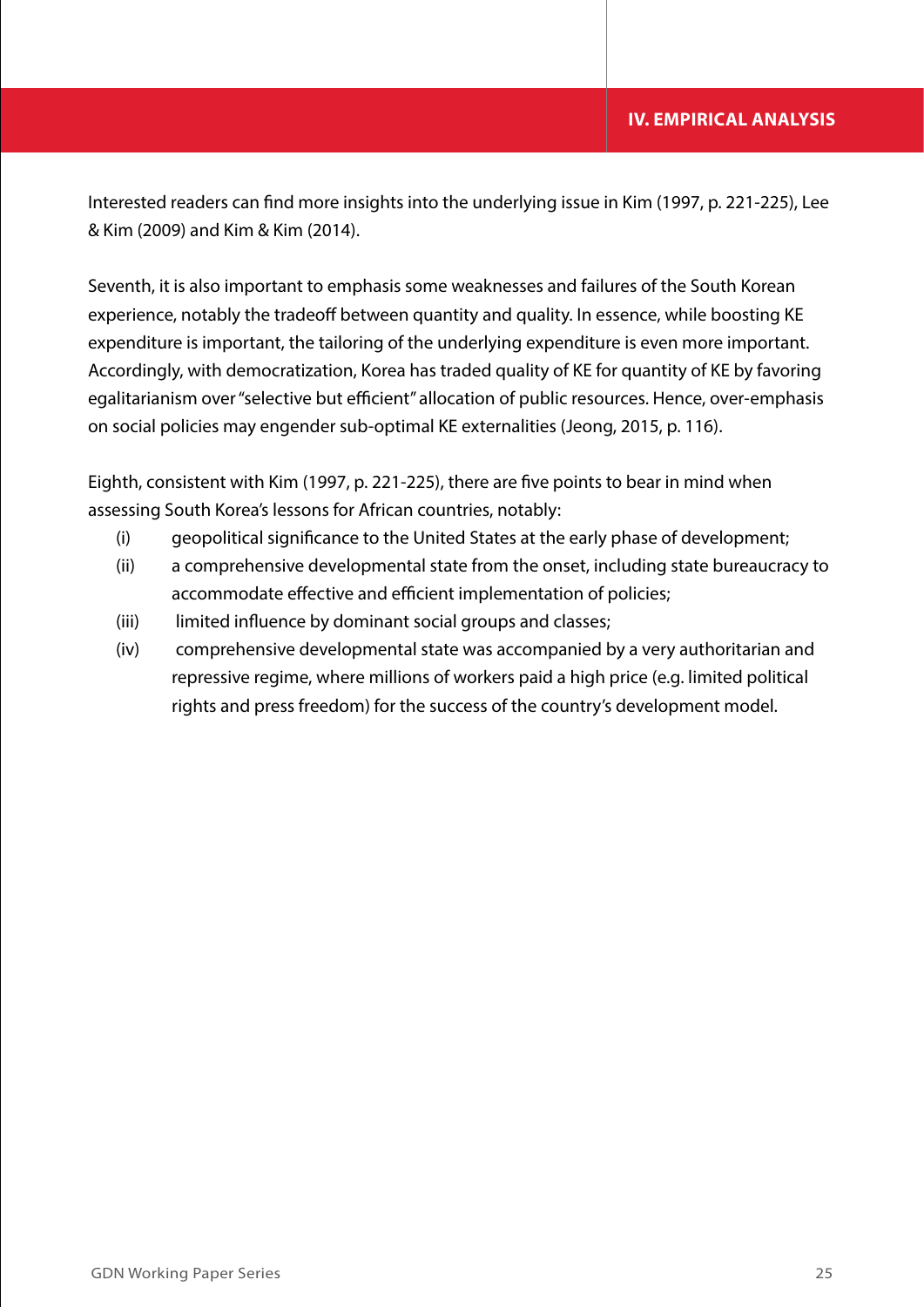Africa's overall knowledge index decreased between 2000 and 2009. South Korea's "economic miracle" is largely due to a knowledge-based development strategy that holds valuable lessons for African countries in their current pursuit towards knowledge economies.

By positioning this paper on KE and the relatively little investigated Korean-African nexus, this study contributes to existing literature by addressing the following policy issues. First, the paper provides a KE diagnosis on the current growth situation and prospects of peripheral African countries by investigating KE gaps in relation to a frontier country (South Korea) and by providing compelling catch-up policies to bridge KE gaps. Second, the study also presents a unique opportunity to examine whether the impressive growth experienced over the last decade by African countries has moved hand-in-hand with catch-up trends in KE relative to South Korea. Third, in response to studies pointing to KE as a main axis for future development, comparison with South Korea is ideal to understand Africa's growth prospects. Accordingly, we offer practical policy lessons to African countries already embarking on the route to KE. Fourth, decomposition of peripheral countries by income levels, legal origins, access to sea, political stability, natural resources and regional proximity enable insights for more focused policy implications by categories of countries.

The intuition and theoretical motivations underpinning KE catch-up are typically in line with cross-country income convergence literature documented within the framework of neoclassical models of growth. Using updated data (1996-2010), this paper presents fresh South Korean lessons to Africa by assessing knowledge economy (KE) gaps, deriving policy syndromes, and providing catch-up strategies. We decompose the 53 peripheral African countries into fundamental characteristics of wealth, legal origins, regional proximity, oil-exporting, political stability and state of "landlockedness". Using the World Bank's four KE components—education, innovation, information & communication technology (ICT), and economic incentives & institutional regime—we employ absolute *beta* and *sigma* convergence techniques as empirical strategies. With the exception of ICT, for which catch-up is not very apparent, we observe African catch-up by categories (in increasing order) in innovation, economic incentives, education and institutional regime. The speed of catch-up varies between 8.66% and 30.00% per annum, thus requiring from 10 year to 34.64 years for 100% catch-up depending on category. Based on the trends and dynamics in the KE gaps, we discuss policy syndromes and compelling catch-up strategies. We dissect obstacles to KE in Africa before offering solutions based on the South Korean experience. The paper is original in providing practical policy initiatives, based on Korean experience, for African countries embarking on a transition to KE.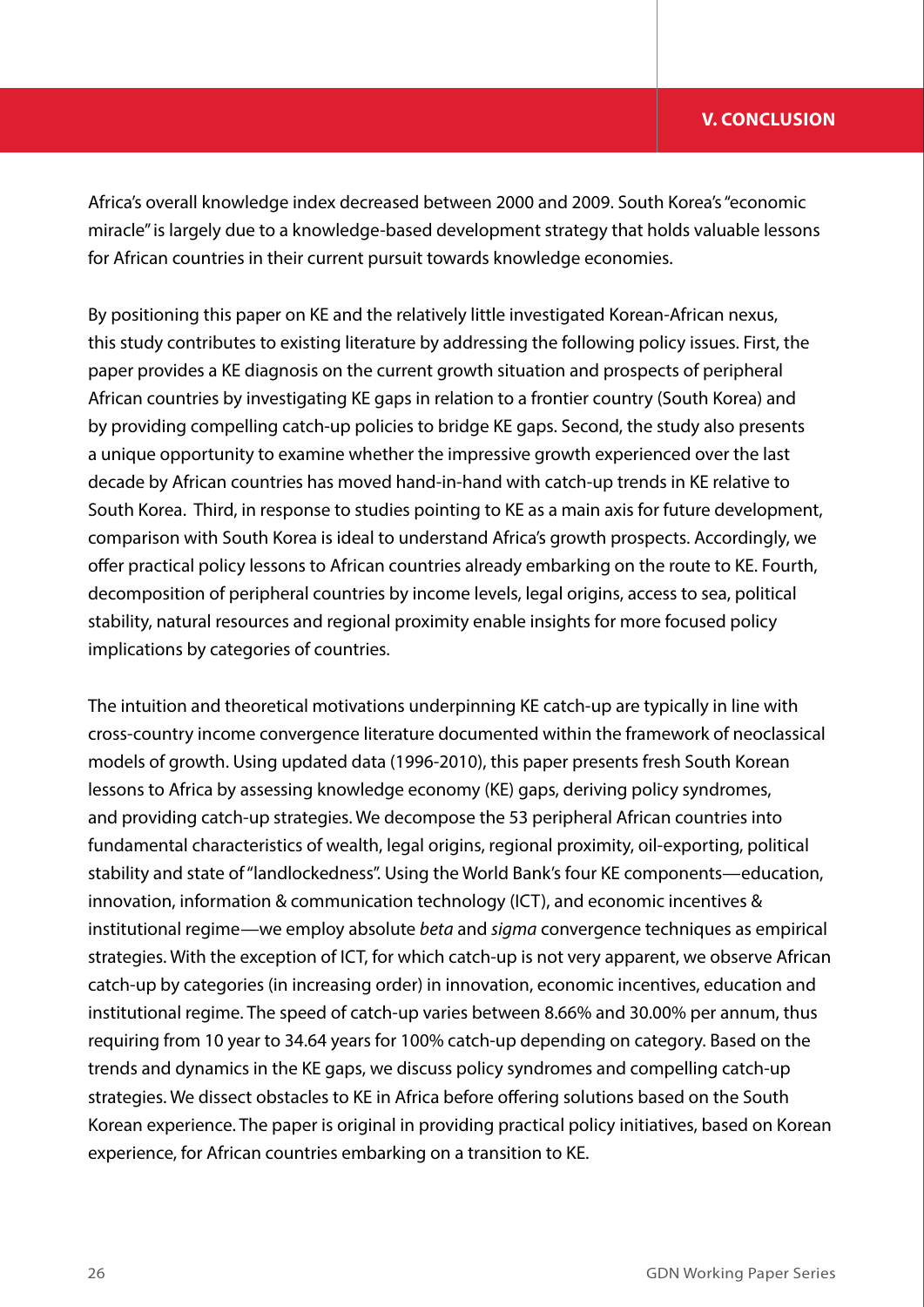## **TABLES**

|                                        |                        |           | Panel A: PCA for Peripheral countries (Africa)      |                                    |                        |                               |                     |                           |                |                |
|----------------------------------------|------------------------|-----------|-----------------------------------------------------|------------------------------------|------------------------|-------------------------------|---------------------|---------------------------|----------------|----------------|
| <b>Knowledge Economy</b><br>dimensions |                        |           |                                                     | <b>Component Matrix (Loadings)</b> |                        |                               |                     | <b>First</b><br><b>PC</b> | Eigen<br>Value | <b>Indexes</b> |
|                                        | School                 |           | <b>PSE</b>                                          |                                    | <b>SSE</b>             |                               | <b>TSE</b>          |                           |                |                |
| Education                              | Enrolment              |           | 0.438                                               |                                    | 0.657                  |                               | 0.614               | 0.658                     | 1.975          | Educatex       |
|                                        |                        |           |                                                     |                                    |                        |                               |                     |                           |                |                |
| Information &<br>Infrastructure        | <b>ICTs</b>            |           | Internet<br>0.614                                   |                                    | Mobile<br>0.584        | 0.531                         | Telephone           | 0.730                     | 2.190          | <b>ICTex</b>   |
| Innovation                             |                        |           | <b>STJA</b>                                         |                                    | Trademarks             |                               | Patents             |                           |                |                |
| System                                 | Innovation             |           | 0.567                                               |                                    | 0.572                  |                               | 0.592               | 0.917                     | 2.753          | Innovex        |
|                                        |                        |           |                                                     |                                    |                        |                               |                     |                           |                |                |
| Economic<br>Incentive                  | Economic<br>Incentive  |           | <b>Private Credit</b><br>$-0.707$                   |                                    |                        | Interest rate Spread<br>0.707 |                     | 0.656                     | 1.313          | Creditex       |
|                                        |                        |           |                                                     |                                    |                        |                               |                     |                           |                |                |
| &                                      |                        | VA        | PS                                                  | <b>RQ</b>                          | <b>GE</b>              | RL                            | CC                  |                           |                |                |
| Institutional<br>regime                | Institutional<br>index | 0.383     | 0.374                                               | 0.403                              | 0.429                  | 0.443                         | 0.413               | 0.773                     | 4.642          | Instireg       |
|                                        |                        |           | Panel B: PCA for the Frontier country (South Korea) |                                    |                        |                               |                     |                           |                |                |
|                                        |                        |           |                                                     |                                    |                        |                               |                     |                           |                |                |
| <b>Knowledge Economy</b><br>dimensions |                        |           |                                                     | <b>Component Matrix (Loadings)</b> |                        |                               |                     | <b>First</b><br><b>PC</b> | Eigen<br>Value | <b>Indexes</b> |
|                                        |                        |           |                                                     |                                    |                        |                               |                     |                           |                |                |
| Education                              | School<br>Enrolment    |           | <b>PSE</b><br>$-0.359$                              |                                    | <b>SSE</b><br>$-0.675$ |                               | <b>TSE</b><br>0.645 | 0.688                     | 2.065          | Educatex       |
|                                        |                        |           |                                                     |                                    |                        |                               |                     |                           |                |                |
| Information &                          | <b>ICTs</b>            |           | Internet                                            |                                    | Mobile                 |                               | Telephone           |                           |                |                |
| Infrastructure                         |                        |           | 0.612                                               |                                    | 0.625                  |                               | 0.484               | 0.800                     | 2.400          | <b>ICTex</b>   |
| Innovation                             | Innovation             |           | <b>STJA</b>                                         |                                    | Trademarks             |                               | Patents             |                           |                |                |
| System                                 |                        |           | 0.576                                               |                                    | 0.573                  |                               | 0.582               | 0.946                     | 2.839          | Innovex        |
| Economic                               | Economic               |           | <b>Private Credit</b>                               |                                    |                        | Interest rate Spread          |                     |                           |                |                |
| Incentive                              | Incentive              |           | 0.707                                               |                                    |                        | 0.707                         |                     | 0.682                     | 1.365          | Creditex       |
| &                                      |                        | <b>VA</b> | PS                                                  | <b>RQ</b>                          | <b>GE</b>              | RL                            | CC                  |                           |                |                |
| Institutional<br>regime                | Institutional<br>index | 0.453     | $-0.064$                                            | 0.487                              | 0.460                  | 0.458                         | 0.364               | 0.664                     | 3.985          | Instireg       |

P.C: Principal Component. PSE: Primary School Enrolment. SSE: Secondary School Enrolment. TSE: Tertiary School Enrolment. ICTs: Information and Communication Technologies. Educatex is the first principal component of primary, secondary and tertiary school enrolments. ICTex: first principal component of mobile, telephone and internet subscriptions. STJA: Scientific and Technical Journal Articles. Innovex: first principal component of STJA, trademarks and patents (resident plus nonresident). VA: Voice & Accountability. RL: Rule of Law. R.Q: Regulation Quality. GE: Government Effectiveness. PS: Political Stability. CC: Control of Corruption. Instireg (Institutional regime): First PC of VA, PS, RQ, GE, RL & CC. Creditex: First PC of Private domestic Credit and Interest rate spread. (Source: Author's calculation)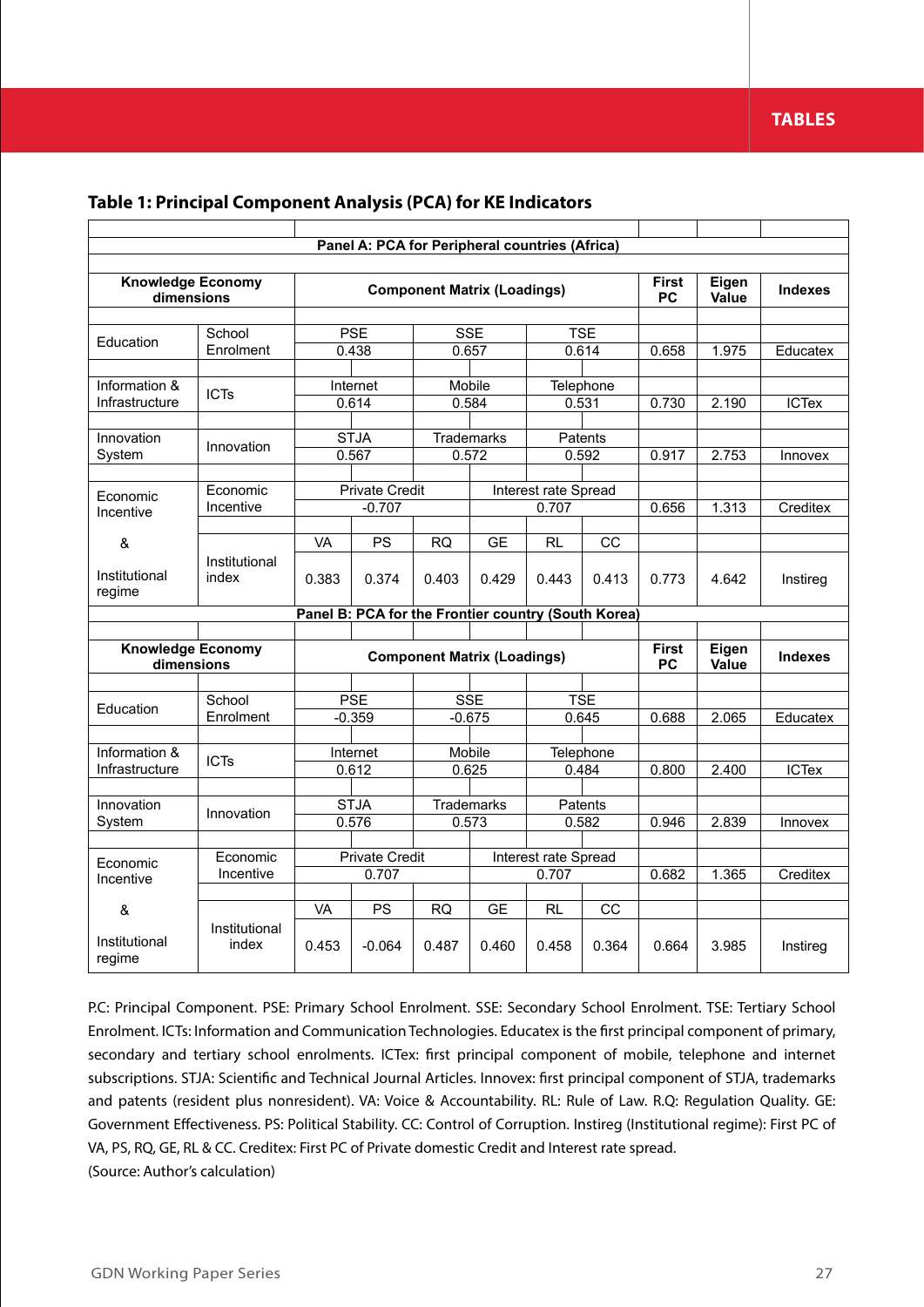## **Table 2: Summary of Results**

|                                 |                      |                      |                                |                                |                          |                                | Panel A: Education (Educatex)                           |                 |              |                                |                                |                          |                                |
|---------------------------------|----------------------|----------------------|--------------------------------|--------------------------------|--------------------------|--------------------------------|---------------------------------------------------------|-----------------|--------------|--------------------------------|--------------------------------|--------------------------|--------------------------------|
|                                 |                      |                      |                                |                                |                          |                                |                                                         |                 |              |                                |                                |                          |                                |
|                                 |                      | Income Levels        | Legal Origins                  |                                |                          | Petroleum                      |                                                         | Openness to sea |              | Stability                      |                                | Regions                  | Africa                         |
|                                 | Low                  | Middle               | English                        | French                         | Oil                      | NoOil                          | Closed                                                  | Open            | Conf         | NoConf                         | <b>SSA</b>                     | <b>NA</b>                |                                |
| $Catch-up(C)$                   | Yes                  | No                   | Yes                            | No                             | No                       | Yes                            | Yes                                                     | Yes             | Yes          | Yes                            | Yes                            | No                       | Yes                            |
| Rate of C (%)<br>Time to FC     | 16.33                | ---                  | 18.33                          | $\overline{\phantom{a}}$       | ---                      | 15.00                          | 12.00                                                   | 16.66           | 14.33        | 16.33                          | 14.66                          | ---                      | 17.83                          |
| (Yrs)                           | 18.37                | ---                  | 16.36                          | $\overline{\phantom{a}}$       | $\overline{\phantom{a}}$ | 20.00                          | 25.00                                                   | 18.00           | 20.93        | 18.37                          | 20.46                          | $\overline{\phantom{a}}$ | 16.82                          |
|                                 |                      |                      |                                |                                |                          |                                |                                                         |                 |              |                                |                                |                          |                                |
|                                 |                      |                      |                                |                                |                          |                                | Panel B: Information & Communication Technology (ICTex) |                 |              |                                |                                |                          |                                |
|                                 |                      |                      |                                |                                |                          |                                |                                                         |                 |              |                                |                                |                          |                                |
|                                 |                      | Income Levels        | Legal Origins                  |                                |                          | Petroleum                      |                                                         | Openness to sea |              | Stability                      |                                | Regions                  | Africa                         |
|                                 | Low                  | Middle               | English                        | French                         | Oil                      | <b>NoOil</b>                   | Closed                                                  | Open            | Conf         | NoConf                         | <b>SSA</b>                     | <b>NA</b>                |                                |
| $\overline{\text{Catch-up}(C)}$ | No                   | No                   | No                             | No                             | No                       | No                             | No                                                      | No              | No           | No                             | No                             | No                       | No                             |
| Rate of $C(\%)$                 | ---                  | ---                  | ---                            | ---                            | ---                      | ---                            | ---                                                     | ---             | ---          | ---                            | ---                            | ---                      | ---                            |
| Time to FC<br>(Yrs)             | ---                  | ---                  | ---                            | ---                            | ---                      | ---                            | ---                                                     | ---             | ---          | ---                            | ---                            | ---                      | ---                            |
|                                 |                      |                      |                                |                                |                          |                                |                                                         |                 |              |                                |                                |                          |                                |
|                                 |                      |                      |                                |                                |                          |                                | Panel C: Innovation (Innovex)                           |                 |              |                                |                                |                          |                                |
|                                 |                      |                      |                                |                                |                          |                                |                                                         |                 |              |                                |                                |                          |                                |
|                                 |                      | Income Levels        | Legal Origins                  |                                |                          | Petroleum                      |                                                         | Openness to sea |              | Stability                      |                                | Regions                  | Africa                         |
|                                 | Low                  | Middle               | English                        | French                         | Oil                      | <b>NoOil</b>                   | Closed                                                  | Open            | Conf         | NoConf                         | <b>SSA</b>                     | <b>NA</b>                |                                |
| $Catch-up(C)$<br>Rate of C (%)  | No<br>$\overline{a}$ | No<br>$\overline{a}$ | No<br>$\overline{\phantom{a}}$ | No<br>$\overline{\phantom{a}}$ | Yes<br>30.00             | No<br>$\overline{\phantom{a}}$ | Yes<br>30.00                                            | No<br>---       | Yes<br>29.33 | No<br>$\overline{\phantom{a}}$ | No<br>$\overline{\phantom{a}}$ | No<br>$\overline{a}$     | No<br>$\overline{\phantom{a}}$ |
| Time to FC                      |                      |                      |                                |                                |                          |                                |                                                         |                 |              |                                |                                |                          |                                |
| (Yrs)                           | ---                  | ---                  | ---                            | ---                            | 10.00                    | ---                            | 10.00                                                   | ---             | 10.22        | ---                            | ---                            | ---                      | ---                            |
|                                 |                      |                      |                                |                                |                          |                                | Panel D: Institutional Regime (Instireg)                |                 |              |                                |                                |                          |                                |
|                                 |                      |                      |                                |                                |                          |                                |                                                         |                 |              |                                |                                |                          |                                |
|                                 |                      | Income Levels        | Legal Origins                  |                                |                          | Petroleum                      |                                                         | Openness to sea |              | Stability                      |                                | Regions                  | Africa                         |
|                                 | Low                  | Middle               | English                        | French                         | Oil                      | NoOil                          | Closed                                                  | Open            | Conf         | NoConf                         | <b>SSA</b>                     | <b>NA</b>                |                                |
| Catch-up(C)                     | Yes                  | Yes                  | Yes                            | Yes                            | Yes                      | Yes                            | Yes                                                     | <b>Yes</b>      | Yes          | Yes                            | Yes                            | Yes                      | Yes                            |
| Rate of C (%)<br>Time to FC     | 15.33                | 16.66                | 15.00                          | 15.66                          | 11.66                    | 13.66                          | 16.33                                                   | 17.00           | 18.00        | 16.33                          | 17.33                          | 17.33                    | 13.00                          |
| (Yrs)                           | 19.56                | 18.00                | 20.00                          | 19.15                          | 25.72                    | 21.96                          | 18.37                                                   | 17.64           | 16.66        | 18.37                          | 17.31                          | 17.31                    | 23.07                          |
|                                 |                      |                      |                                |                                |                          |                                |                                                         |                 |              |                                |                                |                          |                                |
|                                 |                      |                      |                                |                                |                          |                                | Panel E: Economic Incentives (Creditex)                 |                 |              |                                |                                |                          |                                |
|                                 |                      |                      |                                |                                |                          |                                |                                                         |                 |              |                                |                                |                          |                                |
|                                 |                      | Income Levels        | Legal Origins                  |                                |                          | Petroleum                      |                                                         | Openness to sea |              | Stability                      |                                | Regions                  | Africa                         |
|                                 | Low                  | Middle               | English                        | French                         | Oil                      | NoOil                          | Closed                                                  | Open            | Conf         | NoConf                         | <b>SSA</b>                     | <b>NA</b>                |                                |
| Catch-up(C)                     | No                   | No                   | N <sub>o</sub>                 | Yes                            | N <sub>o</sub>           | Yes                            | Yes                                                     | Yes             | Yes          | No                             | Yes                            | Yes                      | N <sub>o</sub>                 |
| Rate of C (%)                   | $\overline{a}$       | $\overline{a}$       | $\overline{a}$                 | 12.00                          | $\overline{a}$           | 8.66                           | 19.00                                                   | 14.66           | 17.00        | $\overline{\phantom{a}}$       | 12.66                          | 20.00                    | $\overline{\phantom{a}}$       |
| Time to FC<br>(Yrs)             | $\overline{a}$       | $---$                | $\overline{a}$                 | 25.00                          | $\overline{a}$           | 34.64                          | 15.78                                                   | 20.46           | 17.64        | $\overline{a}$                 | 23.69                          | 15.00                    | $\overline{a}$                 |
|                                 |                      |                      |                                |                                |                          |                                |                                                         |                 |              |                                |                                |                          |                                |

Low: Low Income countries. Middle: Middle Income countries. English: English Common law countries. French: French Civil law countries. Oil: Petroleum Exporting countries. NoOil: Non-petroleum Exporting countries. Closed: Landlocked countries. Open: Countries open to the sea. Conf: Conflict Affected countries. NoConf: Countries not Affected by Conflicts. SSA: Sub-Saharan Africa. NA: North Africa. C: Catch-up. FC: Full Catch-up. Yrs: Years. (Source: Author's calculation)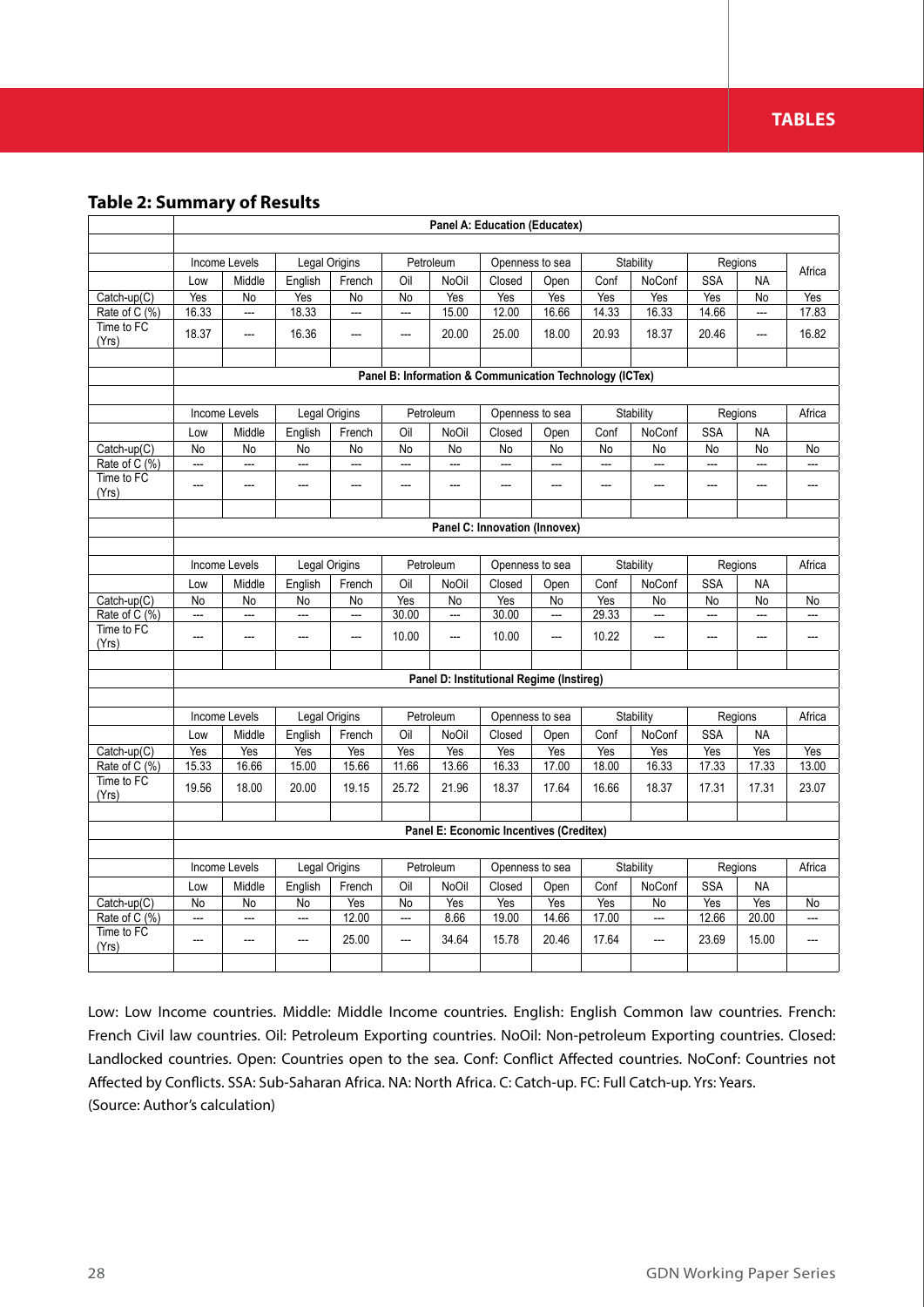## **Table 3: Dynamic System GMM**

|                 |                    |                    |                    |                    |                    |                                          | Panel A: Education (Educatex) |                    |                                                         |                    |                    |                    |                    |
|-----------------|--------------------|--------------------|--------------------|--------------------|--------------------|------------------------------------------|-------------------------------|--------------------|---------------------------------------------------------|--------------------|--------------------|--------------------|--------------------|
|                 |                    |                    |                    |                    |                    |                                          |                               |                    |                                                         |                    |                    |                    |                    |
|                 |                    | Income Levels      |                    | Legal Origins      |                    | Petroleum                                |                               | Openness to sea    | Stability                                               |                    |                    | Regions            | Africa             |
|                 | Low                | Middle             | English            | French             | Oil                | NoOil                                    | Closed                        | Open               | Conf                                                    | NoConf             | <b>SSA</b>         | <b>NA</b>          |                    |
| Initial         | $0.49***$          | $-0.164$           | $0.55***$          | 0.688              | 0.530              | $0.45***$                                | $0.36***$                     | $0.50***$          | $0.43***$                                               | $0.49***$          | $0.44***$          | $-6.575$           | $0.53**$           |
|                 | (0.001)            | (0.876)            | (0.003)            | (0.240)            | (0.608)            | (0.000)                                  | (0.000)                       | (0.000)            | (0.000)                                                 | (0.000)            | (0.000)            | (0.129)            | (0.022)            |
| AR(2)<br>Sargan | (0.745)<br>(0.996) | (0.837)<br>(0.995) | (0.330)<br>(0.992) | (0.228)<br>(0.988) | (0.480)<br>(0.987) | (0.177)<br>(0.998)                       | (0.307)<br>(0.999)            | (0.281)<br>(0.992) | (0.303)<br>(0.999)                                      | (0.252)<br>(0.993) | (0.229)<br>(0.995) | n.a<br>(1.000)     | (0.418)<br>(0.990) |
| Wald            | $10.2***$          | 0.024              | 8.48***            | 1.377              | 0.262              | $120***$                                 | 72.3***                       | $23.0***$          | $31.8***$                                               | 24.1***            | $59.0***$          | 2.300              | $5.23**$           |
|                 | (0.001)            | (0.876)            | (0.003)            | (0.240)            | (0.608)            | (0.000)                                  | (0.000)                       | (0.000)            | (0.000)                                                 | (0.000)            | (0.000)            | (0.129)            | (0.022)            |
|                 |                    |                    |                    |                    |                    |                                          |                               |                    |                                                         |                    |                    |                    |                    |
|                 |                    |                    |                    |                    |                    |                                          |                               |                    | Panel B: Information & Communication Technology (ICTex) |                    |                    |                    |                    |
|                 |                    |                    |                    |                    |                    |                                          |                               |                    |                                                         |                    |                    |                    |                    |
|                 |                    | Income Levels      |                    | Legal Origins      |                    | Petroleum                                |                               | Openness to sea    | Stability                                               |                    |                    | Regions            | Africa             |
|                 | Low                | Middle             | English            | French             | Oil                | NoOil                                    | Closed                        | Open               | Conf                                                    | NoConf             | <b>SSA</b>         | <b>NA</b>          |                    |
| Initial         | 0.536              | 0.973              | 0.797              | 0.668              | 0.743              | 0.686                                    | 0.522                         | 0.785              | 0.549                                                   | 0.763              | 0.619              | 1.227              | 0.736              |
|                 | (0.166)            | (0.448)            | (0.244)            | (0.295)            | (0.444)            | (0.175)                                  | (0.128)                       | (0.337)            | (0.183)                                                 | (0.277)            | (0.129)            | (0.493)            | (0.487)            |
| AR(2)           | (0.356)            | (0.337)            | (0.342)            | (0.360)            | (0.353)            | (0.356)                                  | (0.354)                       | (0.351)            | (0.359)                                                 | (0.348)            | (0.358)            | (0.312)            | (0.301)            |
| Sargan          | (0.981)            | (0.982)            | (0.988)            | (0.988)            | (0.963)            | (0.978)                                  | (0.982)                       | (0.986)            | (0.980)                                                 | (0.972)            | (0.981)            | (0.982)            | (0.965)            |
| Wald            | 1.914              | 0.575              | 1.357              | 1.092              | 0.584              | 1.838                                    | 2.313                         | 0.921              | 1.766                                                   | 1.177              | 2.299              | 0.468              | 0.483              |
|                 | (0.166)            | (0.448)            | (0.244)            | (0.295)            | (0.444)            | (0.175)                                  | (0.128)                       | (0.337)            | (0.183)                                                 | (0.277)            | (0.129)            | (0.493)            | (0.487)            |
|                 |                    |                    |                    |                    |                    |                                          |                               |                    |                                                         |                    |                    |                    |                    |
|                 |                    |                    |                    |                    |                    |                                          | Panel C: Innovation (Innovex) |                    |                                                         |                    |                    |                    |                    |
|                 |                    |                    |                    |                    |                    |                                          |                               |                    |                                                         |                    |                    |                    |                    |
|                 |                    | Income Levels      |                    | Legal Origins      |                    | Petroleum                                |                               | Openness to sea    | Stability                                               |                    |                    | Regions            | Africa             |
|                 | Low                | Middle             | English            | French             | Oil                | NoOil                                    | Closed                        | Open               | Conf                                                    | NoConf             | <b>SSA</b>         | <b>NA</b>          |                    |
| Initial         | 0.064              | 0.193              | $1.22***$          | 0.302              | $0.90***$          | $-0.162$                                 | $0.90***$                     | 0.338              | $0.88***$                                               | 0.318              | 0.319              | 0.211              | 2.845              |
|                 | (0.540)            | (0.902)            | (0.000)            | (0.551)            | (0.000)            | (0.885)                                  | (0.000)                       | (0.708)            | (0.000)                                                 | (0.736)            | (0.747)            | (0.867)            | (0.564)            |
| AR(2)<br>Sargan | (0.412)<br>(0.998) | (0.903)<br>(0.994) | (0.300)<br>(0.992) | (0.603)<br>(0.994) | (0.306)<br>(0.985) | (0.640)<br>(0.999)                       | (0.293)<br>(0.985)            | (0.816)<br>(0.996) | (0.313)<br>(0.985)                                      | (0.878)<br>(0.997) | (0.886)<br>(0.991) | (0.933)<br>(0.996) | (0.597)<br>(0.995) |
| Wald            | 0.374              | 0.014              | 48.7***            | 0.354              | 1503***            | 0.020                                    | $322***$                      | 0.140              | 10797***                                                | 0.113              | 0.103              | 0.027              | 0.332              |
|                 | (0.540)            | (0.902)            | (0.000)            | (0.551)            | (0.000)            | (0.885)                                  | (0.000)                       | (0.708)            | (0.000)                                                 | (0.736)            | (0.747)            | (0.867)            | (0.564)            |
|                 |                    |                    |                    |                    |                    |                                          |                               |                    |                                                         |                    |                    |                    |                    |
|                 |                    |                    |                    |                    |                    | Panel D: Institutional Regime (Instireg) |                               |                    |                                                         |                    |                    |                    |                    |
|                 |                    |                    |                    |                    |                    |                                          |                               |                    |                                                         |                    |                    |                    |                    |
|                 |                    | Income Levels      |                    | Legal Origins      |                    | Petroleum                                |                               | Openness to sea    | Stability                                               |                    |                    | Regions            | Africa             |
|                 | Low                | Middle             | English            | French             | Oil                | NoOil                                    | Closed                        | Open               | Conf                                                    | NoConf             | <b>SSA</b>         | NA                 |                    |
| Initial         | $0.46***$          | $0.50***$          | $0.45***$          | $0.47***$          | $0.35*$            | $0.41***$                                | $0.49***$                     | $0.51***$          | $0.54***$                                               | $0.49***$          | $0.52***$          | $0.52***$          | $0.39***$          |
|                 | (0.000)            | (0.000)            | (0.000)            | (0.000)            | (0.062)            | (0.000)                                  | (0.000)                       | (0.000)            | (0.007)                                                 | (0.000)            | (0.000)            | (0.000)            | (0.002)            |
| AR(2)           | (0.355)            | (0.254)            | (0.349)            | (0.330)            | (0.497)            | (0.413)                                  | (0.341)                       | (0.291)            | (0.259)                                                 | (0.296)            | (0.279)            | (0.281)            | (0.413)            |
| Sargan          | (0.998)            | (0.998)            | (0.998)            | (0.994)            | (0.992)            | (0.994)                                  | (0.998)                       | (0.994)            | (0.993)                                                 | (0.994)            | (0.998)            | (0.998)            | (0.998)            |
| Wald            | 92.9***            | $25.7***$          | 110***             | $514***$           | $3.46*$            | $12.03***$                               | 569***                        | 149***             | $7.05***$                                               | 243***             | $63.0***$          | 20.6***            | $9.19***$          |
|                 | (0.000)            | (0.000)            | (0.000)            | (0.000)            | (0.062)            | (0.000)                                  | (0.000)                       | (0.000)            | (0.007)                                                 | (0.000)            | (0.000)            | (0.000)            | (0.002)            |
|                 |                    |                    |                    |                    |                    |                                          |                               |                    |                                                         |                    |                    |                    |                    |
|                 |                    |                    |                    |                    |                    | Panel E: Economic Incentives (Creditex)  |                               |                    |                                                         |                    |                    |                    |                    |
|                 |                    |                    |                    |                    |                    |                                          |                               |                    |                                                         |                    |                    |                    |                    |
|                 |                    | Income Levels      |                    | Legal Origins      |                    | Petroleum                                |                               | Openness to sea    | Stability                                               |                    |                    | Regions            | Africa             |
|                 | Low                | Middle             | English            | French             | Oil                | NoOil                                    | Closed                        | Open               | Conf                                                    | NoConf             | <b>SSA</b>         | <b>NA</b>          |                    |
| Initial         | $-2.2***$          | $-0.47$            | $-0.054$           | $0.36***$          | 0.756              | $0.26*$                                  | $0.57***$                     | $0.44***$          | $0.51***$                                               | 0.128              | $0.38*$            | $0.60***$          | $-0.928$           |
|                 | (0.005)            | (0.649)            | (0.902)            | (0.000)            | (0.514)            | (0.089)                                  | (0.000)                       | (0.000)            | (0.004)                                                 | (0.707)            | (0.065)            | (0.000)            | (0.384)            |
| AR(2)<br>Sargan | (0.573)<br>(0.995) | (0.512)<br>(0.999) | (0.386)<br>(0.999) | (0.312)<br>(0.998) | (0.243)<br>(0.989) | (0.339)<br>(0.996)                       | (0.312)<br>(0.998)            | (0.261)<br>(0.989) | (0.294)<br>(0.992)                                      | (0.367)<br>(0.997) | (0.292)<br>(0.997) | (0.304)<br>(0.993) | (0.549)<br>(1.000) |
| Wald            | 7.82***            | 0.206              | 0.015              | 80.1***            | 0.424              | $2.87*$                                  | 128***                        | $7.14***$          | $7.92***$                                               | 0.140              | $3.384*$           | 20.9***            | 0.755              |
|                 | (0.005)            | (0.649)            | (0.902)            | (0.000)            | (0.514)            | (0.089)                                  | (0.000)                       | (0.007)            | (0.004)                                                 | (0.707)            | (0.065)            | (0.000)            | (0.384)            |
|                 |                    |                    |                    |                    |                    |                                          |                               |                    |                                                         |                    |                    |                    |                    |

\*,\*\*,\*\*: significance levels of 10%, 5% and 1% respectively. Initial: Lagged dependent variable. AR(2): Second-order Autocorrelation test. Sargan: Sargan Overidentifying Restrictions (OIR) test. The significance of bold values is twofold. 1) The significance of estimated coefficients and the Wald statistics. 2) The failure to reject the null hypotheses of: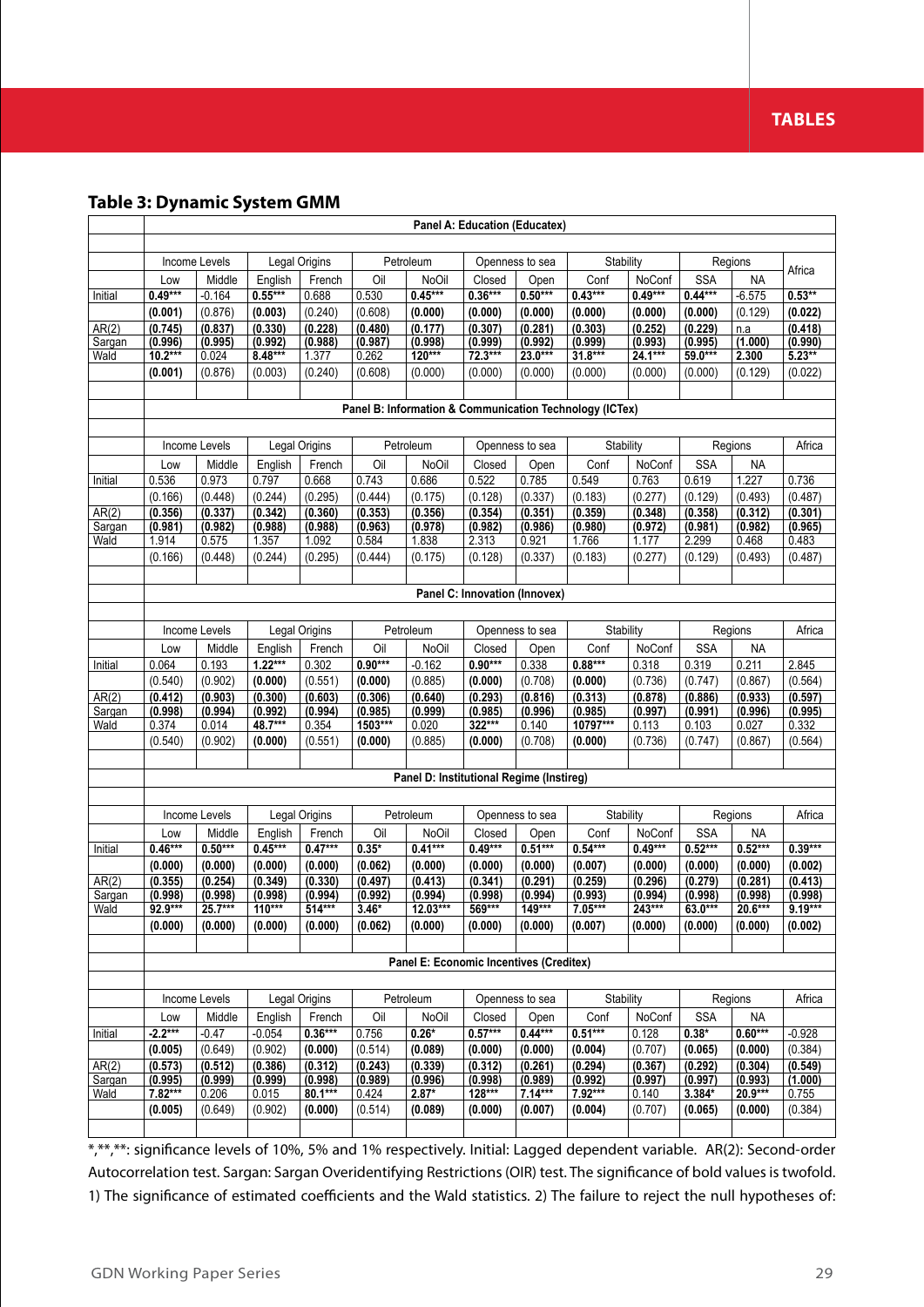a) no autocorrelation in the AR(2) tests and; b) the validity of the instruments in the Sargan OIR test. P-values in brackets. Low: Low Income countries. Middle: Middle Income countries. English: English Common law countries. French: French Civil law countries. Oil: Petroleum Exporting countries. NoOil: Non-petroleum Exporting countries. Closed: Landlocked countries. Open: Countries open to the sea. Conf: Conflict Affected countries. NoConf: Countries not Affected by Conflicts. SSA: Sub-Saharan Africa. NA: North Africa. (Source: Author's calculation)

| Table 4: Tabular representation of KE dispersions |  |  |
|---------------------------------------------------|--|--|
|---------------------------------------------------|--|--|

|       |       |       |       |       |       |             | Panel A: Education (Educatex) |            |                                                           |             |            |           |        |
|-------|-------|-------|-------|-------|-------|-------------|-------------------------------|------------|-----------------------------------------------------------|-------------|------------|-----------|--------|
| Years | Low.I | Mid.I | Eng.  | Frch. | Oil   | <b>NOil</b> | $\mathsf{L}\mathsf{L}$        | <b>NLL</b> | Con                                                       | <b>NCon</b> | <b>SSA</b> | <b>NA</b> | Africa |
| 1996  | 1.279 | 2.670 | 2.134 | 1.462 | 1.886 | 1.689       | 1.626                         | 1.782      | 1.536                                                     | 1.739       | 1.523      | 2.540     | 1.714  |
| 1997  | 0.567 | 2.469 | 1.900 | 1.289 | 0.468 | 1.653       | 0.593                         | 1.826      | 0.573                                                     | 1.653       | 1.215      | 2.429     | 1.518  |
| 1998  | 0.289 | 1.377 | 1.136 | 0.668 | 0.086 | 0.968       | 0.129                         | 1.094      | $-1.563$                                                  | 0.968       | 0.492      | 1.333     | 0.772  |
| 1999  | 0.023 | 1.052 | 0.734 | 0.375 | 0.637 | 0.470       | 0.334                         | 0.562      | 0.268                                                     | 0.546       | 0.296      | 1.634     | 0.495  |
| 2000  | 0.483 | 0.379 | 0.390 | 0.438 | 0.370 | 0.078       | 0.341                         | 0.009      | 0.254                                                     | 0.111       | 0.222      | 0.994     | 0.132  |
| 2001  | 1.250 | 0.157 | 0.169 | 0.916 | 1.021 | 0.569       | 0.914                         | 0.358      | 1.526                                                     | 0.519       | 0.706      | 0.003     | 0.610  |
| 2002  | 1.272 | 0.373 | 0.437 | 0.522 | 1.045 | 0.715       | 0.965                         | 0.230      | $\overline{\phantom{a}}$                                  | 0.485       | 0.803      | 0.660     | 0.485  |
| 2003  | 1.139 | 0.406 | 0.277 | 0.508 | 0.243 | 0.605       | 0.994                         | 0.092      | 1.076                                                     | 0.373       | 0.797      | 1.043     | 0.441  |
| 2004  | 1.078 | 0.287 | 0.308 | 0.636 | 0.331 | 0.577       | 0.931                         | 0.326      | 1.026                                                     | 0.484       | 0.797      | 0.632     | 0.542  |
| 2005  | 1.055 | 0.118 | 0.290 | 0.734 | 0.330 | 0.625       | 0.996                         | 0.349      | 0.873                                                     | 0.536       | 0.745      | 0.444     | 0.586  |
| 2006  | 1.099 | 0.067 | 0.362 | 0.822 | 0.856 | 0.661       | 1.014                         | 0.422      | 1.205                                                     | 0.646       | 0.776      | 0.080     | 0.669  |
| 2007  | 1.029 | 0.409 | 0.078 | 0.758 | ---   | 0.650       | 1.202                         | 0.329      | 1.023                                                     | 0.606       | 0.803      | 0.162     | 0.160  |
| 2008  | 0.995 | 0.461 | 0.078 | 0.712 | 0.867 | 0.582       | 1.138                         | 0.138      | 1.099                                                     | 0.482       | 0.722      | 0.319     | 0.612  |
| 2009  | 0.881 | 0.812 | 0.277 | 0.511 | 0.134 | 0.580       | 0.993                         | 0.091      | 0.938                                                     | 0.369       | 0.702      | 0.870     | 0.478  |
| 2010  | 0.818 | 0.072 | 0.414 | 0.548 | 0.428 | 0.566       | 0.755                         | 0.263      | 0.686                                                     | 0.491       | 0.525      | 0.766     | 0.540  |
|       |       |       |       |       |       |             |                               |            |                                                           |             |            |           |        |
|       |       |       |       |       |       |             |                               |            |                                                           |             |            |           |        |
|       |       |       |       |       |       |             |                               |            | Panel B: Information and Communication Technology (ICTex) |             |            |           |        |
| Years | Low.I | Mid.  | Eng.  | Frch. | Oil   | <b>NOil</b> | LL                            | <b>NLL</b> | Con                                                       | <b>NCon</b> | <b>SSA</b> | <b>NA</b> | Africa |
| 1996  | 1.488 | 1.804 | 1.714 | 1.542 | 1.559 | 1.625       | 1.514                         | 1.661      | 1.484                                                     | 1.657       | 1.598      | 1.787     | 1.616  |
| 1997  | 1.236 | 1.577 | 1.478 | 1.302 | 0.595 | 1.388       | 1.262                         | 1.420      | 1.230                                                     | 1.417       | 1.358      | 1.500     | 1.372  |
| 1998  | 1.035 | 1.422 | 1.318 | 1.112 | 1.088 | 1.213       | 1.067                         | 1.241      | $-1.697$                                                  | 1.240       | 1.176      | 1.329     | 1.191  |
| 1999  | 0.309 | 0.167 | 0.034 | 0.200 | 0.195 | 0.093       | 0.263                         | 0.052      | 0.315                                                     | 0.052       | 0.138      | 0.097     | 0.112  |
| 2000  | 0.714 | 0.130 | 0.309 | 0.570 | 0.572 | 0.448       | 0.653                         | 0.400      | 0.723                                                     | 0.398       | 0.502      | 0.235     | 0.472  |
| 2001  | 0.898 | 0.216 | 0.430 | 0.727 | 0.747 | 0.584       | 0.830                         | 0.530      | 0.914                                                     | 0.527       | 0.651      | 0.328     | 0.615  |
| 2002  | 0.980 | 0.219 | 0.469 | 0.782 | 0.790 | 0.634       | 0.909                         | 0.567      | 0.991                                                     | 0.568       | 0.711      | 0.290     | 0.664  |
| 2003  | 0.950 | 0.114 | 0.353 | 0.736 | 0.749 | 0.560       | 0.884                         | 0.480      | 0.954                                                     | 0.500       | 0.654      | 0.154     | 0.596  |
| 2004  | 0.850 | 0.158 | 0.129 | 0.571 | 0.563 | 0.379       | 0.788                         | 0.260      | 0.845                                                     | 0.310       | 0.502      | 0.238     | 0.415  |
| 2005  | 0.879 | 0.289 | 0.094 | 0.529 | 0.446 | 0.358       | 0.830                         | 0.186      | 0.468                                                     | 0.254       | 0.502      | 0.577     | 0.375  |
| 2006  | 0.647 | 0.682 | 0.259 | 0.230 | 0.054 | 0.049       | 0.608                         | 0.173      | 0.604                                                     | 0.092       | 0.209      | 1.088     | 0.050  |
| 2007  | 0.741 | 0.754 | 0.155 | 0.288 | 0.046 | 0.138       | 0.704                         | 0.110      | 0.729                                                     | 0.057       | 0.298      | 1.272     | 0.642  |
| 2008  | 0.805 | 0.918 | 0.160 | 0.241 | 0.034 | 0.119       | 0.770                         | 0.179      | 0.779                                                     | 0.112       | 0.310      | 1.636     | 0.090  |
| 2009  | 1.070 | 0.709 | 0.282 | 0.402 | 0.035 | 0.430       | 1.024                         | 0.073      | 1.036                                                     | 0.167       | 0.642      | 1.722     | 0.359  |
| 2010  | 1.101 | 0.928 | 0.199 | 0.479 | 0.027 | 0.297       | 1.106                         | 0.119      | 1.019                                                     | 0.080       | 0.536      | 1.856     | 0.249  |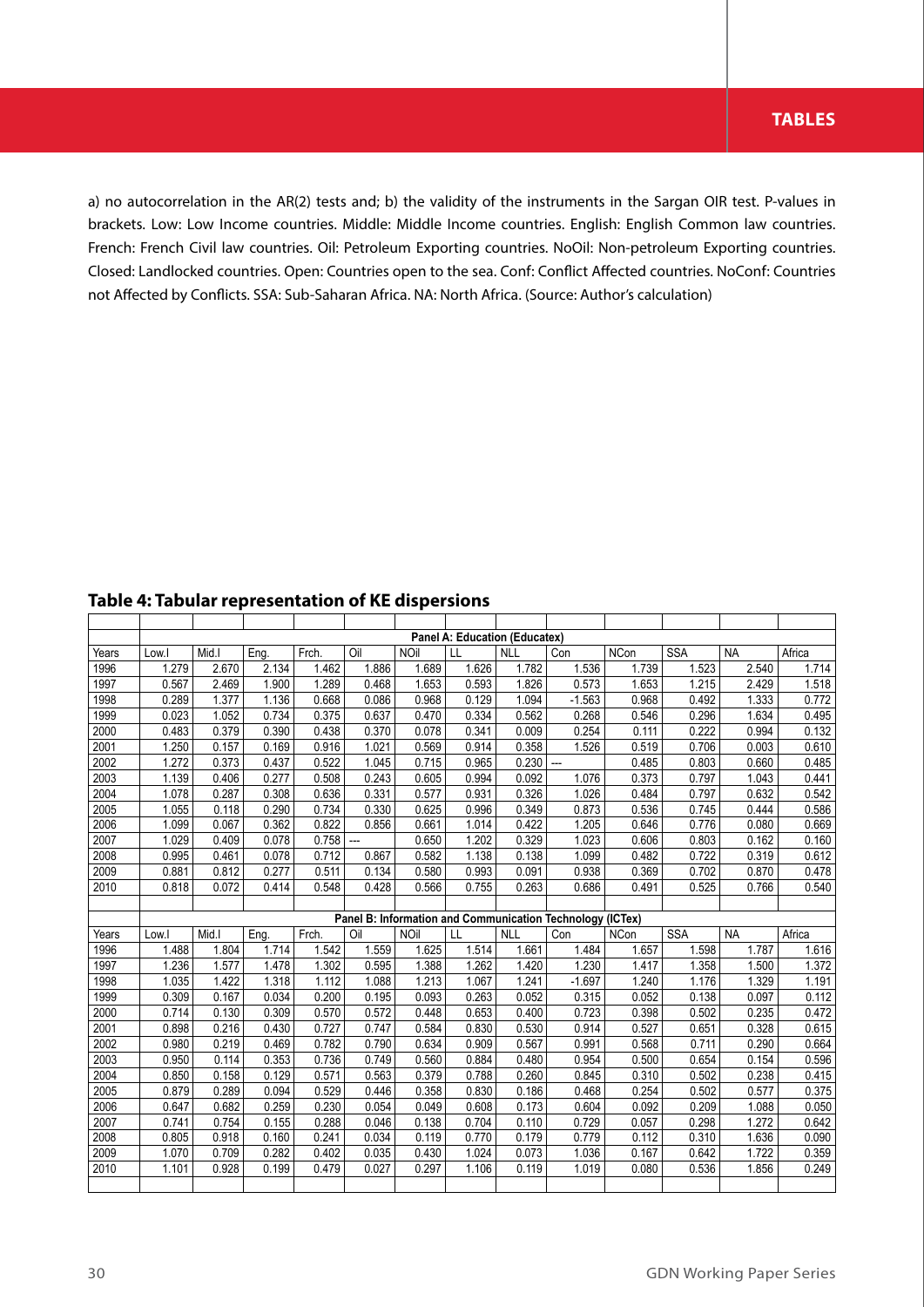## **TABLES**

|              |                |                |                |                |                |                                          | Panel C: Innovation (Innovex) |                |                |                |                     |                |                |
|--------------|----------------|----------------|----------------|----------------|----------------|------------------------------------------|-------------------------------|----------------|----------------|----------------|---------------------|----------------|----------------|
| Years        | Low.           | Mid.l          | Eng.           | Frch.          | Oil            | <b>NOil</b>                              | LL                            | <b>NLL</b>     | Con            | <b>NCon</b>    | <b>SSA</b>          | <b>NA</b>      | Africa         |
| 1996         | 1.010          | 2.321          | 1.974          | 1.518          | 1.407          | 1.757                                    | 1.023                         | 2.126          | 1.056          | 1.874          | 1.678               | 1.808          | 1.725          |
| 1997         | 0.950          | 2.629          | 2.166          | 1.036          | 1.020          | 1.897                                    | 0.862                         | 1.975          |                | 1.789          | 1.897               | 1.249          | 1.789          |
| 1998         | 1.569          | 3.107          | 2.849          | 2.212          | 1.888          | 2.622                                    | 1.456                         | 2.684          |                | 2.530          | 2.567               | 2.469          | 2.530          |
| 1999         | 0.927          | 2.482          | 2.028          | 1.381          | 1.073          | 1.915                                    | 0.803                         | 1.834          | 0.910          | 1.818          | 1.646               | 1.881          | 1.705          |
| 2000         | 0.100          | 1.832          | 1.638          | 0.678          | 0.380          | 1.373                                    | 0.111                         | 1.481          | 0.206          | 1.237          | 1.024               | 1.252          | 1.090          |
| 2001         | 0.005          | 1.842          | 1.675          | 1.174          | 0.283          | 2.269                                    | 0.005                         | 1.842          | 0.077          | 1.824          | 1.675               | 1.174          | 1.475          |
| 2002         | 0.048          | 1.815          | 1.757          | 0.534          | 0.297          | 1.362                                    | 0.015                         | 1.237          | 0.167          | 1.206          | 1.029               | 1.130          | 1.058          |
| 2003         | 0.258          | 1.501          | 1.394          | 0.262          | 0.053          | 1.067                                    | 0.349                         | 0.929          | 0.267          | 0.916          | 0.691               | 0.888          | 0.747          |
| 2004         | 0.682          | 0.963          | 1.076          | 0.092          | 0.416          | 0.600                                    | 0.757                         | 0.503          | 0.664          | 0.490          | 0.332               | 0.369          | 0.346          |
| 2005         | 1.150          | 0.662          | 0.756          | 0.482          | 0.815          | 0.248                                    | 1.253                         | 0.159          | 0.895          | 0.136          | 0.053               | 0.041          | 0.018          |
| 2006         | 1.426          | 0.534          | 0.695          | 1.056          | 1.031          | 0.016                                    | 1.521                         | 0.103          | 1.345          | 0.133          | 0.201               | 0.568          | 0.306          |
| 2007         | 1.706          | 0.391          | 0.596          | 1.110          | 1.399          | 0.296                                    | 1.769                         | 0.388          | 1.633          | 0.405          | 0.601               | 0.421          | 0.748          |
| 2008         | 1.715          | 0.586          | 0.337          | 0.699          |                | 0.181                                    |                               | 0.181          |                | 0.181          | 0.231               | 0.082          | 0.181          |
| 2009         | 1.654          | 1.346          | 1.262          | 0.598          |                | 0.146                                    |                               | 0.146          |                | 0.146          | 0.217               | 0.039          | 0.146          |
| 2010         |                |                |                |                |                |                                          |                               |                |                |                |                     |                |                |
|              |                |                |                |                |                | Panel D: Institutional Regime (Instireg) |                               |                |                |                |                     |                |                |
| Years        | Low.           | Mid.I          | Eng.           | Frch.          | Oil            | <b>NOil</b>                              | LL                            | <b>NLL</b>     | Con            | <b>NCon</b>    | <b>SSA</b>          | <b>NA</b>      | Africa         |
| 1996         | 1.570          | 2.279          | 2.269          | 1.609          | 0.464          | 2.267                                    | 2.337                         | 1.729          | 0.180          | 2.273          | 1.843               | 2.097          | 1.877          |
| 1997         |                |                |                |                |                |                                          |                               |                |                |                |                     |                |                |
| 1998         | 2.332          | 3.575          | 3.474          | 2.501          | 1.540          | 3.123                                    | 2.810                         | 2.858          | $-3.127$       | 3.249          | 2.808               | 3.117          | 2.844          |
| 1999         |                |                |                |                |                |                                          |                               |                |                |                |                     |                |                |
| 2000         | 1.131          | 2.295          | 2.091          | 1.347          | 0.366          | 1.876                                    | 1.508                         | 1.652          | 0.286          | 2.072          | 1.564               | 1.955          | 1.610          |
| 2001         |                |                |                |                |                |                                          |                               |                |                |                |                     |                |                |
| 2002         | 1.041          | 0.070          | 0.152          | 0.819          | 1.648          | 0.355                                    | 0.794                         | 0.496          | 2.369          | 0.148          | 0.642               | 0.140          | 0.583          |
| 2003         | 0.380          | 0.689          | 0.548          | 0.206          | 0.953          | 0.277                                    | 0.114                         | 0.133          | 1.816          | 0.518          | 0.002               | 0.523          | 0.060          |
| 2004         | 0.660          | 0.359          | 0.288          | 0.528          | 1.255          | 0.023                                    | 0.368                         | 0.187          | 2.087          | 0.210          | 0.307               | 0.257          | 0.240          |
| 2005         | 1.721          | 0.693          | 0.728          | 1.608          | 2.352          | 1.072                                    | 1.401                         | 1.254          | 1.458          | 0.862          | 1.359               | 0.836          | 1.298          |
| 2006         | 0.057          | 0.943          | 1.020          | 0.009          | 0.755          | 0.592                                    | 0.261                         | 0.393          | 1.302          | 0.759          | 0.319               | 0.624          | 0.355          |
| 2007         | 1.799          | 0.803          | 0.723          | 1.752          | 2.528          | 1.144                                    | 1.477                         | 1.352          | 3.063          | 0.980          | 1.431               | 1.067          | 0.017          |
| 2008         | 0.141          | 0.923          | 0.972          | 0.071          | 0.846          | 0.542                                    | 0.244                         | 0.319          | 1.411          | 0.714          | 0.267               | 0.522          | 0.297          |
| 2009         | 1.533          | 0.485          | 0.421          | 1.472          | 2.205          | 0.865                                    | 1.149                         | 1.081          | 2.679          | 0.716          | 1.128               | 0.901          | 1.101          |
| 2010         | 1.905          | 0.993          | 0.804          | 1.925          | 2.692          | 1.280                                    | 1.491                         | 1.545          | 3.029          | 1.164          | 1.528               | 1.539          | 1.529          |
|              |                |                |                |                |                |                                          |                               |                |                |                |                     |                |                |
|              |                |                |                |                |                | Panel E: Economic Incentives (Creditex)  |                               |                |                |                |                     |                |                |
| Years        | Low.I          | Mid.I          | Eng.           | Frch.          | Oil            | <b>NOil</b>                              | LL                            | <b>NLL</b>     | Con            | <b>NCon</b>    | <b>SSA</b><br>1.226 | <b>NA</b>      | Africa         |
| 1996<br>1997 | 1.366<br>1.530 | 1.028<br>1.160 | 1.022<br>1.246 | 1.372<br>1.444 | 1.511<br>0.767 | 1.085<br>1.252                           | 1.241<br>1.502                | 1.183<br>1.262 | 1.637<br>1.626 | 1.112<br>1.278 | 1.366               | 1.000<br>1.189 | 1.203<br>1.345 |
| 1998         | 0.372          | 0.067          | 0.070          | 0.224          | 0.405          | 0.068                                    | 0.343                         | 0.062          | 0.091          | 0.088          | 0.195               | 0.107          | 0.152          |
| 1999         | 0.907          | 0.507          | 0.607          | 0.794          | 1.043          | 0.585                                    | 0.872                         | 0.625          | 1.140          | 0.621          | 0.753               | 0.406          | 0.707          |
| 2000         | 1.831          | 1.467          | 1.544          | 1.741          | 2.064          | 1.498                                    | 1.806                         | 1.570          | 2.180          | 1.543          | 1.703               | 1.297          | 1.649          |
| 2001         | 0.192          | 0.610          | 0.496          | 0.317          | 0.039          | 0.533                                    | 0.205                         | 0.499          | 0.055          | 0.492          | 0.346               | 0.760          | 0.401          |
| 2002         | 0.247          | 0.661          | 0.541          | 0.394          | 0.173          | 0.578                                    | 0.252                         | 0.559          | 0.013          | 0.546          | 0.397               | 0.791          | 0.460          |
| 2003         | 0.438          | 0.810          | 0.740          | 0.539          | 0.305          | 0.763                                    | 0.438                         | 0.721          | 0.130          | 0.726          | 0.567               | 0.954          | 0.630          |
| 2004         | 0.393          | 0.811          | 0.747          | 0.501          | 0.271          | 0.764                                    | 0.416                         | 0.716          | 0.125          | 0.714          | 0.562               | 0.966          | 0.616          |
| 2005         | 0.303          | 0.786          | 0.681          | 0.434          | 0.188          | 0.692                                    | 0.342                         | 0.664          | 0.457          | 0.655          | 0.506               | 0.849          | 0.553          |
| 2006         | 0.053          | 0.571          | 0.435          | 0.212          | 0.036          | 0.464                                    | 0.110                         | 0.431          | 0.046          | 0.401          | 0.317               | 0.446          | 0.332          |
| 2007         | 0.002          | 0.662          | 0.529          | 0.135          | 0.059          | 0.444                                    | 0.104                         | 0.426          | 0.084          | 0.441          | 0.315               | 0.522          | 0.531          |
| 2008         | 0.155          | 0.988          | 0.720          | 0.349          | 0.428          | 0.597                                    | 0.282                         | 0.696          | 0.138          | 0.680          | 0.565               | 0.633          | 0.572          |
| 2009         | 1.112          | 2.025          | 1.768          | 1.293          | 1.517          | 1.607                                    | 1.278                         | 1.705          | 1.147          | 1.712          | 1.594               | 1.586          | 1.593          |
| 2010         |                |                |                |                |                |                                          |                               |                |                |                |                     |                |                |
|              |                |                |                |                |                |                                          |                               |                |                |                |                     |                |                |

Low. I: Low Income countries. Mid. I: Middle Income countries. Eng: English Common law countries. Frch: French Civil law countries. Oil: petroleum exporting countries. NOil: Non-petroleum exporting countries. LL: Landlocked countries. NLL: Not Landlocked countries. Con: Conflict affected countries. NCon: Non conflict affected countries. SSA: Sub-Saharan Africa. NA: North Africa. S.K: South Korea.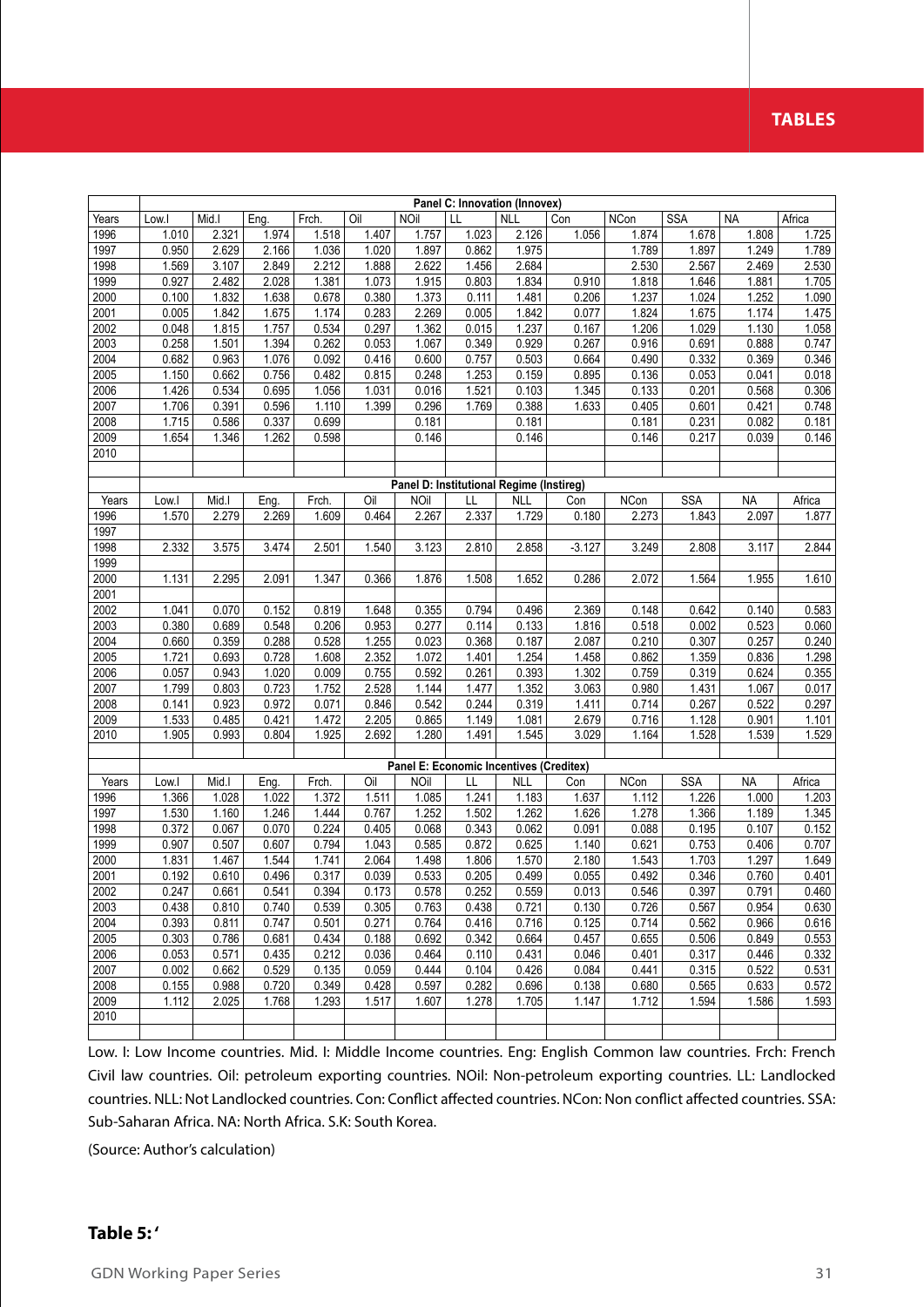|              |           |        | <b>Policy Syndrome (PS)</b> |            |             |             |        |            |             |            | <b>Syndrome Free (SF)</b> |                           |           |
|--------------|-----------|--------|-----------------------------|------------|-------------|-------------|--------|------------|-------------|------------|---------------------------|---------------------------|-----------|
|              |           |        |                             |            |             |             |        |            |             |            |                           |                           |           |
| Educatex     | Low.I     | LL     | <b>NA</b>                   | Con        | Frch.       | <b>NOil</b> | Africa | <b>SSA</b> | <b>NCon</b> | Oil        | Eng.                      | <b>NLL</b>                | Mid. I    |
|              |           |        |                             |            |             |             |        |            |             |            |                           |                           |           |
| <b>ICTex</b> | <b>NA</b> | Low.I  | LL                          | Con        | Mid. I      | <b>SSA</b>  | Frch   | Africa     | <b>NOil</b> | Eng        | <b>NLL</b>                | <b>NCon</b>               | Oil       |
|              |           |        |                             |            |             |             |        |            |             |            |                           |                           |           |
| Innovex      | LL        | Low. I | Con                         | Oil        | Mid. I      | Eng         | Frch   | SSA        | <b>NOil</b> | Africa     | <b>NCon</b>               | <b>NLL</b>                | <b>NA</b> |
|              |           |        |                             |            |             |             |        |            |             |            |                           |                           |           |
| Instireg     | Con       | Oil    | Low. I                      | Frch.      | <b>NA</b>   | <b>SSA</b>  | Africa | LL         | <b>NOil</b> | <b>NLL</b> | <b>NCon</b>               | Mid.I                     | Eng       |
|              |           |        |                             |            |             |             |        |            |             |            |                           |                           |           |
| Creditex     | Mid. I    | Eng    | <b>NCon</b>                 | <b>NLL</b> | <b>NOil</b> | <b>SSA</b>  | Africa | <b>NA</b>  | Oil         | Frch       | LL                        | Con                       | Low.I     |
|              |           |        |                             |            |             |             |        |            |             |            |                           |                           |           |
|              |           |        |                             |            |             |             |        |            |             | —→         |                           | <b>Lowest Dispersions</b> |           |
|              |           |        |                             |            |             |             |        |            |             |            |                           |                           |           |

#### **Policy Syndrome' and 'Syndrome Free' Information Criteria**

Low. I: Low Income countries. Mid. I: Middle Income countries. Eng: English Common law countries. Frch: French Civil law countries. Oil: petroleum exporting countries. NOil: Non-petroleum exporting countries. LL: Landlocked countries. NLL: Not Landlocked countries. Con: Conflict affected countries. NCon: Non conflict affected countries. SSA: Sub-Saharan Africa. NA: North Africa. S.K: South Korea. P.C: Principal Component. PSE: Primary School Enrolment. SSE: Secondary School Enrolment. TSE: Tertiary School Enrolment. ICTs: Information and Communication Technologies. Educatex is the first principal component of primary, secondary and tertiary school enrolments. ICTex: first principal component of mobile, telephone and internet subscriptions. STJA: Scientific and Technical Journal Articles. Innovex: first principal component of STJA, trademarks and patents (resident plus nonresident). VA: Voice & Accountability. RL: Rule of Law. R.Q: Regulation Quality. GE: Government Effectiveness. PS: Political Stability. CC: Control of Corruption. Instireg (Institutional regime): First PC of VA, PS, RQ, GE, RL & CC. Creditex: First PC of Private domestic Credit and Interest rate spread.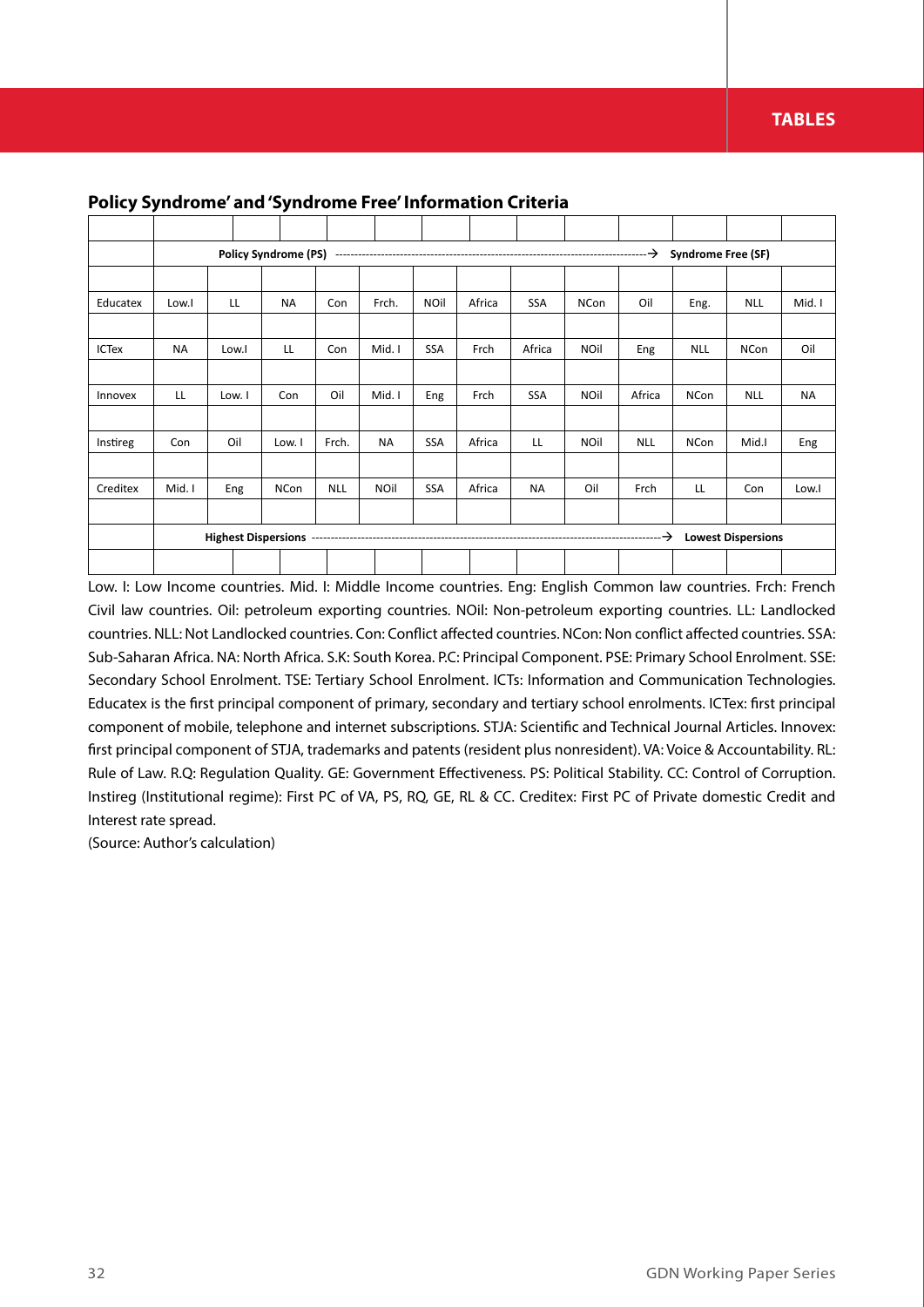

**Figure 1: Sigma Convergence in Education (X-axis for years and Y-axis for Education)**



**Figure 2: Sigma Convergence in ICT (X-axis for years and Y-axis for ICT)**

Source: Author's calculation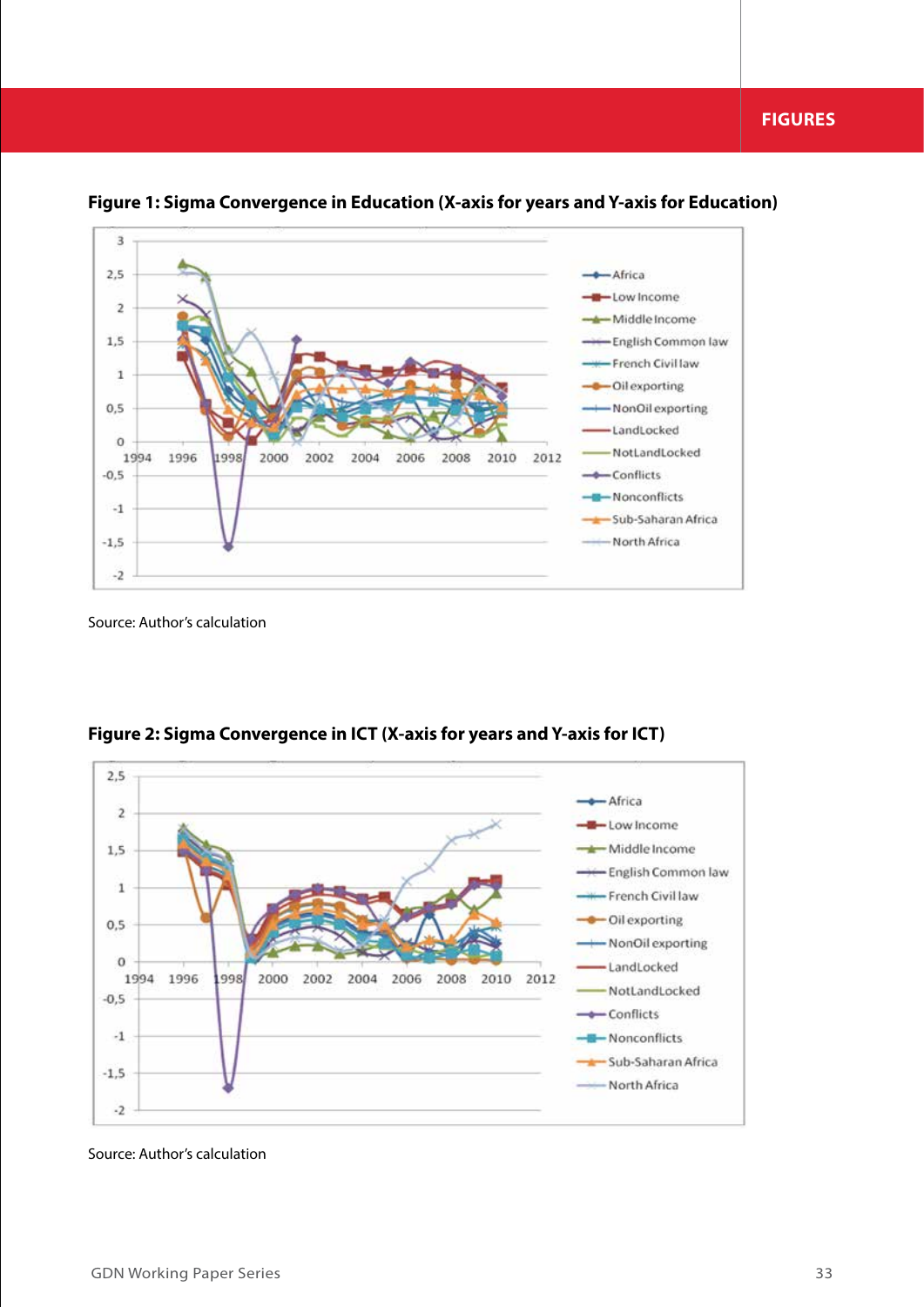

**Figure 3: Sigma convergence in Innovation (X-axis for years and Y-axis for Innovation)**

Source: Author's calculation

## **Figure 4: Sigma Convergence in Institutional Regime (X-axis for years and Y-axis for Institutional Regime)**

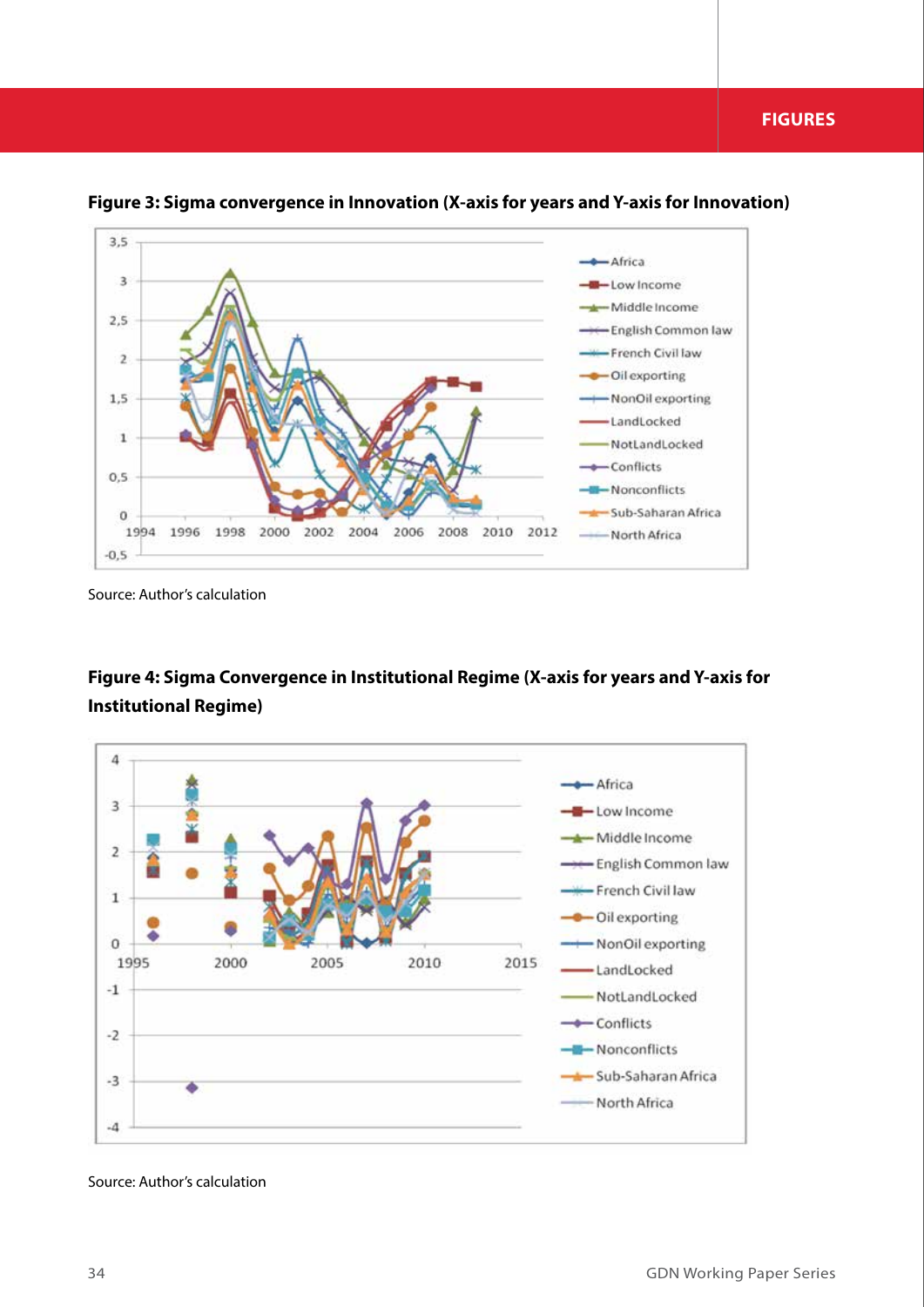

**Figure 5: Sigma Convergence in Economic Incentives (X-axis for years and Y-axis for Economic Incentives)**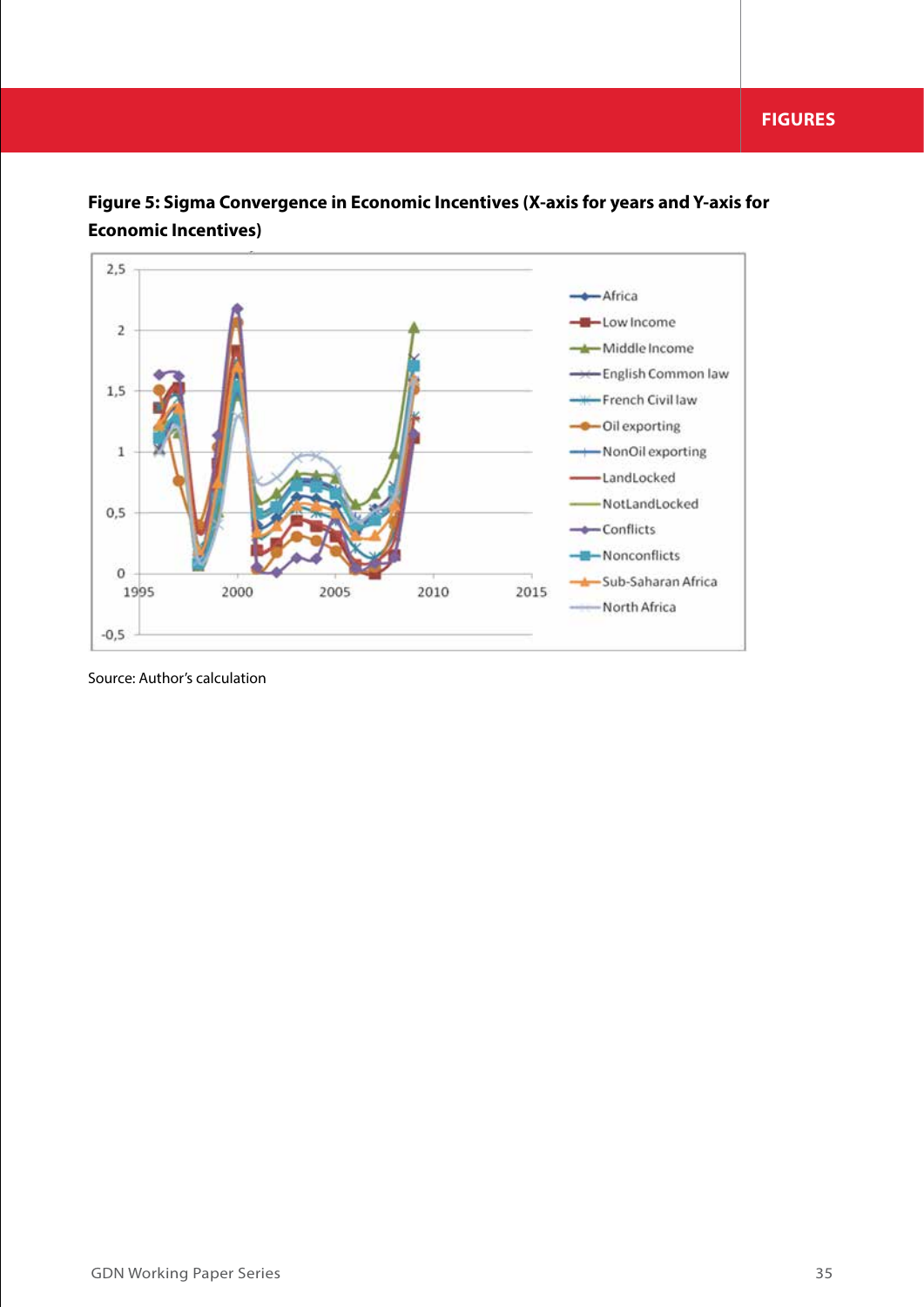## **APPENDICES**

# **Appendix 1: Definition of Variables**

| <b>Variables</b>                                                 | <b>Signs</b> | <b>Variable definitions</b>                                                                                                                                                                                                                                                                        | <b>Sources</b>    |
|------------------------------------------------------------------|--------------|----------------------------------------------------------------------------------------------------------------------------------------------------------------------------------------------------------------------------------------------------------------------------------------------------|-------------------|
|                                                                  |              | <b>Panel A: Education</b>                                                                                                                                                                                                                                                                          |                   |
|                                                                  |              |                                                                                                                                                                                                                                                                                                    |                   |
| <b>Primary School Enrolment</b>                                  | <b>PSE</b>   | School enrolment, primary (% of gross)                                                                                                                                                                                                                                                             | World Bank (WDI)  |
| Secondary School Enrolment                                       | <b>SSE</b>   | School enrolment, secondary (% of<br>gross)                                                                                                                                                                                                                                                        | World Bank (WDI)  |
| <b>Tertiary School Enrolment</b>                                 | <b>TSE</b>   | School enrolment, tertiary (% of gross)                                                                                                                                                                                                                                                            | World Bank (WDI)  |
| <b>Education in KE</b>                                           | Educatex     | First PC of PSE, SSE & TSE                                                                                                                                                                                                                                                                         | <b>PCA</b>        |
|                                                                  |              | Panel B: Information & Infrastructure                                                                                                                                                                                                                                                              |                   |
|                                                                  |              |                                                                                                                                                                                                                                                                                                    |                   |
| Internet Users                                                   | Internet     | Internet users (per 100 people)                                                                                                                                                                                                                                                                    | World Bank (WDI)  |
| <b>Mobile Cellular Subscriptions</b>                             | Mobile       | Mobile subscriptions (per 100 people)                                                                                                                                                                                                                                                              | World Bank (WDI)  |
| Telephone lines                                                  | Tel          | Telephone lines (per 100 people)                                                                                                                                                                                                                                                                   | World Bank (WDI)  |
| <b>Information &amp; Communication</b><br>Technology (ICT) in KE | <b>ICTex</b> | First PC of Internet, Mobile & Tel                                                                                                                                                                                                                                                                 | <b>PCA</b>        |
|                                                                  |              | Panel C: Economic Incentives & Institutional Regime                                                                                                                                                                                                                                                |                   |
|                                                                  |              |                                                                                                                                                                                                                                                                                                    |                   |
| <b>Financial Activity (Credit)</b>                               | Pcrbof       | Private domestic credit from banks and<br>other financial institutions                                                                                                                                                                                                                             | World Bank (FDSD) |
| Interest Rate Spreads                                            | <b>IRS</b>   | Lending rate minus deposit rate (%)                                                                                                                                                                                                                                                                | World Bank (WDI)  |
| <b>Economic Incentives in KE</b>                                 | Creditex     | First PC of Pcrbof and IRS                                                                                                                                                                                                                                                                         | <b>PCA</b>        |
|                                                                  |              |                                                                                                                                                                                                                                                                                                    |                   |
| Corruption-Control                                               | CC           | Control of Corruption (estimate):<br>Captures perceptions of the extent to<br>which public power is exercised for<br>private gain, including both petty and<br>grand forms of corruption, as well as<br>'capture' of the state by elites and private<br>interests.                                 | World Bank (WDI)  |
|                                                                  |              |                                                                                                                                                                                                                                                                                                    |                   |
| Rule of Law                                                      | RL           | Rule of Law (estimate): Captures<br>perceptions of the extent to which<br>agents have confidence in and abide by<br>the rules of society and in particular the<br>quality of contract enforcement, property<br>rights, the police, the courts, as well as<br>the likelihood of crime and violence. | World Bank (WDI)  |
|                                                                  |              | Regulation Quality (estimate): Measured                                                                                                                                                                                                                                                            |                   |
| <b>Regulation Quality</b>                                        | <b>RQ</b>    | as the ability of the government to<br>formulate and implement sound policies<br>and regulations that permit and promote<br>private sector development.                                                                                                                                            | World Bank (WDI)  |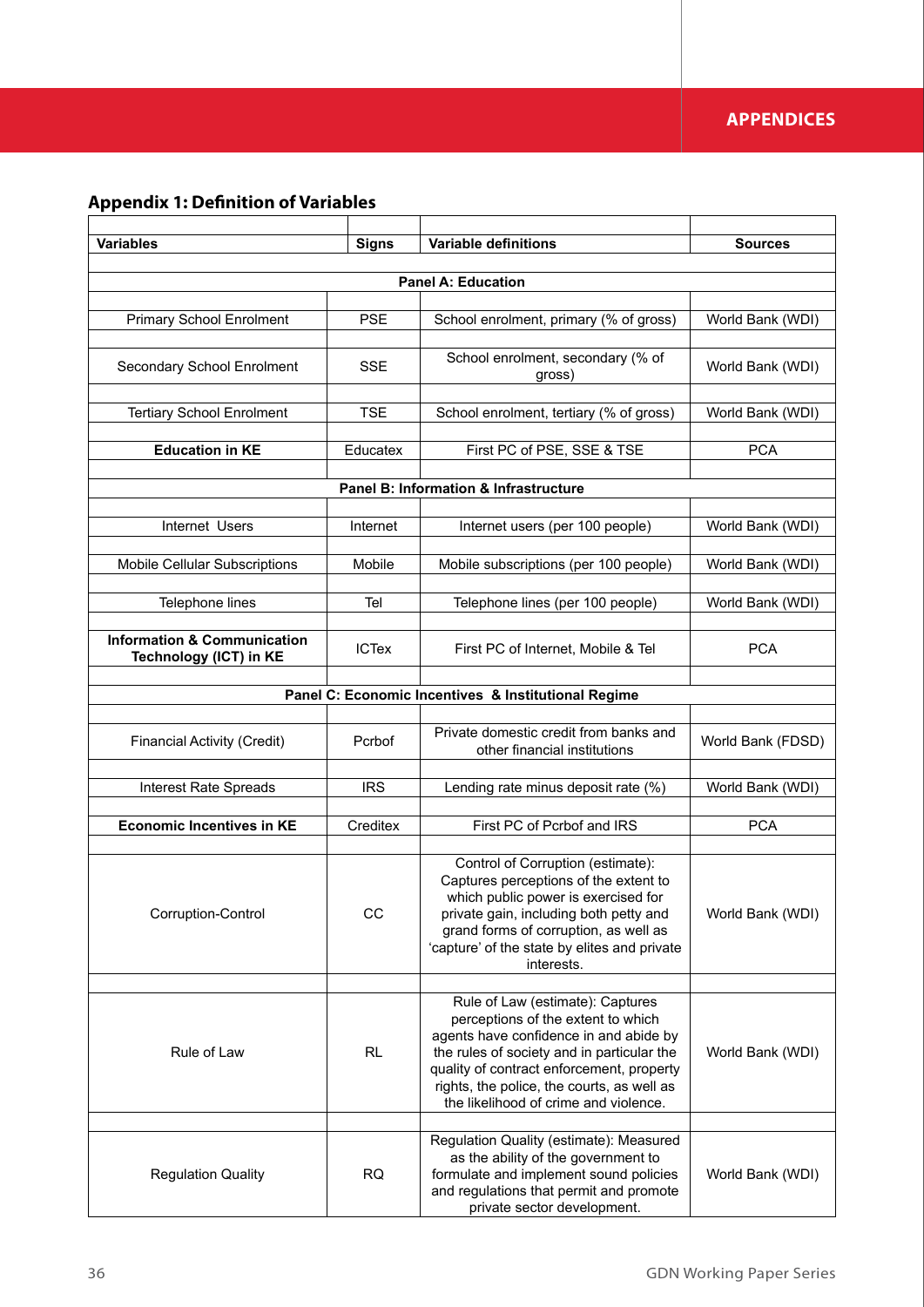## **APPENDICES**

| Political Stability/ No violence               | <b>PS</b>   | Political Stability/ No Violence<br>(estimate): Measured as the perceptions<br>of the likelihood that the government<br>will be destabilized or overthrown by<br>unconstitutional and violent means,<br>including domestic violence and<br>terrorism.                                                            | World Bank (WDI) |
|------------------------------------------------|-------------|------------------------------------------------------------------------------------------------------------------------------------------------------------------------------------------------------------------------------------------------------------------------------------------------------------------|------------------|
|                                                |             |                                                                                                                                                                                                                                                                                                                  |                  |
| <b>Government Effectiveness</b>                | <b>GE</b>   | Government Effectiveness (estimate):<br>Measures the quality of public services,<br>the quality and degree of independence<br>from political pressures of the civil<br>service, the quality of policy formulation<br>and implementation, and the credibility<br>of government's commitments to such<br>policies. | World Bank (WDI) |
|                                                |             |                                                                                                                                                                                                                                                                                                                  |                  |
| Voice & Accountability                         | <b>VA</b>   | Voice and Accountability (estimate):<br>Measures the extent to which a country's<br>citizens are able to participate in<br>selecting their government and to enjoy<br>freedom of expression, freedom of<br>association, and a free media.                                                                        | World Bank (WDI) |
|                                                |             |                                                                                                                                                                                                                                                                                                                  |                  |
| Institutional Regime in KE                     | Instireg    | First PC of CC, RL, RQ, PS, GE & VA                                                                                                                                                                                                                                                                              | <b>PCA</b>       |
|                                                |             | <b>Panel D: Innovation</b>                                                                                                                                                                                                                                                                                       |                  |
|                                                |             |                                                                                                                                                                                                                                                                                                                  |                  |
| <b>Scientific &amp; Technical Publications</b> | <b>STJA</b> | Number of Scientific & Technical Journal<br>Articles                                                                                                                                                                                                                                                             | World Bank (WDI) |
|                                                |             |                                                                                                                                                                                                                                                                                                                  |                  |
| <b>Trademark Applications</b>                  | Trademark   | <b>Total Trademark Applications</b>                                                                                                                                                                                                                                                                              | World Bank (WDI) |
| <b>Patent Applications</b>                     | Patent      | Total Residents + Nonresident Patent<br>Applications                                                                                                                                                                                                                                                             | World Bank (WDI) |
| <b>Innovation in KE</b>                        | Innovex     | First PC of STJA, Trademarks and<br>Patents                                                                                                                                                                                                                                                                      | World Bank (WDI) |
|                                                |             |                                                                                                                                                                                                                                                                                                                  |                  |

WDI: World Bank Development Indicators. GDP: Gross Domestic Product. PC: Principal Component. PCA: Principal Component Analysis. Educatex is the first principal component of primary, secondary and tertiary school enrolments. ICTex: first principal component of mobile, telephone and internet subscriptions. Creditex: First PC of Private domestic credit and interest rate spread. P.C: Principal Component. VA: Voice & Accountability. RL: Rule of Law. R.Q: Regulation Quality. GE: Government Effectiveness. PS: Political Stability. CC: Control of Corruption. Instireg (Institutional regime): First PC of VA, PS, RQ, GE, RL & CC.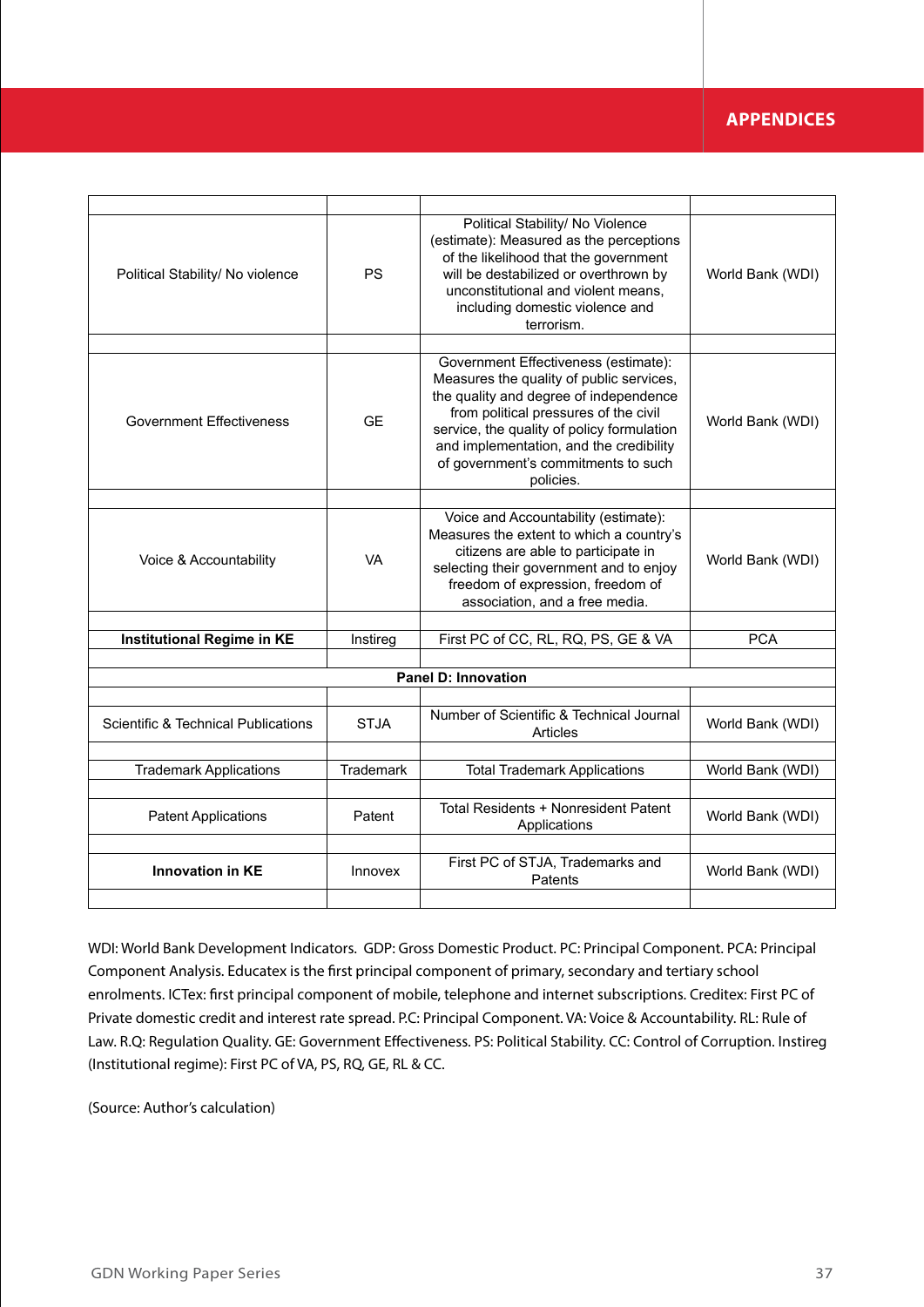# **Appendix 2: Summary Statistics**

|                                      | Mean     | S.D   | Min      | Max   | Obs. |
|--------------------------------------|----------|-------|----------|-------|------|
|                                      |          |       |          |       |      |
| Educatex (Education)                 | $-0.075$ | 1.329 | $-2.116$ | 5.562 | 320  |
| ICTex (Information & Infrastructure) | 0.008    | 1.480 | $-1.018$ | 8.475 | 765  |
| Creditex (Economic Incentive)        | $-0.083$ | 0.893 | -4.889   | 2.041 | 383  |
| Instireg (Institutional Regime)      | 0.105    | 2.075 | $-5.399$ | 5.233 | 598  |
| Innovation (Innovex)                 | 1.021    | 2.542 | $-0.770$ | 8.859 | 102  |
|                                      |          |       |          |       |      |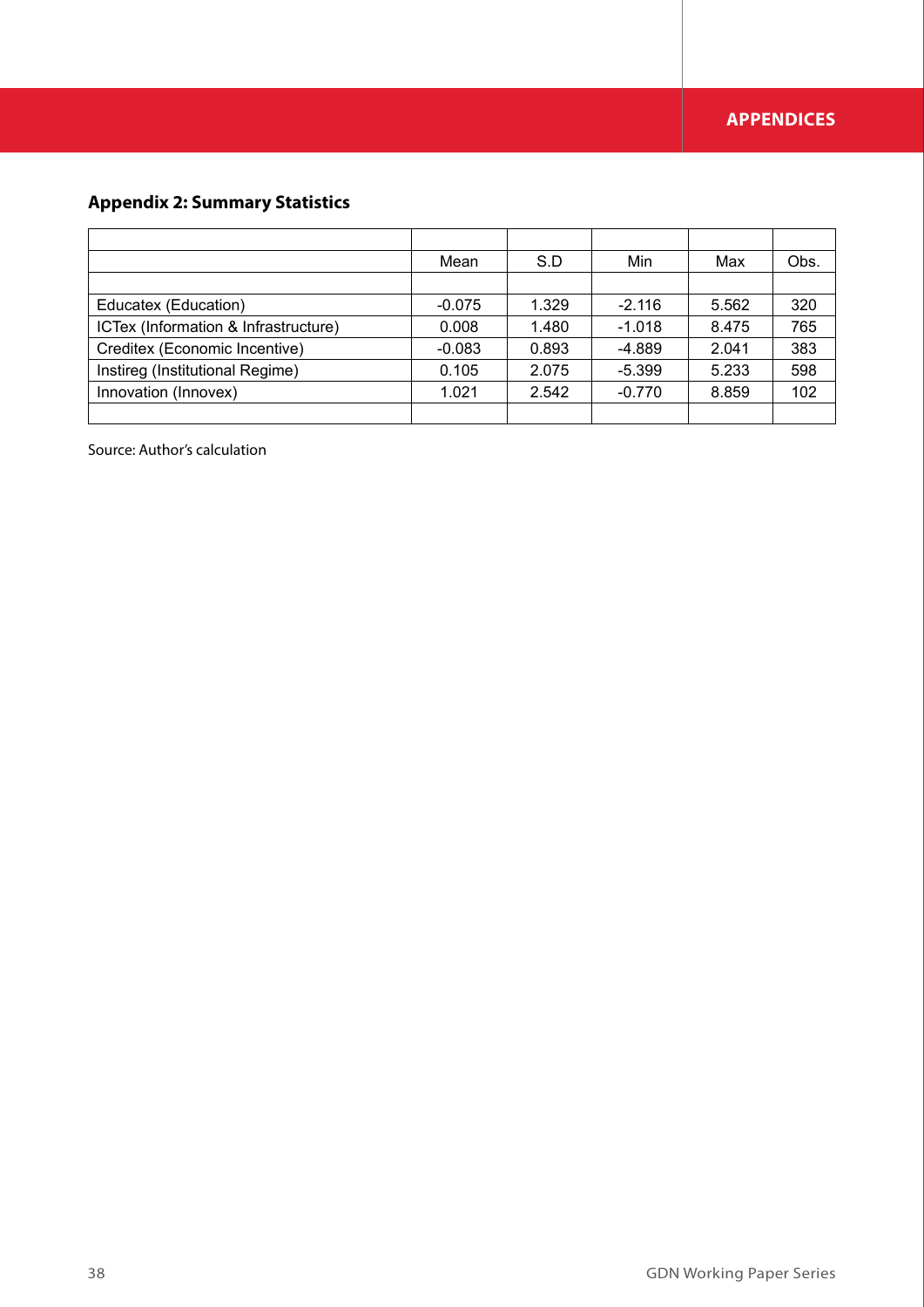| 0.74<br>1.00<br>0.27<br>Education<br>TSE<br>0.42<br>1.00<br>SSE<br>$\frac{0}{1}$<br>PSE                                                                                                                                                                                       | 0.84<br>1.00<br>0.64<br>0.91<br>Educatex | 0.46<br>0.24<br>0.57<br>Inter | Mob  | <u>다</u> |              |               | Innovation |      |         |      | Eco Incentive   |                                                                                                 |         |         |         | Institutional Regime |         |         |                    |                      |
|-------------------------------------------------------------------------------------------------------------------------------------------------------------------------------------------------------------------------------------------------------------------------------|------------------------------------------|-------------------------------|------|----------|--------------|---------------|------------|------|---------|------|-----------------|-------------------------------------------------------------------------------------------------|---------|---------|---------|----------------------|---------|---------|--------------------|----------------------|
|                                                                                                                                                                                                                                                                               |                                          |                               |      | 戸        | <b>ICTex</b> | <b>STJA</b>   | $\geq$     | Pat  | Innovex | pcrd | IR <sub>S</sub> | Creditex                                                                                        | ႘       | 군       | RQ      | δg                   | ₩       | ≸       | Instireg           |                      |
|                                                                                                                                                                                                                                                                               |                                          |                               | 0.27 | 0.25     | 0.30         | $\frac{0}{2}$ | 0.07       | 0.07 | 0.11    | 0.16 | 0.08            | $-0.01$                                                                                         | 0.16    | 0.23    | 0.21    | 0.24                 | 0.25    | 0.22    | 0.24               | PSE                  |
|                                                                                                                                                                                                                                                                               |                                          |                               | 0.59 | 0.82     | 0.75         | 0.43          | 0.57       | 0.61 | 0.74    | 0.62 | $-0.36$         | $-0.62$                                                                                         | 0.55    | 0.55    | 0.35    | 0.43                 | 0.59    | 0.35    | 0.55               | SSE                  |
|                                                                                                                                                                                                                                                                               |                                          |                               | 0.40 | 0.59     | 0.57         | 0.57          | 0.50       | 0.69 | 0.83    | 0.61 | $-0.27$         | $-0.51$                                                                                         | 0.21    | 0.29    | 0.14    | 0.10                 | 0.35    | $-0.05$ | 0.21               | TSE                  |
|                                                                                                                                                                                                                                                                               |                                          | 0.58                          | 0.51 | 0.69     | 0.69         | 0.48          | 0.43       | 0.53 | 0.65    | 0.63 | $-0.24$         | $-0.54$                                                                                         | 0.41    | 0.46    | 0.31    | 0.29                 | 0.51    | 0.17    |                    | 0.43 Educatex        |
|                                                                                                                                                                                                                                                                               |                                          | 1.00                          | 0.72 | 0.58     | 0.90         | 0.24          | 0.27       | 0.18 | 0.27    | 0.45 | 0.01            | $-0.42$                                                                                         | 0.28    | 0.33    | 0.21    | 0.25                 | 0.36    | 0.18    |                    | $0.32$ Inter         |
|                                                                                                                                                                                                                                                                               |                                          |                               | 1,00 | 0.47     | 0.86         | 0.26          | 0.38       | 0.47 | 0.54    | 0.45 | $-0.10$         | $-0.46$                                                                                         | 0.25    | 0.30    | 0.25    | 0.29                 | 0.31    | 0.16    | $\frac{1}{28}$     | Mob                  |
|                                                                                                                                                                                                                                                                               |                                          |                               |      | 1.00     | 0.78         | 0.27          | 0.36       | 0.41 | 0.51    | 0.56 | $-0.12$         | $-0.54$                                                                                         | 0.50    | 0.57    | 0.33    | 0.43                 | 0.56    | 0.33    | 0.53               |                      |
|                                                                                                                                                                                                                                                                               |                                          |                               |      |          | 1.00         | 0.39          | 0.50       | 0.39 | 0.50    | 0.56 | $-0.08$         | $-0.55$                                                                                         | 0.39    | 0.45    | 0.30    | 0.37                 | 0.46    | 0.25    | 0.43               | ICTex                |
|                                                                                                                                                                                                                                                                               |                                          |                               |      |          |              | 1.00          | 0.83       | 0.90 | 0.96    | 0.78 | $-0.09$         | $-0.77$                                                                                         | 0.21    | 0.23    | 0.29    | 0.01                 | 0.36    | 0.15    | 0.26               | <b>STJA</b>          |
|                                                                                                                                                                                                                                                                               |                                          |                               |      |          |              |               | 1,00       | 0.91 | 0.93    | 0.89 | $-0.31$         | $-0.89$                                                                                         | 0.32    | 0.26    | 0.41    | 0.01                 | 0.50    | 0.33    | 0.35               | M                    |
|                                                                                                                                                                                                                                                                               |                                          |                               |      |          |              |               |            | 100  | 0.97    | 0.86 | $-0.34$         | $-0.91$                                                                                         | 0.47    | 0.42    | 0.54    | 0.27                 | 0.61    | 0.57    | 0.55               | Pat                  |
|                                                                                                                                                                                                                                                                               |                                          |                               |      |          |              |               |            |      | 1.00    | 0.93 | $-0.39$         | $-0.94$                                                                                         | 0.49    | 0.46    | 0.60    | 0.28                 | 0.71    | 0.50    | 0.57               | Innovex              |
|                                                                                                                                                                                                                                                                               |                                          |                               |      |          |              |               |            |      |         | 1.00 | $-0.31$         | $-0.96$                                                                                         | 0.53    | 0.51    | $0.51$  | 0.27                 | 0.64    | 0.39    | 0.55               | Pord                 |
|                                                                                                                                                                                                                                                                               |                                          |                               |      |          |              |               |            |      |         |      | 1.00            | 0.54                                                                                            | $-0.23$ | $-0.25$ | $-0.32$ | $-0.15$              | $-0.21$ | $-0.16$ | $-0.26$ IRS        |                      |
|                                                                                                                                                                                                                                                                               |                                          |                               |      |          |              |               |            |      |         |      |                 | 1.00                                                                                            | $-0.56$ | $-0.54$ | $-0.52$ | $-0.30$              | $-0.68$ | $-0.51$ |                    | $-0.60$ $[$ Creditex |
|                                                                                                                                                                                                                                                                               |                                          |                               |      |          |              |               |            |      |         |      |                 |                                                                                                 | 1.00    | 0.87    | 0.72    | 0.68                 | 0.83    | 0.66    | 0.88 CC            |                      |
|                                                                                                                                                                                                                                                                               |                                          |                               |      |          |              |               |            |      |         |      |                 |                                                                                                 |         | 1.00    | 0.87    | 0.79                 | 0.88    | 0.72    | $\frac{1}{1}$ 56.0 | 굱                    |
|                                                                                                                                                                                                                                                                               |                                          |                               |      |          |              |               |            |      |         |      |                 |                                                                                                 |         |         | 1.00    | 0.63                 | 0.81    | 0.70    | 0.86               | R                    |
|                                                                                                                                                                                                                                                                               |                                          |                               |      |          |              |               |            |      |         |      |                 |                                                                                                 |         |         |         | 1.00                 | 0.64    | 0.65    | 0.80               | တ္                   |
|                                                                                                                                                                                                                                                                               |                                          |                               |      |          |              |               |            |      |         |      |                 |                                                                                                 |         |         |         |                      | 1.00    | 0.68    | 0.92               | ₩                    |
|                                                                                                                                                                                                                                                                               |                                          |                               |      |          |              |               |            |      |         |      |                 |                                                                                                 |         |         |         |                      |         | 1.00    | 0.82               | ≶                    |
|                                                                                                                                                                                                                                                                               |                                          |                               |      |          |              |               |            |      |         |      |                 |                                                                                                 |         |         |         |                      |         |         | 00.1               | Instireg             |
| ICT: Information & Communication Technology. Eco: Economic. PSE : Primary School Enrolment. SSE: Secondary School Enrolment.                                                                                                                                                  |                                          |                               |      |          |              |               |            |      |         |      |                 |                                                                                                 |         |         |         |                      |         |         |                    |                      |
| TSE: Tertiary School Enrolment. Educatex:                                                                                                                                                                                                                                     |                                          |                               |      |          |              |               |            |      |         |      |                 | Edication index (first principal component of PSE, SSE & TSE). Inter: Internet Penetration.     |         |         |         |                      |         |         |                    |                      |
| Mob: Mobile Phone Penetration. Tel: Telephone Subscriptions. ICTex: ICT index (first principal component of Inter, Mob & Tel). STJA:                                                                                                                                          |                                          |                               |      |          |              |               |            |      |         |      |                 |                                                                                                 |         |         |         |                      |         |         |                    |                      |
| Scientific & Technical Journal Articles. TM:                                                                                                                                                                                                                                  |                                          |                               |      |          |              |               |            |      |         |      |                 | Frademark Applications. Pat: Patent Applications. Innovex: Innovation index (first principal    |         |         |         |                      |         |         |                    |                      |
| component of STJA, TM & Pat). Pcrd: Private                                                                                                                                                                                                                                   |                                          |                               |      |          |              |               |            |      |         |      |                 | Domestic Credit. IRS: Interest Rate Spread. Creditex: Economic Incentive index (first principal |         |         |         |                      |         |         |                    |                      |
| component of Pcrd & IRS). CC: Corruption-Control. RL: Rule of Law. RQ: Regulation Quality. PS: Political Stability. GE: Government<br>Effectiveness. VA: Voice & Accountability. Instireg: Institutional Regime index (first principal component of CC, RL, RQ, PS, GE & VA). |                                          |                               |      |          |              |               |            |      |         |      |                 |                                                                                                 |         |         |         |                      |         |         |                    |                      |
| (Source: Author's calculation)                                                                                                                                                                                                                                                |                                          |                               |      |          |              |               |            |      |         |      |                 |                                                                                                 |         |         |         |                      |         |         |                    |                      |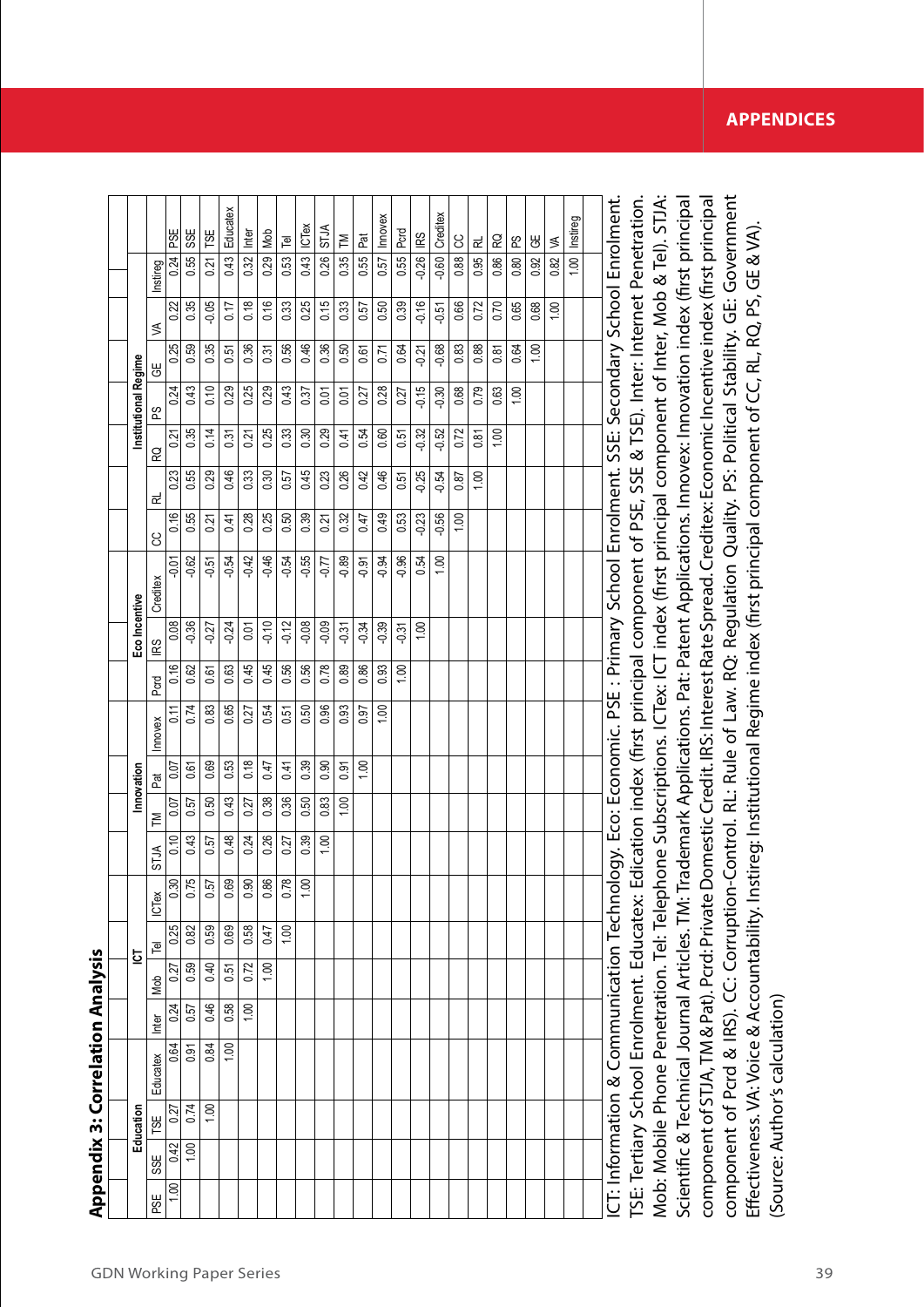# **Appendix 4: Categorization of Countries**

| Category         | <b>Panels</b>             | <b>Countries</b>                                                                                                                                                                                                                                                                                                                                                                                                                                                                                                                                        | <b>Num</b> |
|------------------|---------------------------|---------------------------------------------------------------------------------------------------------------------------------------------------------------------------------------------------------------------------------------------------------------------------------------------------------------------------------------------------------------------------------------------------------------------------------------------------------------------------------------------------------------------------------------------------------|------------|
|                  |                           |                                                                                                                                                                                                                                                                                                                                                                                                                                                                                                                                                         |            |
|                  | Middle<br>Income          | Algeria, Angola, Botswana, Cameroon, Cape Verde, Côte d'Ivoire,<br>Egypt, Equatorial Guinea, Gabon, Lesotho, Libya, Mauritius,<br>Morocco, Namibia, Nigeria, Sao Tome & Principe, Senegal,<br>Seychelles, South Africa, Sudan, Swaziland, Tunisia.                                                                                                                                                                                                                                                                                                      | 22         |
|                  |                           |                                                                                                                                                                                                                                                                                                                                                                                                                                                                                                                                                         |            |
|                  | Low Income                | Benin, Burkina Faso, Burundi, Central African Republic, Chad,<br>Comoros, Congo Democratic Republic, Congo Republic,<br>Djibouti, Eritrea, Ethiopia, The Gambia, Ghana, Guinea, Guinea-<br>Bissau, Kenya, Liberia, Madagascar, Malawi, Mali, Mauritania,<br>Mozambique, Niger, Rwanda, Sierra Leone, Somalia, Tanzania,<br>Togo, Uganda, Zambia, Zimbabwe.                                                                                                                                                                                              | 31         |
|                  |                           |                                                                                                                                                                                                                                                                                                                                                                                                                                                                                                                                                         |            |
| Legal<br>Origins | English<br>Common-<br>law | Botswana, The Gambia, Ghana, Kenya, Lesotho, Liberia, Malawi,<br>Mauritius, Namibia, Nigeria, Seychelles, Sierra Leone, Somalia,<br>South Africa, Sudan, Swaziland, Tanzania, Uganda, Zambia,<br>Zimbabwe.                                                                                                                                                                                                                                                                                                                                              | 20         |
|                  |                           |                                                                                                                                                                                                                                                                                                                                                                                                                                                                                                                                                         |            |
|                  | French<br>Civil-law       | Algeria, Angola, Benin, Burkina Faso, Burundi, Cameroon,<br>Cape Verde, Central African Republic, Chad, Comoros, Congo<br>Democratic Republic, Congo Republic, Côte d'Ivoire, Djibouti,<br>Egypt, Equatorial Guinea, Eritrea, Ethiopia, Gabon, Guinea,<br>Guinea-Bissau, Libya, Madagascar, Mali, Mauritania, Morocco,<br>Mozambique, Niger, Rwanda, Sao Tomé & Principe, Senegal, Togo,<br>Tunisia.                                                                                                                                                    | 33         |
|                  |                           |                                                                                                                                                                                                                                                                                                                                                                                                                                                                                                                                                         |            |
| Regions          | Sub-<br>Saharan<br>Africa | Angola, Benin, Botswana, Burkina Faso, Burundi, Cameroon,<br>Cape Verde, Chad, Central African Republic, Comoros, Congo<br>Democratic Republic, Congo Republic, Côte d'Ivoire, Djibouti,<br>Equatorial Guinea, Eritrea, Ethiopia, Gabon, The Gambia, Ghana,<br>Guinea, Guinea-Bissau, Kenya, Lesotho, Liberia, Madagascar,<br>Malawi, Mali, Mauritius, Mozambique, Namibia, Niger, Nigeria,<br>Senegal, Sierra Leone, Somalia, Sudan, Rwanda, Sao Tomé &<br>Principe, Seychelles, South Africa, Swaziland, Tanzania, Togo,<br>Uganda, Zambia, Zimbabwe. | 47         |
|                  |                           |                                                                                                                                                                                                                                                                                                                                                                                                                                                                                                                                                         |            |
|                  | North Africa              | Algeria, Egypt, Libya, Mauritania, Morocco, Tunisia.                                                                                                                                                                                                                                                                                                                                                                                                                                                                                                    | 6          |
|                  |                           |                                                                                                                                                                                                                                                                                                                                                                                                                                                                                                                                                         |            |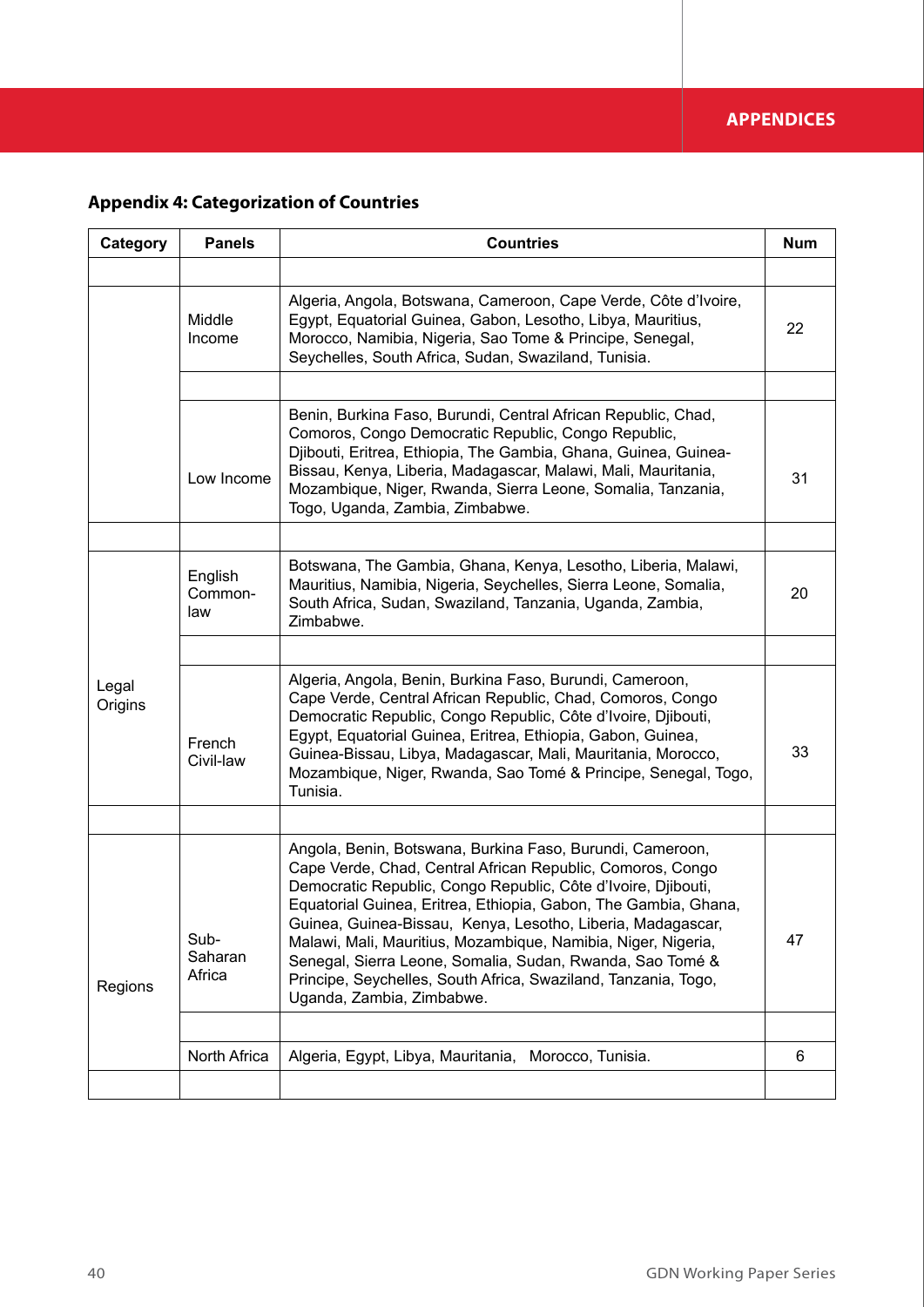|                                           | Petroleum<br>Exporting         | Algeria, Angola, Cameroon, Chad, Congo Republic, Equatorial<br>Guinea, Gabon, Libya, Nigeria, Sudan.                                                                                                                                                                                                                                                                                                                                                                                                    | 10 |  |  |
|-------------------------------------------|--------------------------------|---------------------------------------------------------------------------------------------------------------------------------------------------------------------------------------------------------------------------------------------------------------------------------------------------------------------------------------------------------------------------------------------------------------------------------------------------------------------------------------------------------|----|--|--|
| Resources                                 |                                |                                                                                                                                                                                                                                                                                                                                                                                                                                                                                                         |    |  |  |
|                                           | Non-<br>Petroleum<br>Exporting | Benin, Botswana, Burkina Faso, Burundi, Cape Verde, Central<br>African Republic, Comoros, Congo Democratic Republic, Côte<br>d'Ivoire, Djibouti, Eritrea, Ethiopia, Egypt, The Gambia, Ghana,<br>Guinea, Guinea-Bissau, Kenya, Lesotho, Liberia, Madagascar,<br>Malawi, Mali, Mauritania, Mauritius, Morocco, Mozambique,<br>Namibia, Niger, Senegal, Sierra Leone, Somalia, Rwanda, Sao<br>Tomé & Principe, Seychelles, South Africa, Swaziland, Tanzania,<br>Togo, Tunisia, Uganda, Zambia, Zimbabwe. | 43 |  |  |
|                                           |                                |                                                                                                                                                                                                                                                                                                                                                                                                                                                                                                         |    |  |  |
| Stability                                 | Conflict                       | Angola, Burundi, Chad, Central African Republic, Congo Democratic<br>Republic, Côte d'Ivoire, Liberia, Nigeria, Sierra Leone, Somalia,<br>Sudan, Zimbabwe.                                                                                                                                                                                                                                                                                                                                              | 12 |  |  |
|                                           |                                |                                                                                                                                                                                                                                                                                                                                                                                                                                                                                                         |    |  |  |
|                                           | Non-<br>Conflict               | Algeria, Benin, Botswana, Burkina Faso, Cameroon, Cape Verde,<br>Comoros, Congo Republic, Djibouti, Egypt, Equatorial Guinea,<br>Eritrea, Ethiopia, Gabon, The Gambia, Ghana, Guinea, Guinea-<br>Bissau, Kenya, Lesotho, Libya, Madagascar, Malawi, Mali,<br>Mauritania, Mauritius, Morocco, Mozambique, Namibia, Niger,<br>Senegal, Rwanda, Sao Tomé & Principe, Seychelles, South Africa,<br>Swaziland, Tanzania, Togo, Tunisia, Uganda, Zambia.                                                      | 41 |  |  |
|                                           |                                |                                                                                                                                                                                                                                                                                                                                                                                                                                                                                                         |    |  |  |
| Openness<br>to Sea                        | Landlocked                     | Botswana, Burkina Faso, Burundi, Chad, Central African Republic,<br>Ethiopia, Lesotho, Malawi, Mali, Niger, Rwanda, Swaziland,<br>Uganda, Zambia, Zimbabwe                                                                                                                                                                                                                                                                                                                                              | 15 |  |  |
|                                           |                                |                                                                                                                                                                                                                                                                                                                                                                                                                                                                                                         |    |  |  |
|                                           | Not<br>landlocked              | Algeria, Angola, Benin, Cameroon, Cape Verde, Comoros, Congo<br>Democratic Republic, Congo Republic, Côte d'Ivoire, Djibouti,<br>Egypt, Equatorial Guinea, Eritrea, Gabon, The Gambia, Ghana,<br>Guinea, Guinea-Bissau, Kenya, Liberia, Libya, Madagascar,<br>Mauritania, Mauritius, Morocco, Mozambique, Namibia, Nigeria,<br>Senegal, Sierra Leone, Somalia, Sudan, Sao Tomé & Principe,<br>Seychelles, South Africa, Tanzania, Togo, Tunisia.                                                        | 38 |  |  |
|                                           |                                |                                                                                                                                                                                                                                                                                                                                                                                                                                                                                                         |    |  |  |
| Num: Number of cross sections (countries) |                                |                                                                                                                                                                                                                                                                                                                                                                                                                                                                                                         |    |  |  |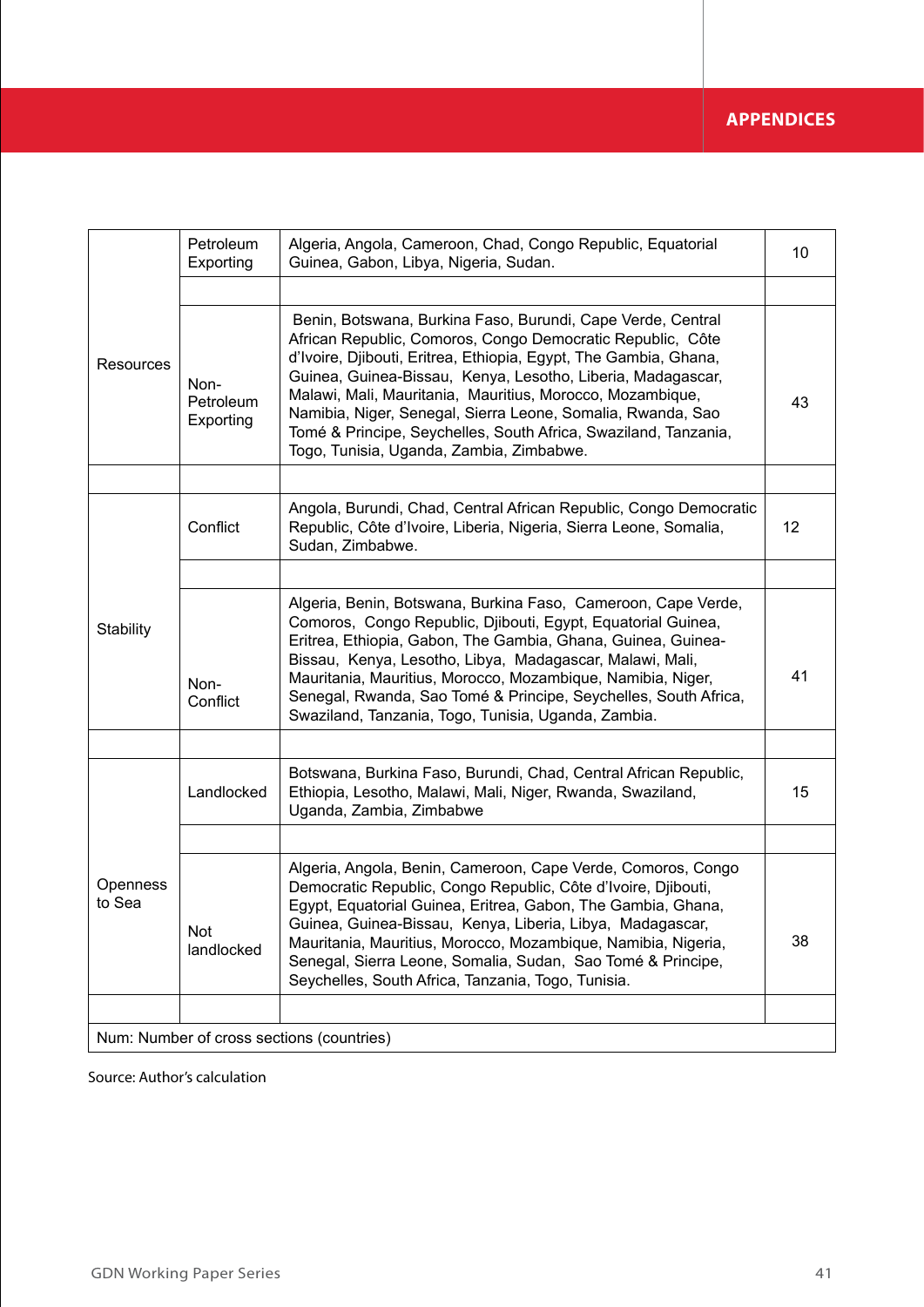### **Appendix 5: Methodology**

The first step in the empirical strategy consists of reducing the dimensions of the KE indicators with principal component analysis (PCA) discussed in Section 4.1. We then assess KE gaps by means of *sigma* and absolute *beta* convergence strategies. Based on the latter estimations, we provide rates of catch-up and timelines for complete (full) catch-up. This process enables us to derive policy syndromes and catch-up strategy recommendations. While we highlight the methodology here, we discuss in detail concurrently with presentation of results to improve readability. For example, understanding of computation of catch-up rates improves when combining with corresponding estimated lagged values.

Before we dive into the empirical analysis, it is worthwhile to justify the choice of the estimation strategies. Borrowing from Asongu (2014a), there are substantial differences in ways to study convergence. Notably, convergence across economies versus convergence within an economy; convergence in terms of income versus convergence in terms of economic growth; TFP (total factor productivity) convergence versus income convergence; stochastic convergence versus deterministic convergence; *sigma* convergence versus *beta* convergence; local or club-convergence versus global convergence; absolute (unconditional) versus conditional convergence (Islam, 2003).

There is some nexus between the highlighted definitions of convergence and the corresponding methodologies employed. This correspondence is not particularly unique since some have all employed *beta* convergence either conditionally or unconditionally (panel, time series, crosssectional, informal & formal approaches). Most of the approaches have been oriented towards cross-economy per capita income convergence. In addition, we employ the formal panel and cross-sectional approaches to investigate TFP and club convergence. We also employ the time series strategy to assess both across- and within-economy convergence. We use the crosssectional strategy for *sigma* convergence, whereas we use the distribution measurement beyond the former and assess the entire shape of the distribution and intra-distribution dynamics.

The premise of income convergence bases on the assumption that returns decrease, which represents higher marginal productivity in capital-poor nations. Consistent with this narrative, poor countries would grow faster, and a negative nexus between the subsequent growth rate and the initial income levels reflect the scenario. This form of convergence is "*beta* convergence". However, a drawback of this approach is that a negative *beta* from the initial growth levels is not necessarily synonymous to a reduction in dispersion. This shortcoming has given birth to the notion of *sigma* convergence, which is an assessment of cross-sectional standard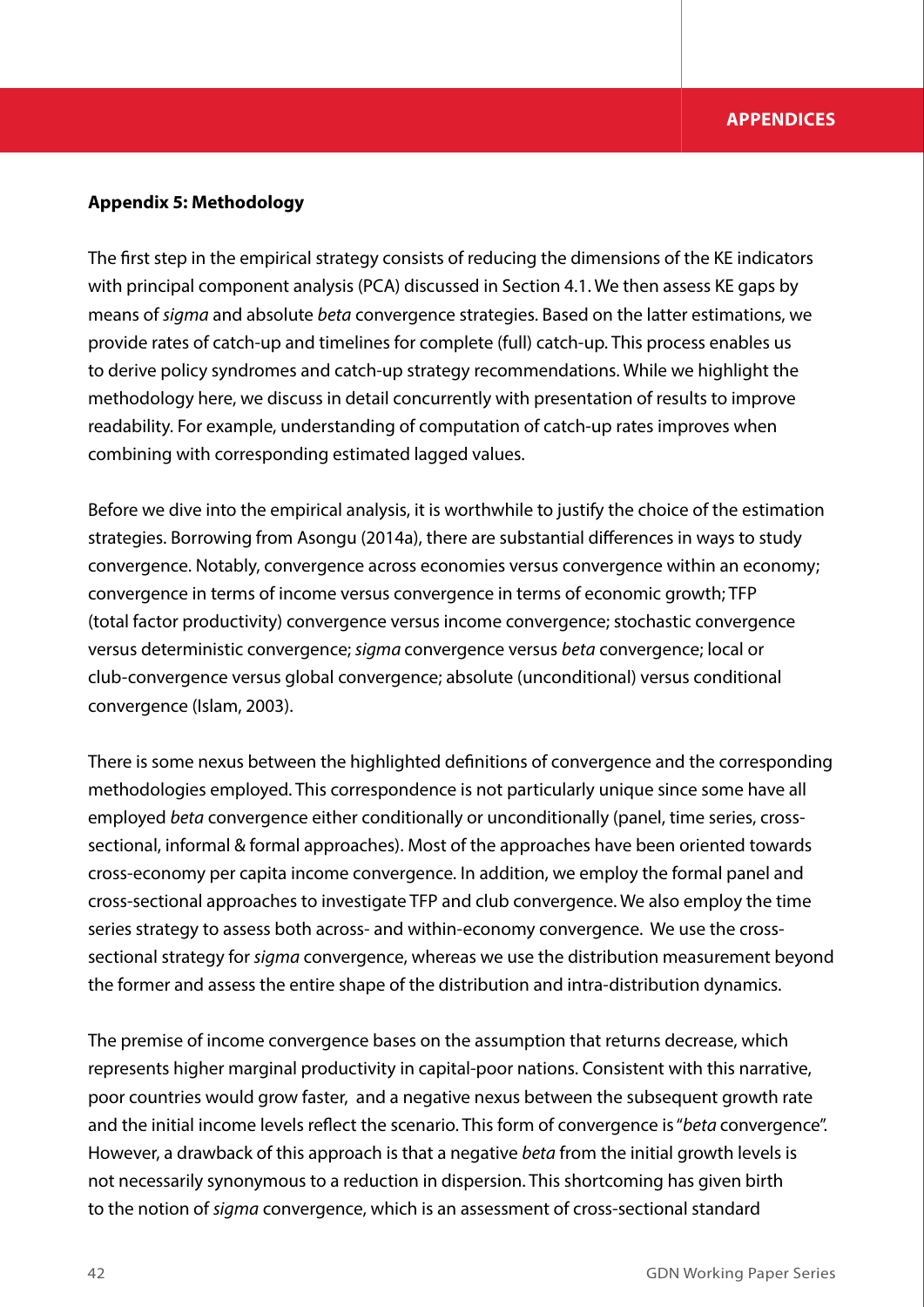## **APPENDICES**

deviations across time. While absolute *beta* convergence does not depend on country-specific characteristics, conditional *beta* convergence is contingent on these characteristics. Hence, the latter form of *beta* convergence has two critical shortcomings. On the one hand, the specification is substantially reliant on the conditionality of variables chosen for the model, which in certain situations may not reflect all the variables needed for the form of convergence to take place. On the other hand, there is the possibility of multiple equilibria since every nation could converge to its own long-term equilibrium or steady state (Asongu, 2014a: Monfort, 2008, p. 4-5). In light of the above, we adopt the empirical strategy in this paper of absolute *beta* convergence and *sigma* convergence. We base the absolute *beta* approach on yearly averages and means of fundamental characteristics for two reasons: this approach enables comparison with *sigma*  convergence, and it avoids misspecification in catch-up among peripheral countries. The latter point is very important because without using the means of fundamental characteristics, the convergence could be among peripheral countries within a given homogenous panel and not with the core South Korean country. Hence, the empirical strategy may not address the problem statement.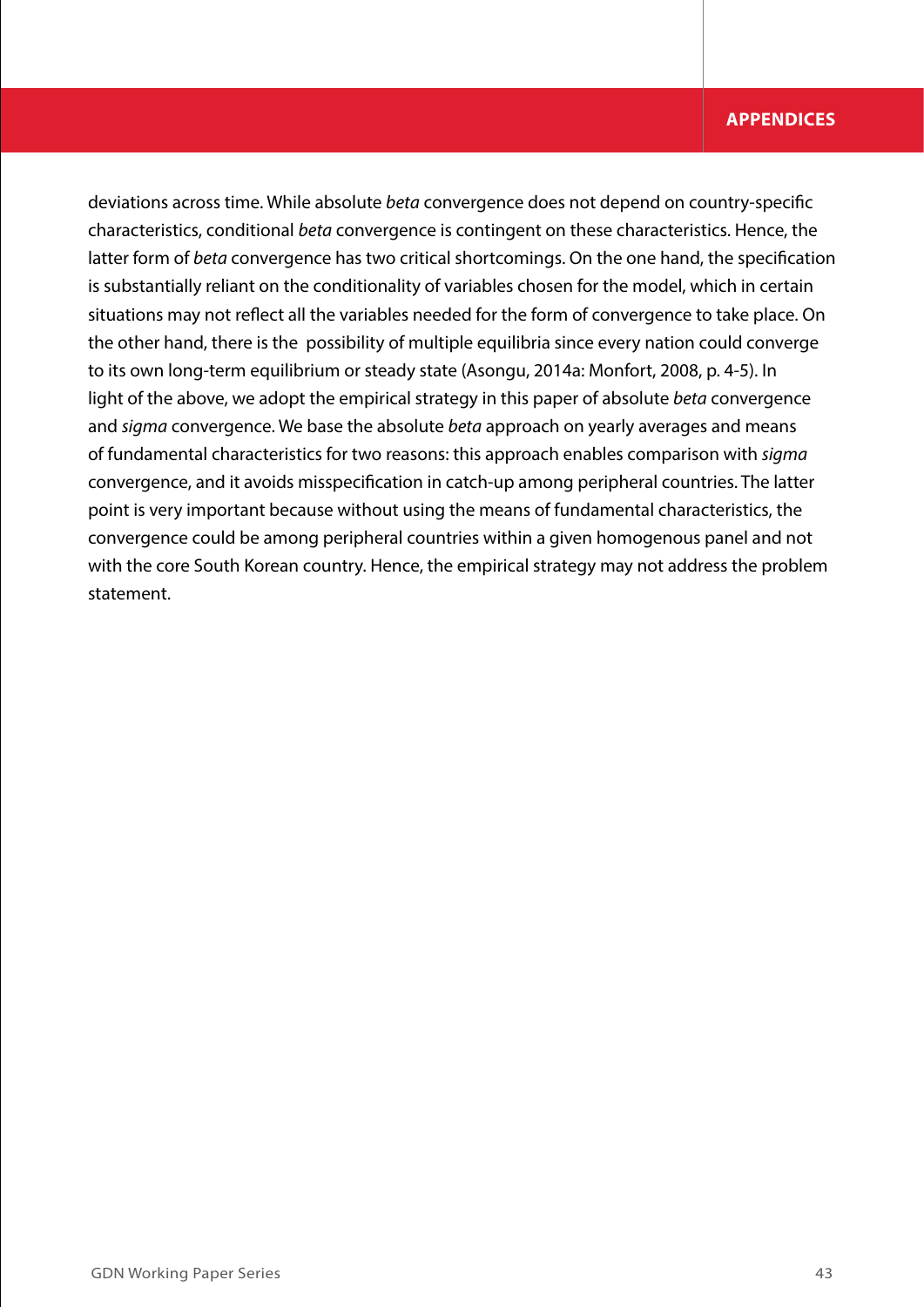## **REFERENCES**

African Development Bank (2007, December). "Growing a Knowledge Based Economy: Evidence from Public Expenditure on Education in Africa", *Economic Research Working Paper Series* No. 88.

Africa Partnership Forum (2008), "ICT in Africa: Boosting Economic Growth and Poverty Reduction", 10<sup>th</sup> Meeting of Africa Partnership Forum, Tokyo, Japan (7-8<sup>th</sup> April).

Agbor, J.A., (2011), "How Does Colonial Origin Matter for Economic Performance in Sub-Saharan Africa", *World Institute for Development Economics Research*, Working Paper, No. 2011/27.

Amavilah, V. H., (2009). "Knowledge of African countries: production and value of doctoral dissertations," *Applied Economics*, 41,(7-9), pp. 977-989.

Amsden, A., (1989). *Asia's Next Giant*. New York: Oxford University Press.

Andrés, A. R., & Asongu, S. A., (2013a). "Fighting software piracy: which governance tools matter in Africa?", *Journal of Business Ethics*, 118(3), pp. 667-682.

Andrés, A. R., & Asongu, S. A., (2013b). "Global dynamic timelines for IPRs harmonization against software piracy", *Economics Bulletin*, 33(1), pp. 874-880.

Andrés, A. R., Asongu, S. A., & Amavilah, V. H. S., (2014). "The Impact of Formal Institutions on Knowledge Economy", *Journal of the Knowledge Economy*: Forthcoming. http://link.springer.com/ article/10.1007%2Fs13132-013-0174-3

Anyanwu, J. C., (2012). "Developing Knowledge for the Economic Advancement of Africa", *International Journal of Academic Research in Economics and Management Sciences*, 1(2), pp. 73-111.

Anyanwu, J., (2007). "Promoting Investment in Africa", *African Development Review*, 18(1), pp. 42-71.

Anyanwu, J., (2009). "Why Does Foreign Direct Investment Go Where It Goes?: New Evidence From African Countries", *Annals of Economics and Finance*, 13(2), pp. 425-462.

Asiedu, E., (2014). "Does Foreign Aid in Education Promote Economic Growth? Evidence From Sub-Saharan Africa", *Journal of African Development*, 16(1), pp. 37-59.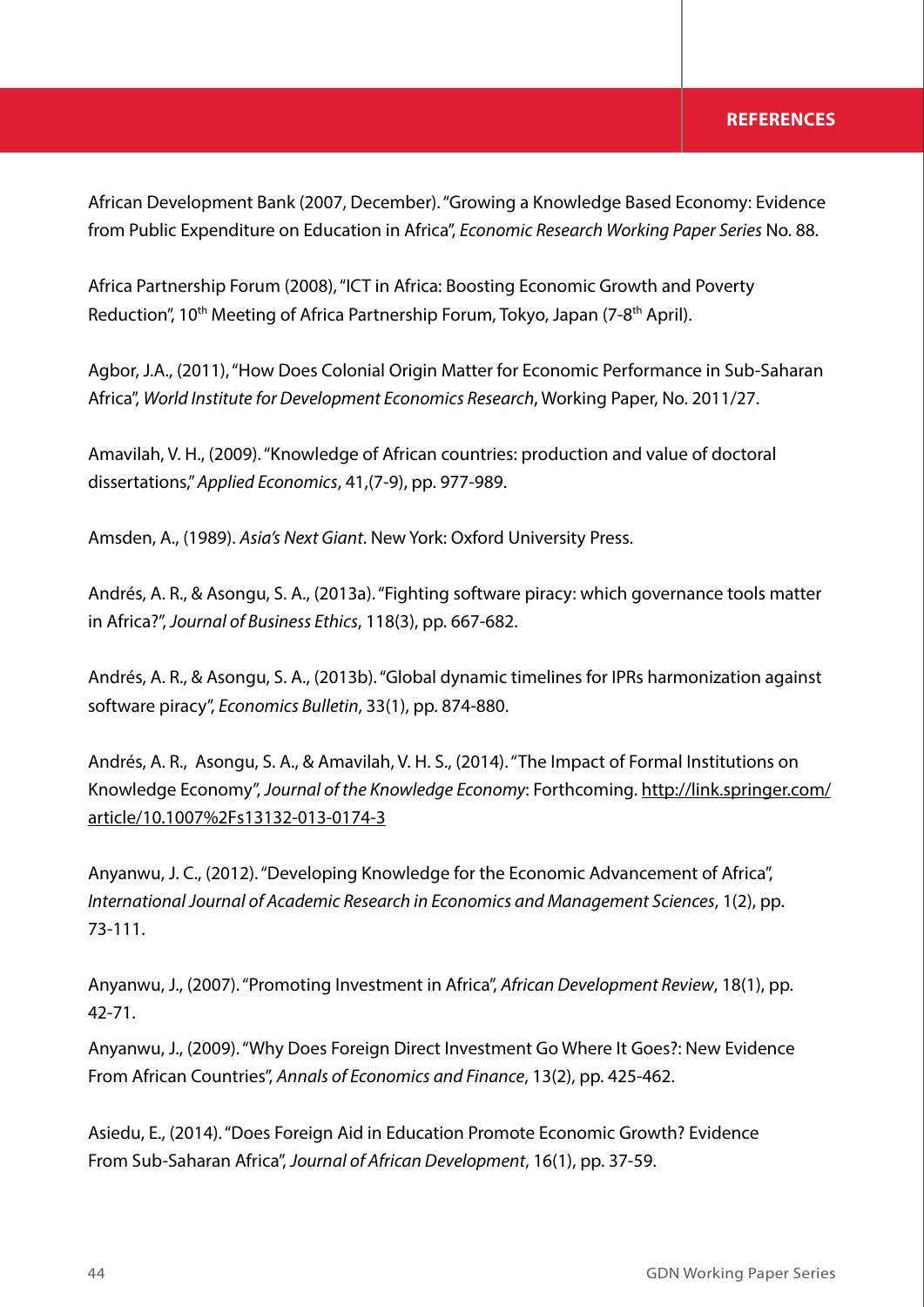Asongu, S. A. (2012a) "On the effect of foreign aid on corruption" *Economics Bulletin,* 32(3), 2174- 2180.

Asongu, S. A., (2012b), "Law and finance in Africa", *Brussels Economic Review*, 55(4), pp. 385-408.

Asongu, S. A., (2012c), "Government quality determinants of stock market performance in African countries", *Journal of African Business*, 13(2), pp. 183-199.

Asongu, S. A., (2013a). "Harmonizing IPRs on Software Piracy: Empirics of Trajectories in Africa", *Journal of Business Ethics*, 118(3), pp. 667-682.

Asongu, S. A., (2013b). "African Stock Market Performance Dynamics: A Multidimensional Convergence Assessment", *Journal of African Business*, 14(3), pp. 186-201.

Asongu, S. A., (2013c). "Real and Monetary Policy Convergence: EMU Crisis to the CFA Zone", *Journal of Financial Economic Policy*, 5(1), pp. 20-38.

Asongu, S. A., (2013d, October). "Fighting African capital flight: timelines for the adoption of common policies", *The Empirical Economics Letters*, http://www.eel.my100megs.com/volume-12 number-10.htm (accessed: 30/11/2013).

Asongu, S. A., (2014a). "African Development: Beyond Income Convergence", *South African Journal of Economics*, http://onlinelibrary.wiley.com/doi/10.1111/saje.12021/abstract

Asongu, S. A., (2014b). "African Financial Development Dynamics: Big Time Convergence", *African Journal of Economic and Management Studies*, 5(2), pp. 160-194.

Asongu, S. A., (2014c). "Are Proposed African Monetary Unions Optimal Currency Areas? Real, Monetary and Fiscal Policy Convergence Analysis", *African Journal of Economic and Management Studies*, 5(1), pp. 9-29.

Asongu, S. A., (2014d). "Fighting African Capital Flight: Empirics on Benchmarking Policy Harmonization", *European Journal of Comparative Economics*, 11(1), pp. 93-122.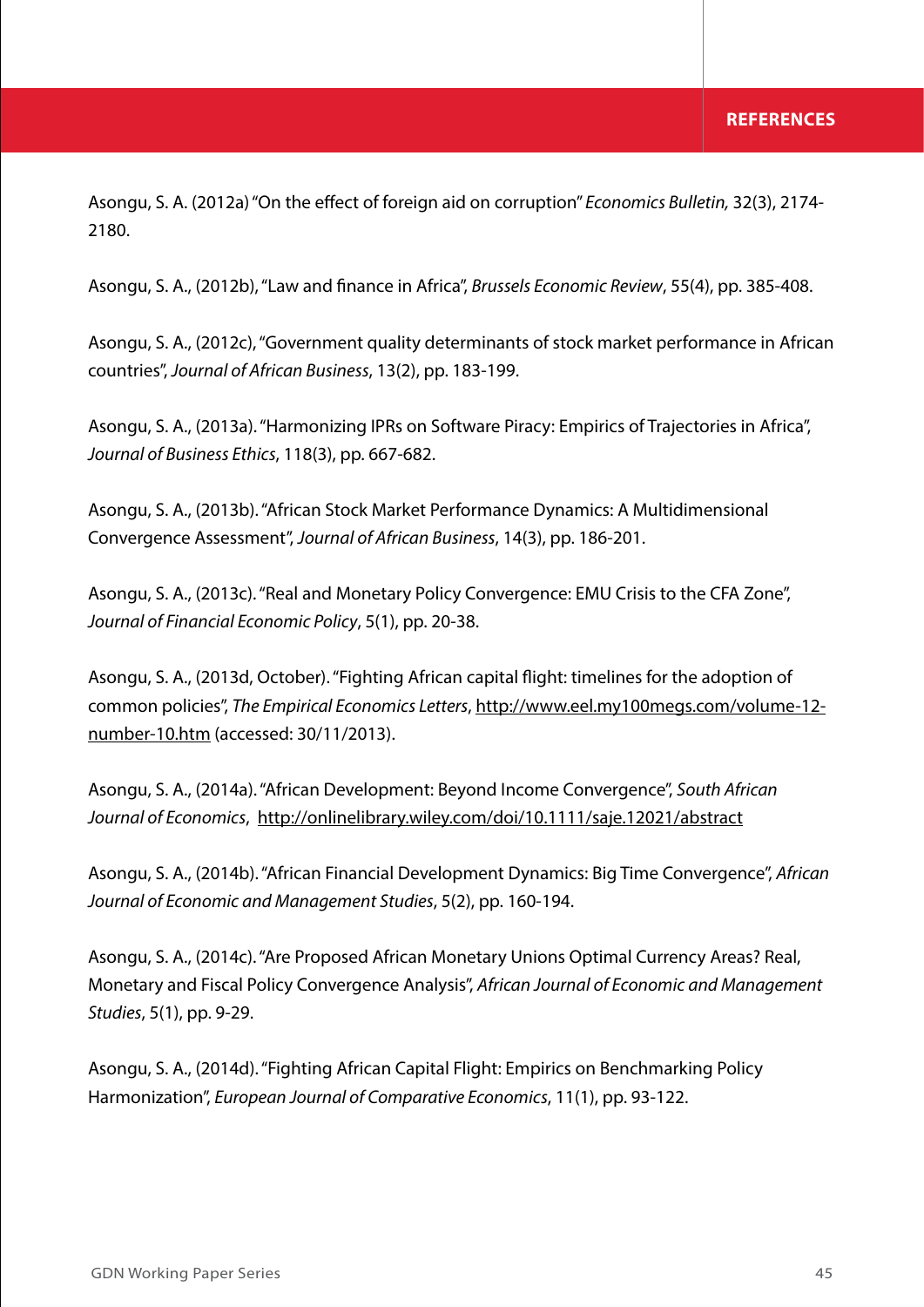Asongu, S. A., (2014e). "Financial Sector Competition and Knowledge Economy: Evidence from SSA and MENA Countries", *Journal of the Knowledge Economy*: Forthcoming. http://link.springer. com/article/10.1007/s13132-012-0141-4

Asongu, S. A., (2014f). "Knowledge economy and financial sector competition in African countries", *African Development Review*, 26(2), pp. 333-346.

Asongu, S. A., (2015). "Reinventing foreign aid for inclusive and sustainable development: Kuznets, Piketty and the Great Policy Reversal", *Journal of Economic Surveys*: 10.1111/joes.12109.

Asongu, S. A., & Aminkeng, G. A. A., (2013). "The economic consequences of China-Africa relations: debunking myths in the debate", *Journal of Chinese Economic and Business Studies*, 11(4), pp. 261-277.

Asongu, S. A., & Kodila-Tedika, O., (2015). "Is Poverty in the African DNA (Gene)?", *African Governance and Development Institute Working Paper*. No. 15/011.

Arvis, J-F., Marteau, J-F., & Raballand, G., (2007). "The cost of being landlocked: logistics costs and supply chain reliability", *Word Bank Working Paper Series* No. 4258.

Akpan, U. S. (2014). "Impact of Regional Road Infrastructure Improvement on Intra-Regional Trade in ECOWAS", *African Development Review*, 26(S1), pp. 64-76.

Aubert, J. E., (2005). "Knowledge economies: A global perspective", In A. Bonfour & L. Edvinsson (Eds.), *Intellectual capital for communities*. Elsevier, Oxford.

Baliamoune-Lutz, M., (2013). "Tunisia's Development Experience: A Success Story?", In *Achieving Development Success: Strategies and Lessons from the Developing World*, ed. Fosu, A., Oxford University Press.

Baricako, J., & Ndongo, G. X. D., (2014). "Intégration régionale et croissance: Le cas de l'Afrique Centrale", *African Development Review*, 26(S1), pp. 33-51.

Barro, R., (1991). "Economic Growth in a Cross Section of Countries". *Quarterly Journal of Economics* 196 (2/May): 407–443.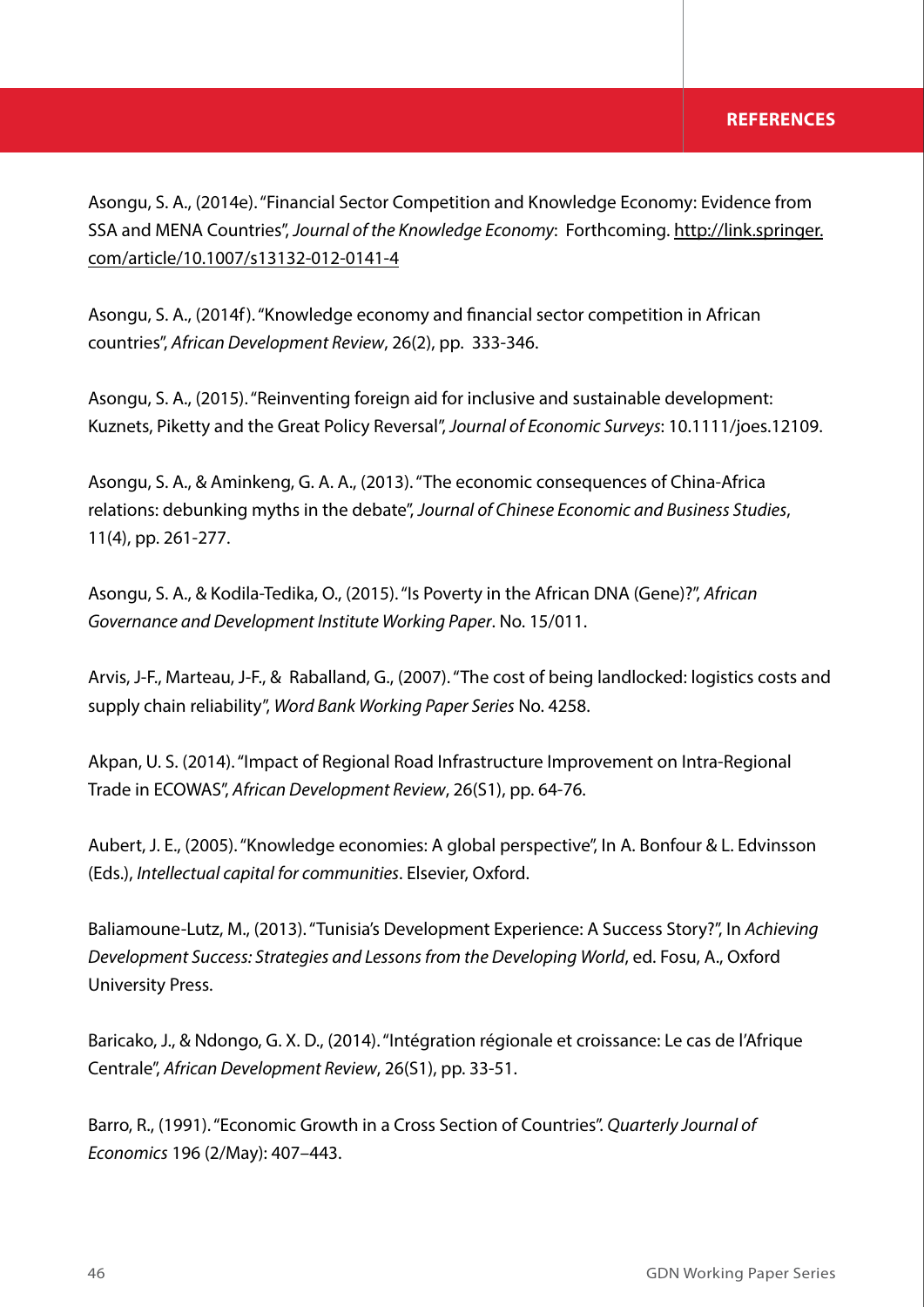Barro, R. J., & Sala-i-Martin, X., (1992). "Convergence", *Journal of Political Economy*, 100, pp. 223- 251.

Barro, R. J., & Sala-i-Martin, X., (1995). *Economic Growth*. The MIT Press, Cambridge, MA.

Bartels, F. L. Napolitano, F., & Tissi, N. E., (2014). "FDI in Sub-Saharan Africa: A longitudinal perspective on location-specific factors (2003–2010)", International Business Review: Forthcoming.

Bartels, F. L., Alladina, S. N., & Lederer, S. (2009). Foreign Direct Investment in Sub- Saharan Africa: Motivating Factors and Policy Issues, *Journal of African Business*, 10(2), pp.141-162.

Baumol, W. J., (1986). "Productivity, growth, convergence and welfare: what the long run data show", *American Economic Review*, 76, pp. 1072-1085.

Bazzi, S., & Clemens, M., (2010). "Blunt Instruments: A Cautionary Note on Establishing the Causes of Economic Growth." *Center for Global Development, Working Paper* No. 171.

Beck, T., Demirgüç-Kunt, A., & Levine, R.,(2003), "Law and finance: why does legal origin matter?", *Journal of Comparative Economics*, 31, pp. 653-675.

Bezmen, T. L., & Depken, C. A., (2004). "The impact of software piracy on economic development", Working Paper. Francis Marion University.

Bidwell, N. J., Winschiers-Theophilus, H., Kapuire, G. K., & Rehm, M., (2011). "Pushing personhood into place: Situating media in rural knowledge in Africa", *International Journal of Human-Computer Studies*, 69 (10), pp. 618-631.

Bizri, O., (2009). "The Knowledge economy and the Arab Countries: current climate and future prospects in education, innovation and technology", Carthage High Level International Conference on Building Knowledge Economies for job creation, increased competiveness and balanced development. December, 1-3, 2009.

Blundell, R., & Bond, S., (1998). "Initial conditions and moment restrictions in dynamic panel data models", *Journal of Econometrics*, 87(1), pp.115-143.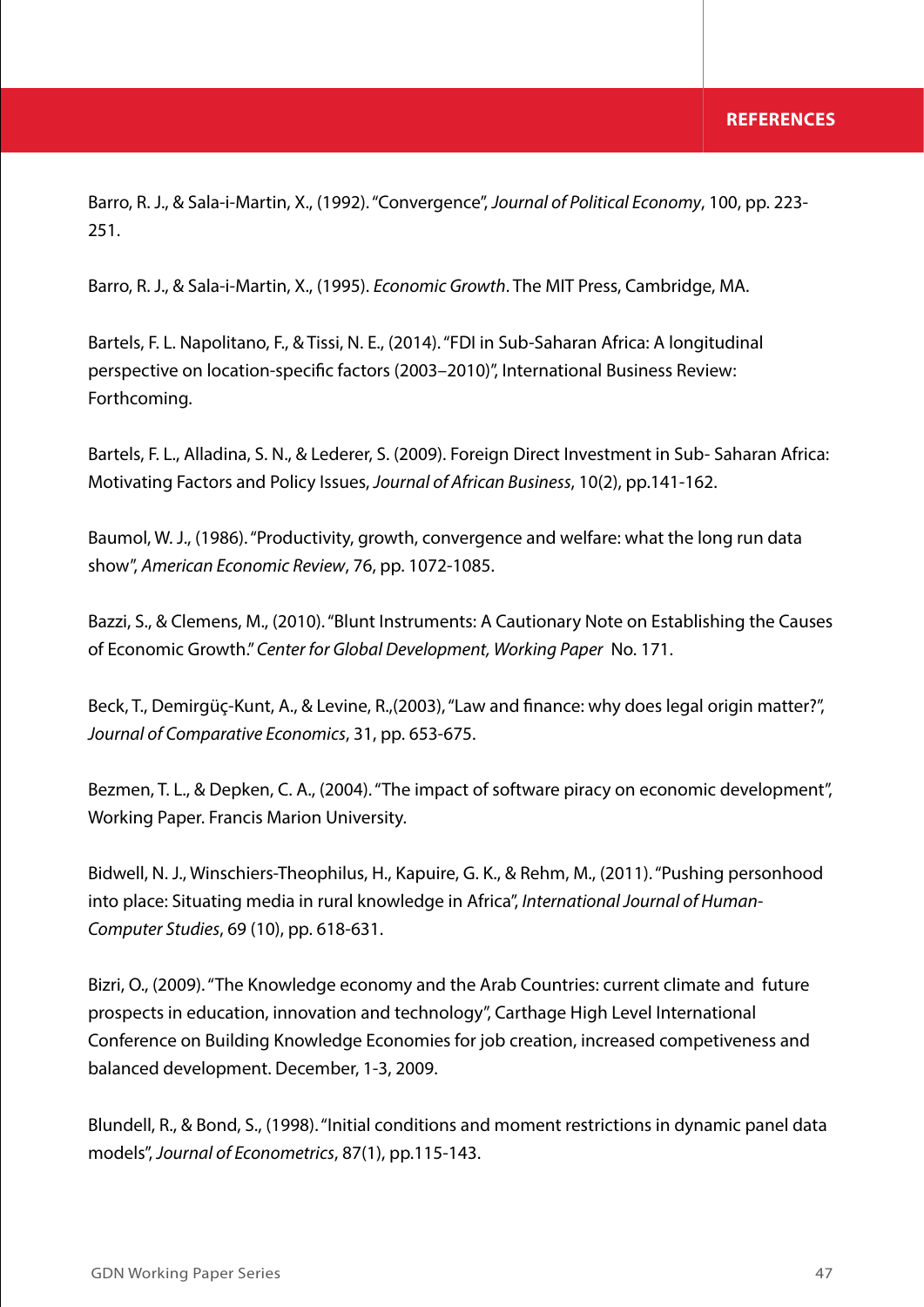Bond, S., Hoeffler, A., & Tample, J., (2001). "GMM Estimation of Empirical Growth Models", University of Oxford.

Boyce, J. K., & Ndikumana, L., (2008), "New Estimate of Capital Flight from Sub-Saharan African Countries: Linkages with External Borrowing and Policy Option", *PERI Working Paper* No. 166, University of Massachusetts Amherst, USA.

Boyce, J. K., & Ndikumana, L., (1998). "Congo's odious debt: External borrowing and capital flight in Zaire", *Development and Change*, 29, pp. 195-217.

Boyce, J. K., & Ndikumana, L., (2001). "Is Africa a Net Creditor? New Estimate of Capital Flight from Severely Indebted Sub-Saharan African Countries, 1970-1996", *Journal of Development Studies*, 38(2), pp. 27-56.

Boyce, J. K., & Ndikumana, L., (2003). "Public Debt and Private Assets: Explaining Capital Flight from Sub-Saharan African Countries", *World Development*, 31(1), pp. 107-130.

Boyce, J. K., & Ndikumana, L., (2011). "Capital flight from sub-Saharan Africa: linkages with external borrowing and policy options", *International Review of Applied Economics*, 25(2), pp. 149- 170.

Britz, J. J., Lor, P. J., Coetzee, I. E. M., & Bester, B. C., (2006). "Africa as a knowledge society: A reality check", *The International Information & Library Review*, 38, pp. 25-40.

Bruno, G., De Bonis, R., & Silvestrini, A., (2012). "Do financial systems converge? New evidence from financial assets in OECD countries". *Journal of Comparative Economics*; 40(1), pp. 141-155.

Butcher, N., (2011). *ICT in Africa. A Few Key Challenges*, in: ICT, Education, Development, and the Knowledge Society, Thematic Paper prepared for GeSCI African Leadership in ICT Program, December 2011, pp. 33-39.

Cardoso, E., (2013). "Between Past and Future of Latin America: Lessons from Brazil, Chile, Costa Rica and the Dominican Republic ", In *Achieving Development Success: Strategies and Lessons from the Developing World*, ed. Fosu, A., Oxford University Press.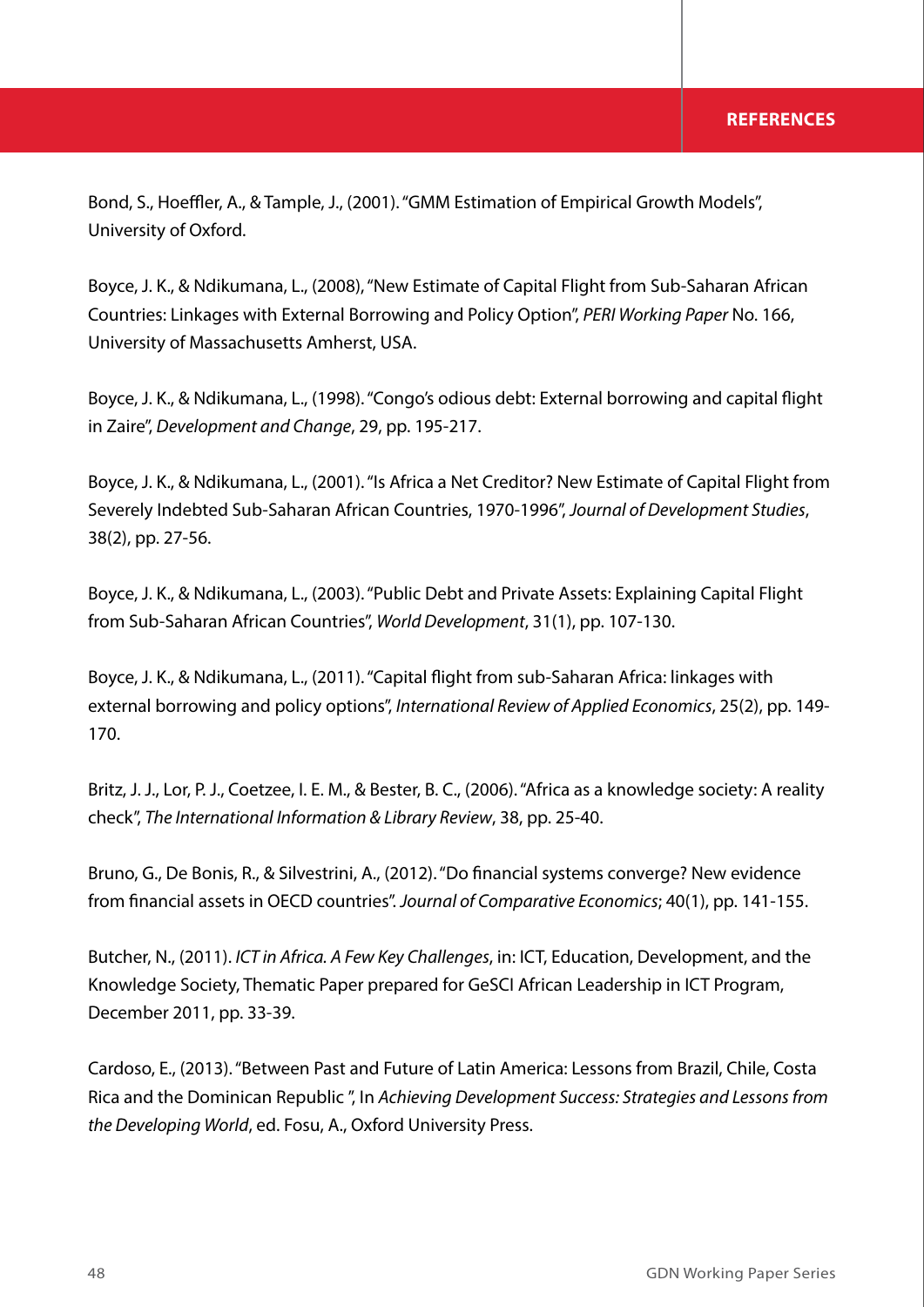Carisle, S., Kunc, M., Jones, E., & Tiffin, S., (2013). "Supporting innovation for tourism development through multi-stakeholder approaches: Experiences from Africa", *Tourism Management*, 35, pp. 59-69.

Chandra, D. S., & Yokoyama, K., (2011). "The role of good governance in the knowledge- based economic growth of East Asia – A study on Japan, Newly Industrialized Economies, Malaysia and China", Graduate School of Economics, Kyushu University.

Chang, H.J., (1994). *The Political Economy of Industrial Policy*. New York: St. Martin Press.

Charaf-Eddine, N., & Strauss, I., (2014). "The Ten Commandments of Applied Regional Integration Analysis: The African Case", *African Development Review*, 26(S1), pp. 7-20.

Chavula, H. K., (2010). "The Role of Knowledge in Economic Growth. The African Perspective", ICT, Science and Technology Division (ISTD),United Nations Economic Commission for Africa (UNECA).

Clemens, M., A., Steven, R., Bhavnani, R. R., & Bazzi, S., (2012). "Counting Chickens When They Hatch: The Short-Term Effect of Aid on Growth.", *Economic Journal*, 122(561), pp.590-617.

Cogburn, D., (2003). "Governing global information and communications policy: Emergent regime formation and the impact on Africa", *Telecommunications Policy*, 27, pp. 135-153.

Dahlman, C., (2007). "The Challenge of the Knowledge Economy for Latin America", *Globalization, Competitiveness and Governability Journal*, 1(1), pp. 18-46.

 Dahlman, C., Westphal, L. E., & Kim, L., (1985). "Reflections on Korea's Acquisition of Technological Capability". In N. Rosenberg and C. Frisctak (eds), International Technology Transfer: Concepts, Measures and Comparisons. New York: Pagamon.

Darley, W. K. (2012). Increasing Sub-Saharan Africa's Share of Foreign Direct Investment: Public Policy Challenges, Strategies, and Implications, *Journal of African Business*, 13(1), 62-69.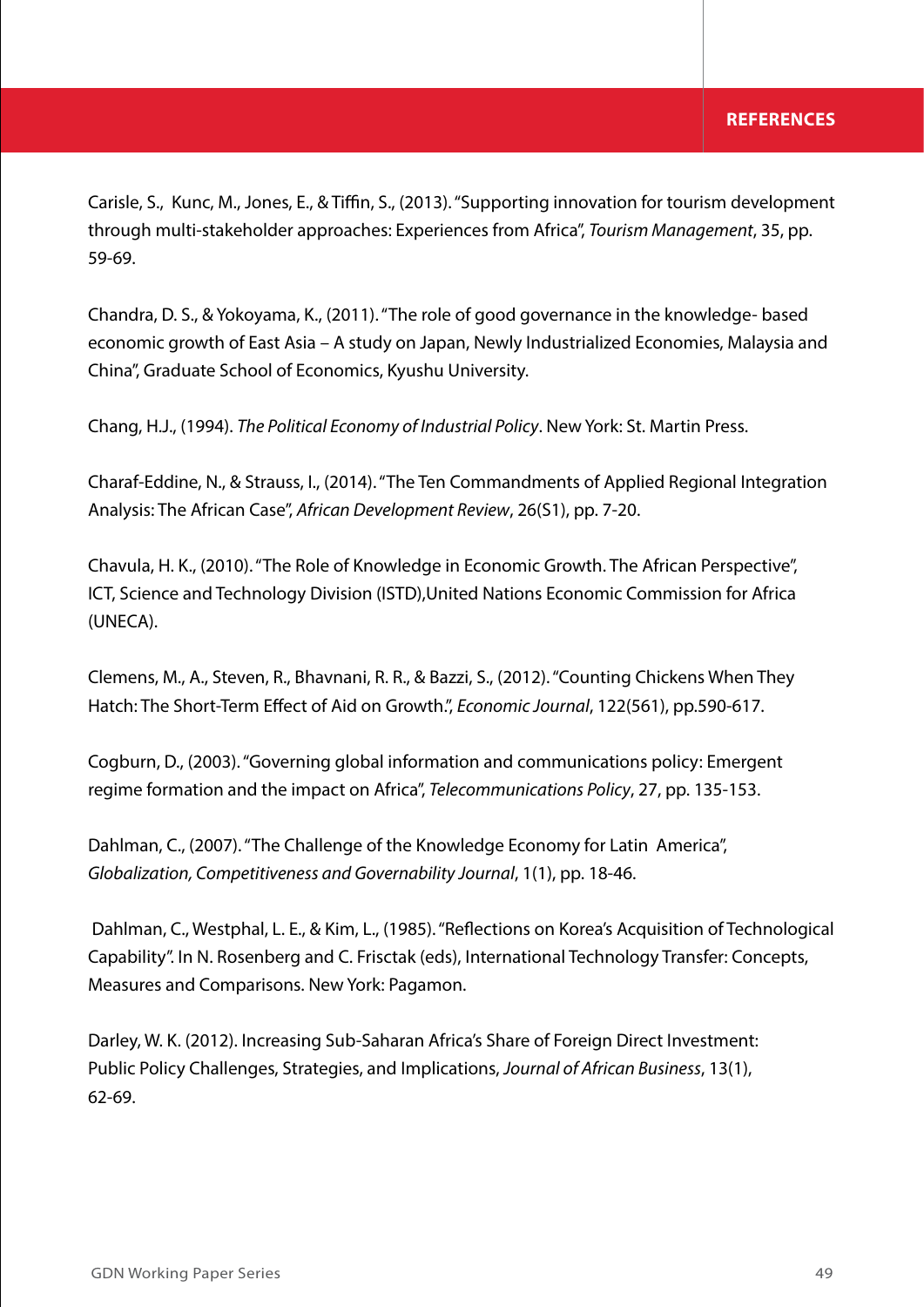De Mello, L., (2013). "Brazil's Growth Performance: Achievements and Prospects", In *Achieving Development Success: Strategies and Lessons from the Developing World*, ed. Fosu, A., Oxford University Press.

Drine, I., (2013). "'Successful' Development Models: Lessons from the MENA Region", In *Achieving Development Success: Strategies and Lessons from the Developing World*, ed. Fosu, A., Oxford University Press.

Ebaidalla, E. M., &Yahia, A. M., (2014). "Performance of Intra-COMESA Trade Integration: A Comparative Study with ASEAN's Trade Integration", *African Development Review*, 26(S1), pp. 77- 95.

Fofack, H., (2014). "The Idea of Economic Development: Views from Africa", *WIDER Working Paper* No. 2014/093, Helsinki.

Fofack, H., & Ndikumana, L., (2009). "Potential Gains from Capital Flight Repatriation from Sub-Saharan African Countries", *World Bank Working Paper* No. 5024.

Ford, D. M., (2007). "Technologizing Africa: On the bumpy information highway", *Computers and Composition*, 24, pp. 302-316.

Fosu, A., (2010), "Africa's Economic Future: Learning from the Past", CESifo Forum, Info Institute for Economic Research at the University of Munich, 11(1), pp. 62-71.

Fosu, A., (2012), "Development Success: Historical Accounts from More Advanced Countries", UNU-WIDER Research Paper.

Fosu, A., (2013a), "Achieving development success: Strategies and lessons from the developing world", *UNU-WIDER Policy Brief* (November).

Fosu, A., (2013b). "Country Role Models for Development Success: The Ghana Case", In *Achieving Development Success: Strategies and Lessons from the Developing World*, ed. Fosu, A., Oxford University Press.

Fosu, A., (2013c), "Growth of African Economies: Productivity, Policy Syndromes and the Importance of Institutions", *Journal of African Economies*, 22(4), pp. 523-551.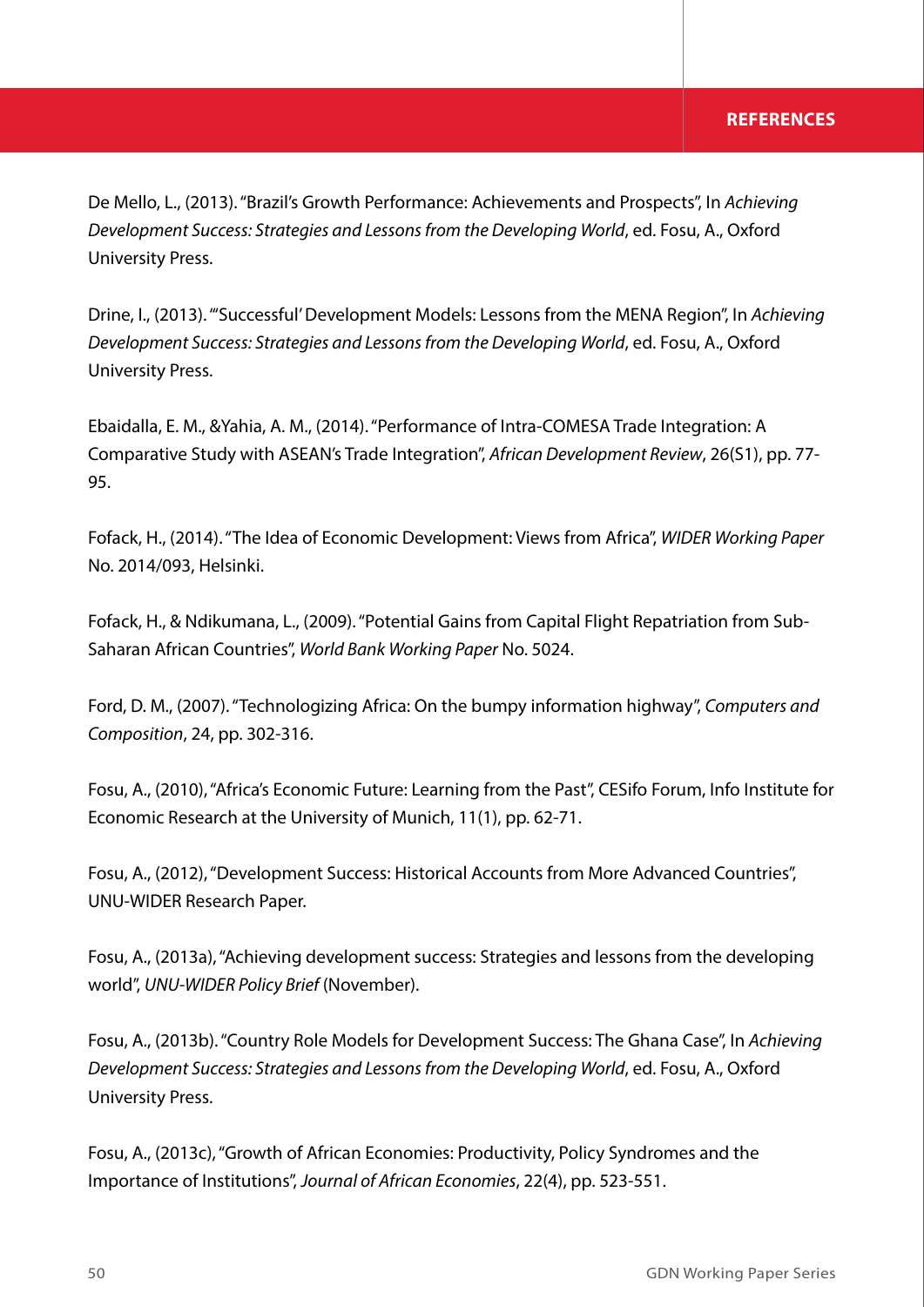Fosu, A., (2013d), "Institutions and African Economies: An Overview", *Journal of African Economies*, 22(4), pp. 491-498.

Fung, M. K., (2009). "Financial development and economic growth: convergence or divergence?", *Journal of International Money and Finance*, 28, pp. 56-67.

Garoupa, N., & Jellal, M., (2007). "Further notes on information, corruption and optimal law enforcement", *European Journal of Law and Economics*, 23(1), pp. 59-69.

German, L., & Stroud, A., (2007). "A Framework for the integration of diverse learning approaches: Operationalizing agricultural research and development (R&D) linkages in Eastern Africa", *World Development*, 35(5), pp. 792-814.

Hobday, M. (1995). *Innovation in East Asia: The Challenge to Japan*. Cheltenham: Edward Elgar.

Islam, N. (2003). "What have we learnt from the convergence debate?", *Journal of Economic Surveys*, 17(3), pp. 309-362.

Islam, N., (1995). "Growth Empirics: A Panel Data Approach", *The Quarterly Journal of Economics*, 110, (4), pp. 1127-1170.

Jellal, M., & Bouzahzah, M, (2013). "Transparency and corruption: an optimal taxation policy", *European Economics Letters*, 2(2), pp. 66-70.

Jeong, B., (2015). "The developmental state and social enterprise in South Korea: A historical institutionalism perspective", *Social Enterprise Journal*, 11(2), pp. 116-137.

Jolliffe, I. T., (2002). *Principal Component Analysis* (2ndEd.), New York: Springer.

Jomo, K. S., & Wee, C. H., (2013). "Lessons from Post-Colonial Malaysian Economic Development", In *Achieving Development Success: Strategies and Lessons from the Developing World*, ed. Fosu, A., Oxford University Press.

Kaiser, H. F., (1974). "An index of factorial simplicity". *Psychometrika*, 39, pp. 31–36.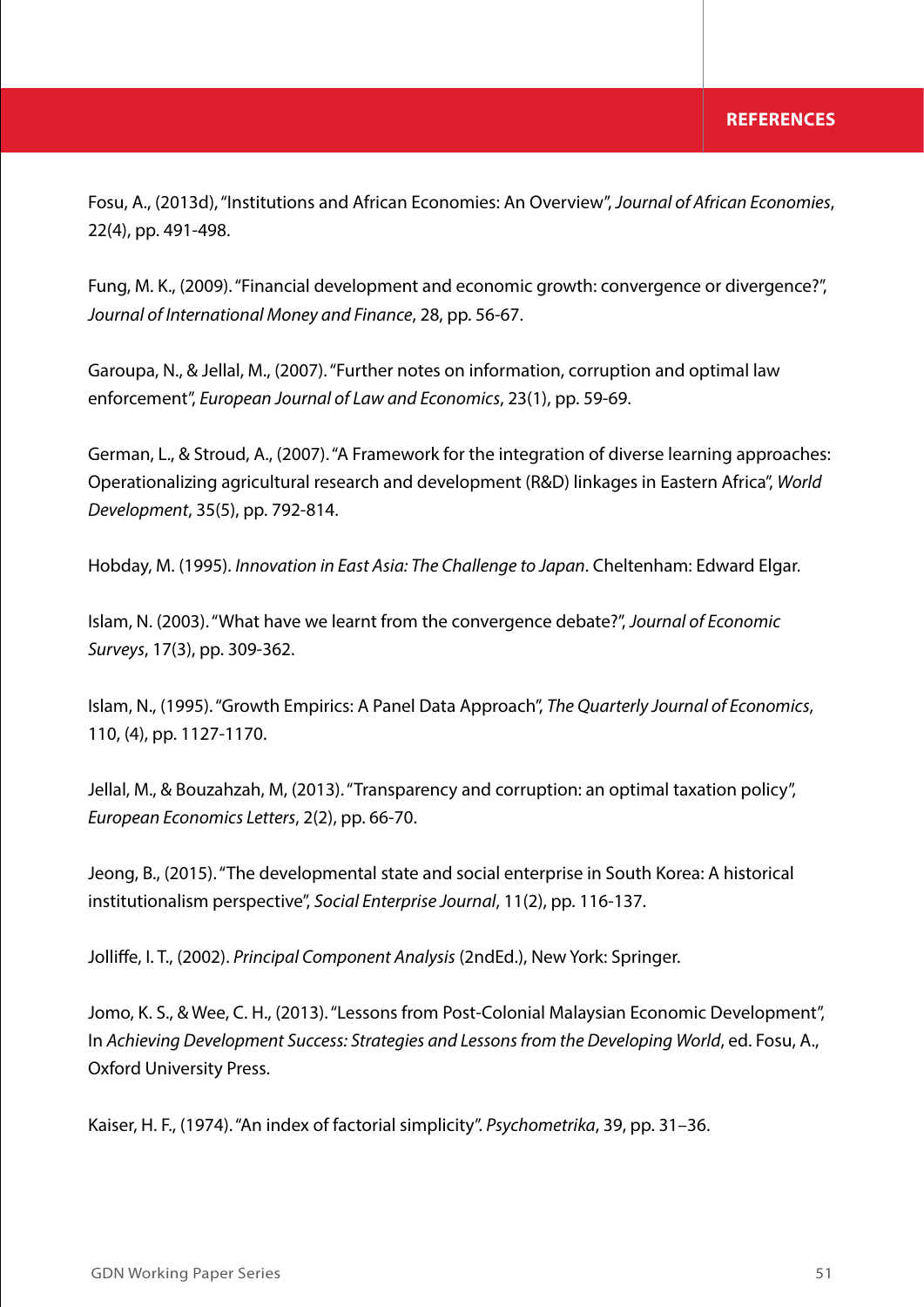## **REFERENCES**

Kamara, A. B., Bourish, L., & Nyende, M., (2007). "Growing a Knowledge-Based Economy: Evidence from Public Expenditure on Education in Africa", *Economic Research Working Paper* No. 88.

Khan, H. A., (2013). "Development Strategies: Lessons from the Experiences of South Korea, Malaysia, Thailand and Vietnam", In *Achieving Development Success: Strategies and Lessons from the Developing World*, ed. Fosu, A., Oxford University Press.

Kim, E. M., (1997). Big Business, Strong State: Collusion and Conflict in South Korean Development, 1960-1990. State University of New York Press: New York.

Kim, E. M., and Kim, P. H., (2014). The South Korean Development Experience: Beyond Aid. Critical Studies of the Asia Pacific, Palgrave Macmillan.

Kim, S., (2013). "Korea in Africa: A Missing Piece of the Puzzle?"; (ed. Kitchen Nicolas) in Emerging Powers in Africa, pp. 51-66. http://www.lse.ac.uk/IDEAS/publications/reports/pdf/SR016/SR-016-Kim.pdf (Accessed: 14/03/2014)

Kim, Y., Lee, K., Park, W. G., & Choo, K., (2012). "Appropriate intellectual property protection and economic growth in countries at different levels of development", *Research Policy*, 41(2), pp. 358- 375.

Kayizzi-Mugerwa, S., Anyanwu, J. C., & Conceição, P., (2014). "Regional Integration in Africa: An Introduction", *African Development Review*, 26(S1), pp. 1-6.

La Porta, R., Lopez-de-Silanes, F., Shleifer, A., & Vishny, R. W., (1998), "Law and finance", *Journal of Political Economy*, 106, pp. 1113-1155.

La Porta, R., Lopez-de-Silanes, F., Shleifer, A., & Vishny, R. W., (1999), "The quality of government", *Journal of Law, Economics and Organization*, 15, pp. 222-279.

La Porta, R., Lopez-de-Silanes, F., & Shleifer, A., (2008), "The Economic Consequences of Legal Origin," *Journal of Economic Literature*, 46(2), pp. 285-332.

Lee, K., (2013), "How can Korea be a Role Model for Catch-up Development? A 'Capability-based' View", In *Achieving Development Success: Strategies and Lessons from the Developing World*, ed. Fosu, A., Oxford University Press.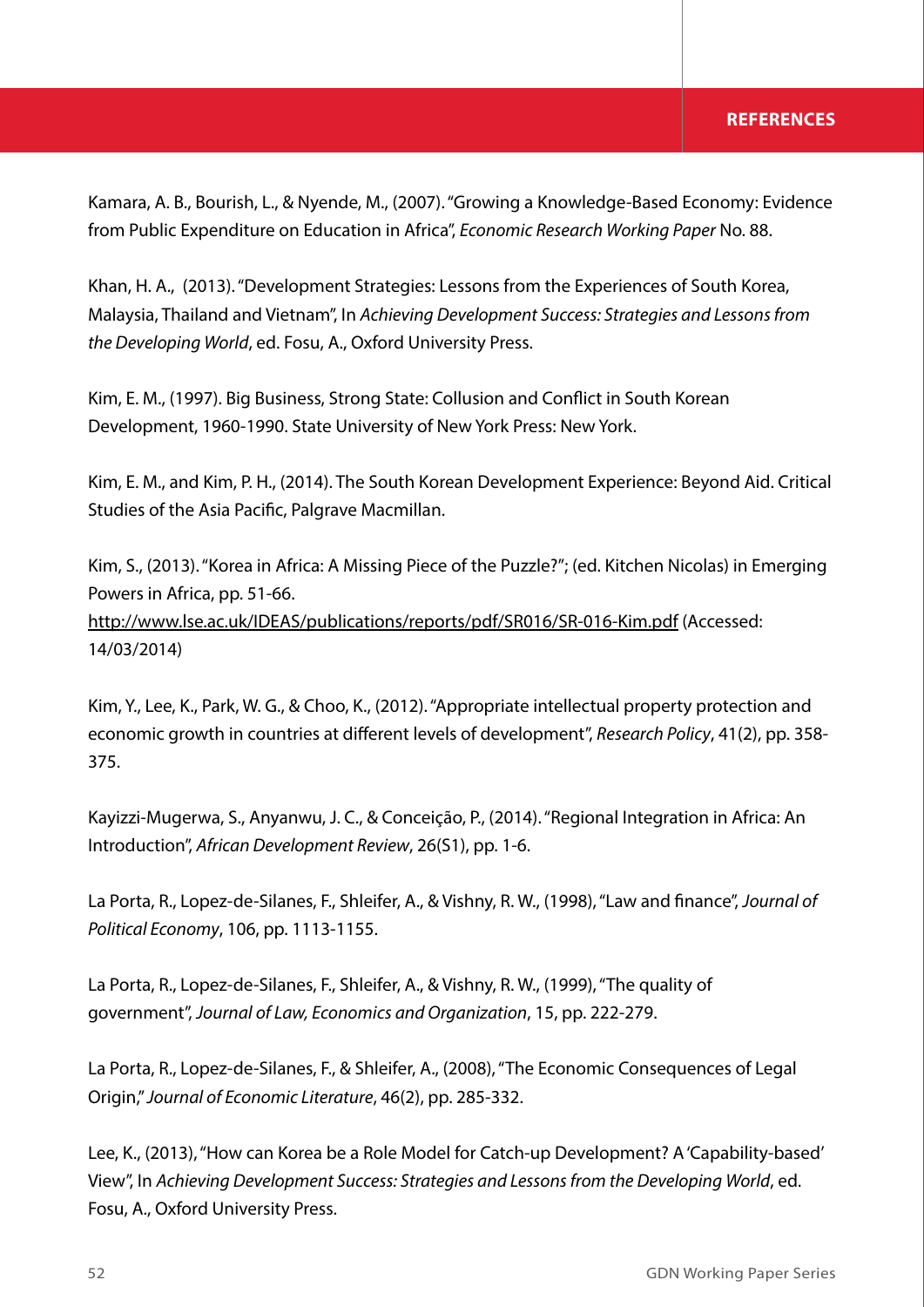Lee, K., (2009), "How Can Korea be a Role Model for Catch-up Development? A 'Capability- based' View", *UN-WIDER Research Paper* No. 2009/34.

Lee, K., & Kim, B. Y., (2009), "Both Institutions and Policies Matter but Differently for Different Income Groups of Countries: Determinants of Long-Run Economic Growth Revisited", *World Development*, 37(3), 533-549.

Letiche, J. M., (2006). "Positive economic incentives. New behavioural economics and successful economic transitions", *Journal of Asian Economics*, 17, pp. 775-796.

Lightfoot, M., (2011). "Promoting the Knowledge Economy in the Arab World", London Knowledge Lab, Institute of Education.

Lin, B., (2006). "A sustainable perspective on the knowledge economy: A critique of Austrian and mainstream view", *Ecological Economics*, 60(1), pp. 324-332.

Looney, R. E., (2013). "The Omani and the Bahraini Paths to Development: Rare and Contrasting Oil-Based Economic Success Stories", In *Achieving Development Success: Strategies and Lessons from the Developing World*, ed. Fosu, A., Oxford University Press.

Lor, P. J., & Britz, J., (2005). "Knowledge Production from an African perspective: International information flows and intellectual property", *The International Information & Library review*, 37, pp. 61-76.

Lucas, R. E., (1988). "On the mechanics of economic development", *Journal of Monetary Economics*, 22, pp. 3-42.

Lucas, R.E., (1993). "Making a miracle", *Econometrica*, 61(2), pp. 251-272.

Lundahl, M., & Petersson. L., (2013). "Post Apartheid South Africa: An Economic Story?", In *Achieving Development Success: Strategies and Lessons from the Developing World*, ed. Fosu, A., Oxford University Press.

Lwoga, E. T., Ngulube, P., & Stilwell, C., (2010). "Managing indigenous knowledge for sustainable agricultural development in developing countries: Knowledge management approaches in the social context", *The International Information & Library Review*, 42(3), pp. 172-185.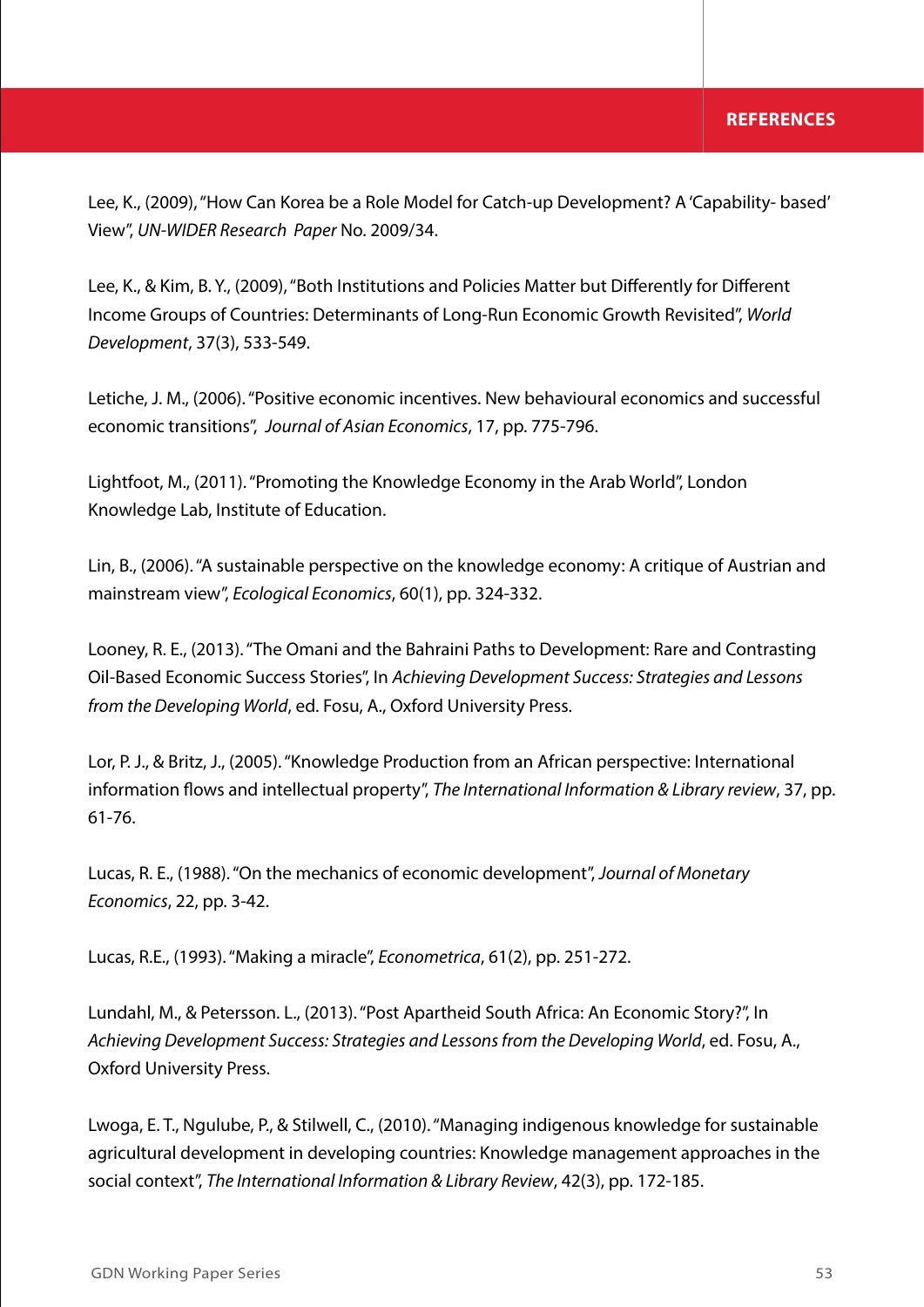Makinda, S. M., (2007). "How Africa can benefit from knowledge", *Futures*, 39, pp. 973-985.

Mankiw, N. G., Romer, D., & Weil, D. N., (1992). "A contribution to the empirics of economic growth", *Quarterly Journal of Economics*, 107, pp. 407–437.

Maswera, T., Dawson, R., & Edwards, J., (2008). "E-commerce adoption of travel and tourism organisations in South Africa, Kenya, Zimbabwe and Uganda", *Telematics and Informatics*, 25 (3), pp. 187-200.

Mayer-Foulkes, D., (2010). "Divergences and Convergences in Human Development". *UNDP Human Development Research Paper 2010/20*.

Monfort, P., (2008). "Convergence of EU Regions: Measures and Evolution", *European Union Regional Policy Paper* No. 01/2008.

Moodley, S., (2003). "The Challenge of e-business for the South African apparel sector", *Technovation*, 23, pp. 557-570.

Myburgh, A. F., (2011). "Legal developments in the protection of plant-related traditional knowledge: An intellectual property lawyer's perspective of the international and South African legal framework", South African Journal of Botany 77, pp. 844-849.

Narayan, P. K., Mishra, S., & Narayan, S., (2011). "Do market capitalization and stocks traded converge? New global evidence", Journal of Banking and Finance, 35, pp. 2771-2781.

Naudé, W., (2013). "Development Progress in Sub-Saharan Africa: Lessons from Botswana, Ghana, Mauritius and South Africa", In *Achieving Development Success: Strategies and Lessons from the Developing World*, ed. Fosu, A., Oxford University Press.

Neimark, B. D., (2012). "Industrializing nature, knowledge, and labour: The political economy of bioprospecting in Madagascar", *Geoforum*, 43, pp. 980-990.

Nguena, C. L., & Tsafack, N. R., (2014). "On the Sensitivity of Banking Activity Shocks: Evidence from the CEMAC Sub-region". *Economics Bulletin*, 34(1), pp. 354-372.

Njifen, I., (2014). "L'informalité: un nouveau paradigme de développement et d'intégration « par le bas » en Afrique", *African Development Review*, 26(S1), pp. 21-32.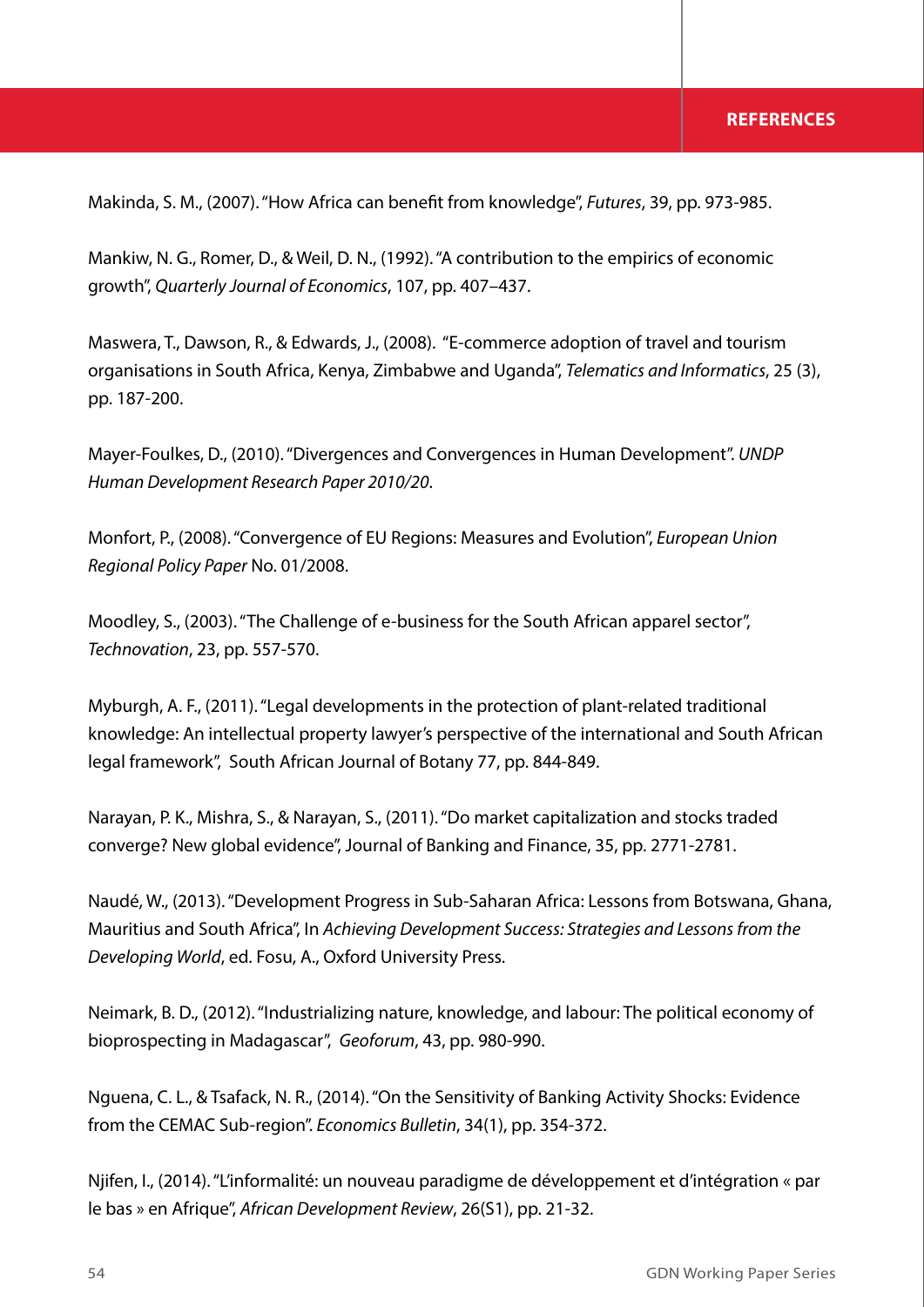## **REFERENCES**

Nshimbi, C. C., & Fioramonti, L., (2014). "The Will to Integrate: South Africa's Responses to Regional Migration from the SADC Region", *African Development Review*, 26(S1), pp. 52-63.

Nyarko, Y., (2013a). "Sustaining High Economic Growth in Sub-Saharan Africa: Knowledge and the Structure of the Economy", *Journal of African Economies*, 22, suppl\_1(January), pp: -i101.

Nyarko, Y., (2013b). "The United Arab Emirates: Some Lessons in Economic Development", In *Achieving Development Success: Strategies and Lessons from the Developing World*, ed. Fosu, A., Oxford University Press.

Ofa, S. V., & Karingi, S., (2014). "Trade in Intermediate Inputs and Trade Facilitation in Africa's Regional Integration", *African Development Review*, 26(S1), pp. 96-110.

OECD (Organization for Economic Cooperation and Development) (1992). *Technology and Economy: The Key Relationships*. Paris: OECD.

OECD (2008) *Development Cooperation of the Republic of Korea: DAC Special Review*, (Paris: OECD), http://www.oecd.org/dac/peer-reviews/42347329.pdf (Accessed: 16/07/2015).

Oyelaran-Oyeyinka, B., & Gehl Sampath, P., (2007). "Innovation in African Development. Case Studies of Uganda, Tanzania and Kenya", A World Bank Study. http://info.worldbank.org/etools/docs/library/239730/InnovationInAfricaFinalPaper.pdf (Accessed: 22/03/2014).

Pillay, P., (2010). "South Korea", In *Linking higher education and economic development: Implications for Africa from three successful systems, (Chapter 4)* pp. 71-96. http://chet.org.za/books/linking-higher-education-and-economic-development (Accessed: 14/06/2015).

Petrakis, P. E., & Stamatakis, D. (2002). "Growth and educational levels: a comparative analysis". *Economics of Education Review*, 21 (2), pp. 513-521.

Pozo, S., Sanchez-Fung, J., & Santos-Paulino, A. U., (2013). "Economic Development Strategies in the Dominican Republic", In *Achieving Development Success: Strategies and Lessons from the Developing World*, ed. Fosu, A., Oxford University Press.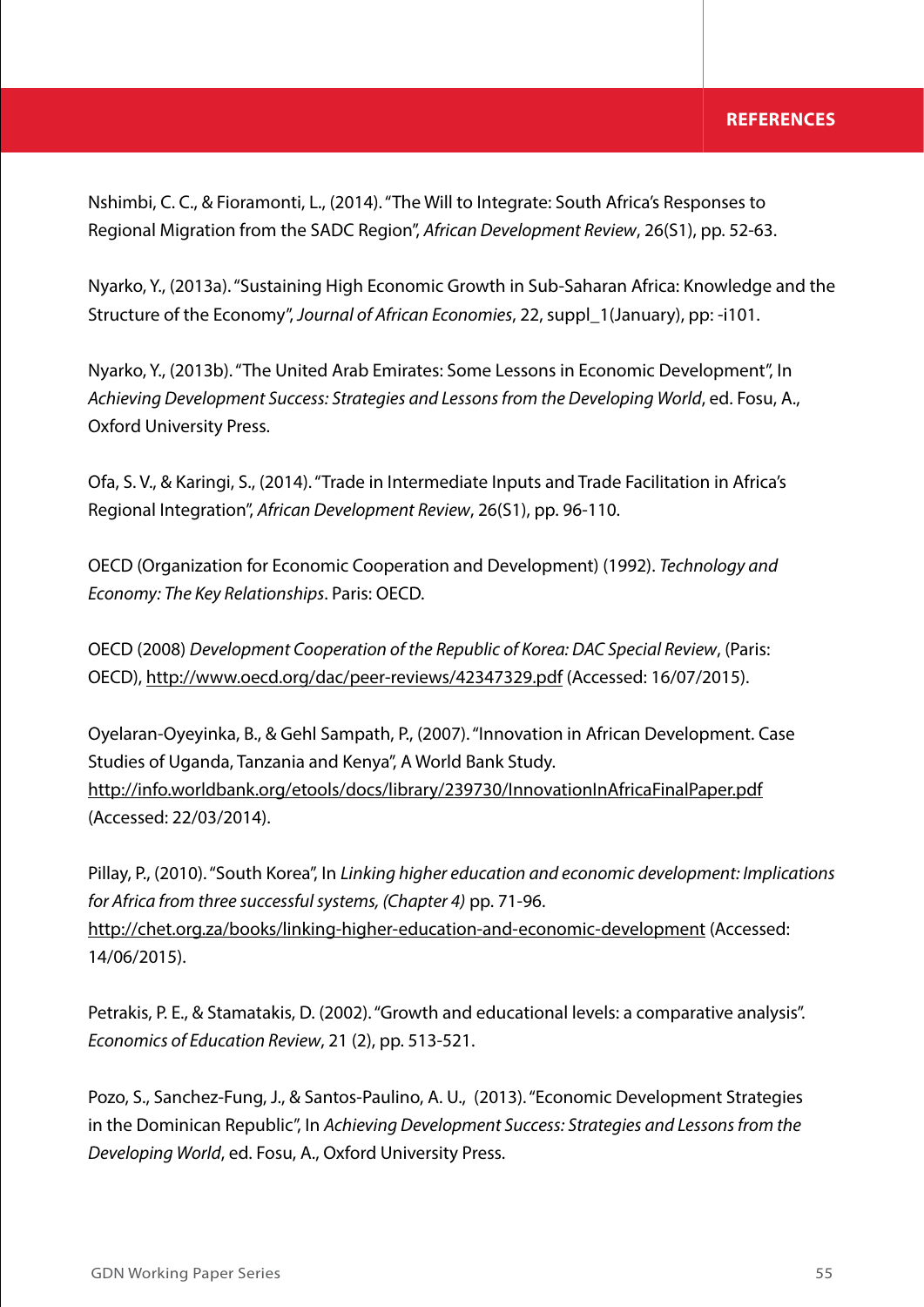#### **REFERENCES**

Preece, J., (2013). "Africa and international policy making for lifelong learning: textual revelations", *International Journal of Educational Development*, 33, pp. 98-105.

Prochniak, M., & Witkowski, B., (2012a). "Beta convergence stability among "Old" and "New" EU countries: The Bayesian Model Averaging Perspective", Warsaw School of Economics.

Prochniak, M., & Witkowski, B., (2012b). "Real economic convergence and the impact of monetary policy on economic growth of the EU countries: The analysis of time stability and the identification of major turning points based on the Bayesian methods", Warsaw School of Economics.

Raseroka, K., (2008). "Information transformation Africa: Indigenous knowledge – Securing space in the knowledge society", *The International Information and Library Review*, 40, pp. 243-250.

Robinson, J., (2013). "Botswana as a Role Model for Country Success", In *Achieving Development Success: Strategies and Lessons from the Developing World*, ed. Fosu, A., Oxford University Press.

Rolfe, R. J., & Woodward, D. P., (2004). "Attracting foreign investment through privatization: the Zambian experience", *Journal of African Business*, 5(1), pp.5-27.

Roodman, D., (2009). "A Note on the Theme of Too Many Instruments." *Oxford Bulletin of Economics and Statistics*, 71(1), pp. 135-158.

Roodman, D., (2008). "Through the Looking Glass, and What OLS Found There: On Growth, Foreign Aid, and Reverse Causality." *Center for Global Development, Working Paper* No. 137.

Roodman, D., (2007). "The Anarchy of Numbers: Aid, Development, and Cross-Country Empirics." *World Bank Economic Review*, 21(2), pp. 255-277.

Rooney, D., (2005). "Knowledge, economy, technology and society: The politics of discourse", *Telematics and Informatics*, 22, pp. 405-422.

Santos-Paulino, A. U., (2013). "Country Role Model of Development Success: Lessons from China and India ", In *Achieving Development Success: Strategies and Lessons from the Developing World*, ed. Fosu, A., Oxford University Press.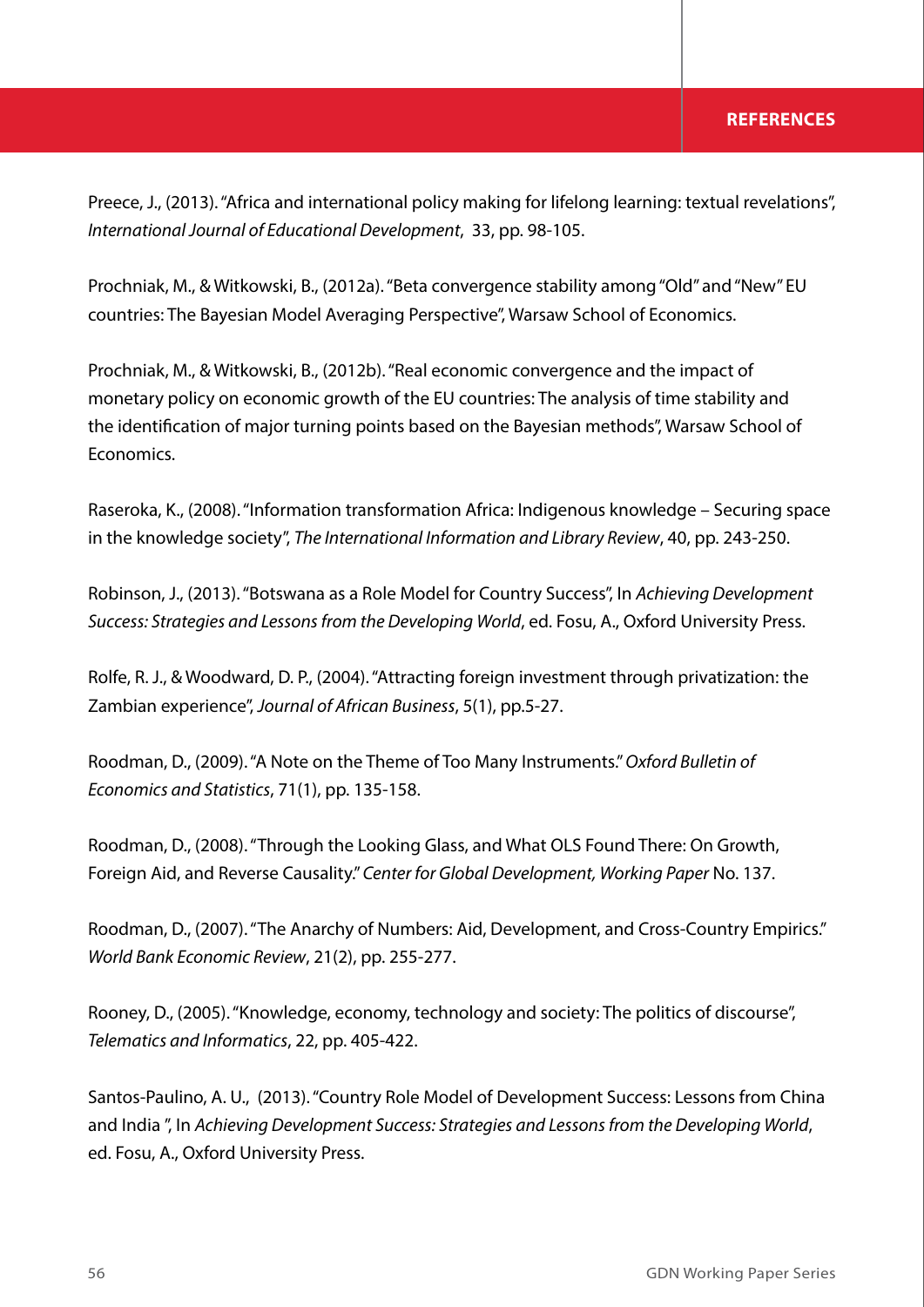Saxegaard, M., (2006). "Excess liquidity and effectiveness of monetary policy: evidence from sub-Saharan Africa", *IMF Working Paper* No. 06/115.

Shuaibu, M., (2015). "Trade Liberalization and Intra-Regional Trade: A Case of Selected ECOWAS Countries", *African Development Review*, 27(1), pp. 27-40.

Singh, N., (2013). "Democracy, Diversity and Development: India's Strategy and Outcomes", In *Achieving Development Success: Strategies and Lessons from the Developing World*, ed. Fosu, A., Oxford University Press.

Solow, R. M., (1956). "A contribution to the theory of economic growth", *Quarterly Journal of Economics*, 70, pp. 65-94.

Subramanian, A., (2013). "The Mauritian Success Story and Its Lessons", In *Achieving Development Success: Strategies and Lessons from the Developing World*, ed. Fosu, A., Oxford University Press.

Suh, J., & Chen, D. H. C., (2007). "Korea as a Knowledge Economy. Evolutionary Process and Lessons Learned", Korea Development Institute, https://www.usp.ac.fj/worldbank2009/frame/Documents/Publications\_ regional/409300PAPER0KR101OFFICIAL0USE0ONLY1.pdf (Accessed: 19/03/2014).

Sumberg, J., (2005). "Systems of innovation theory and the changing architecture of agricultural research in Africa", *Food Policy*, 30 (1), pp. 21-41.

Swan, T., (1956). "Economic growth and capital accumulation". *Economic Record*, 32, pp. 334–361.

Solimano, A., (2013). "Three Decades of Neoliberal Economics in Chile: Achievements, Failures and Dilemmas", In *Achieving Development Success: Strategies and Lessons from the Developing World*, ed. Fosu, A., Oxford University Press.

Tchamyou, S. V., (2014). "The Role of Knowledge Economy in African Business", Master Thesis, HEC-Ulg Management School.

Thoburn, J., (2013). "Vietnam as a Role Model for Development", In *Achieving Development Success: Strategies and Lessons from the Developing World*, ed. Fosu, A., Oxford University Press.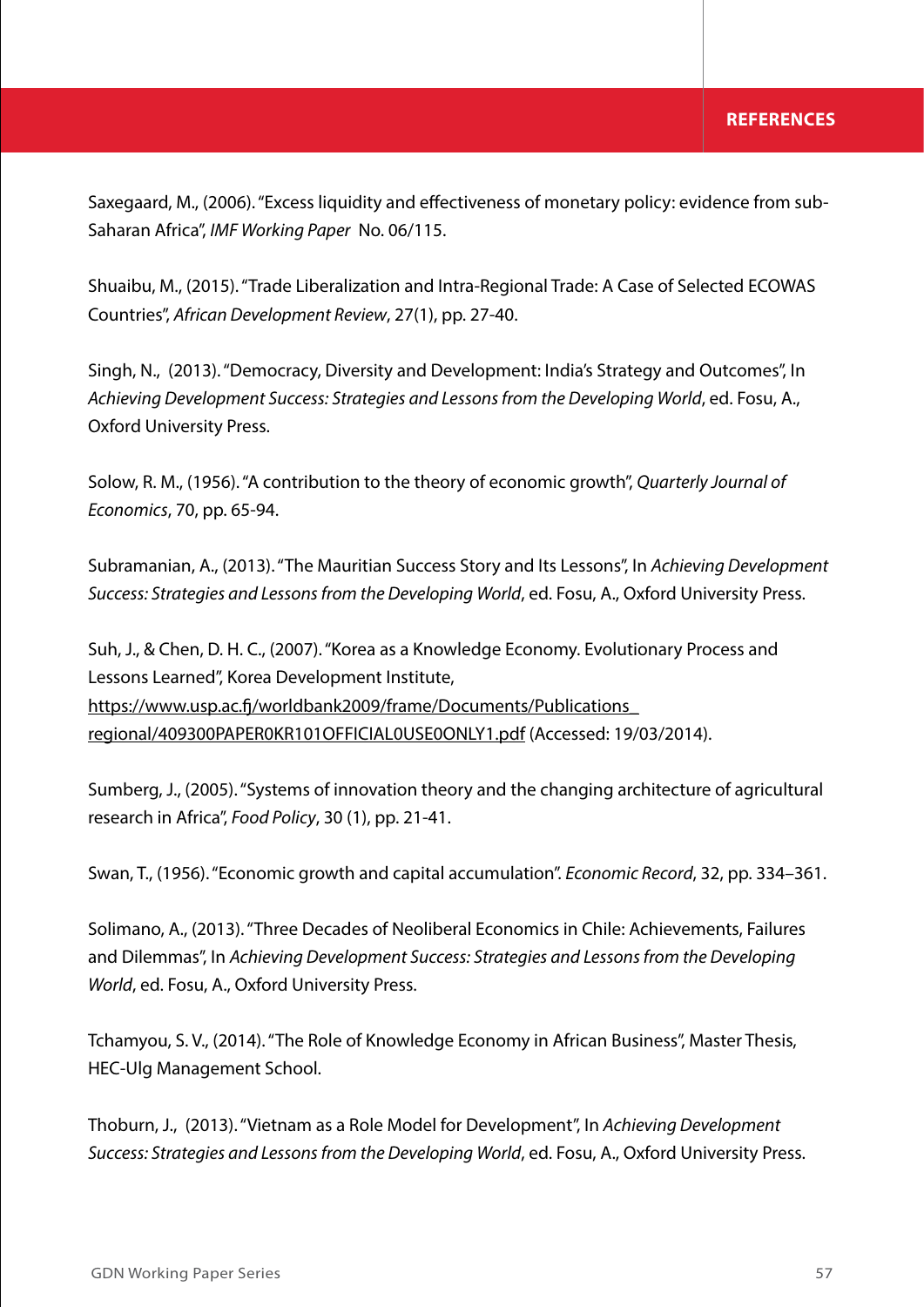Tran, M., (2011). "South Korea: a model of development?", *The Guardian*, http://www.theguardian.com/global-development/poverty-matters/2011/nov/28/south-koreadevelopment-model (Accessed: 14/03/2014).

Trejos, A., (2013). "Country Role Models for Development Success: The Case of Costa Rica", In *Achieving Development Success: Strategies and Lessons from the Developing World*, ed. Fosu, A., Oxford University Press.

Tumwebaze, H. K., & Ijjo A. I., (2015). "Regional Economic Integration and Economic Growth in the COMESA Region, 1980–2010", *African Development Review*, 27(1), pp. 67-77.

Tuomi, K. (2011). The Role of the Investment Climate and Tax Incentives in the Foreign Direct Investment Decision: Evidence from South Africa, *Journal of African Business*, 12(1), 133-147.

Utterback. J. M., (1975). 'A Dynamic Model of Process and Product Innovation', *Omega*, 3 (6), pp. 649-656.

Van Wijk, J., & Junne, G., (1993). "Intellectual Property Protection of Advanced Technology", U NU/ INTECH, Working Paper No. 10. http://archive.unu.edu/hq/library/Collection/PDF\_files/INTECH/ INTECHwp10.pdf (Accessed: 14/06/2015).

Wagiciengo, M. M., & Belal, A. R., (2012). "Intellectual capital disclosure by South African companies: A longitudinal investigation", *Advances in Accounting*, 28 (1), pp. 111-119.

Wantchekon, L., Klasnja, M., & Novta, N., (2014). "Education and Human Capital Externalities: Evidence from Colonial Benin", Department of Politics, Princeton University.

Warr, P., (2013). "Thailand's Development Strategy and Growth Performance", In *Achieving Development Success: Strategies and Lessons from the Developing World*, ed. Fosu, A., Oxford University Press.

Weber, A. S., (2011). "The role of education in knowledge economies in developing countries", Procedia Social and Behavioral Sciences, 15, pp. 2589-2594.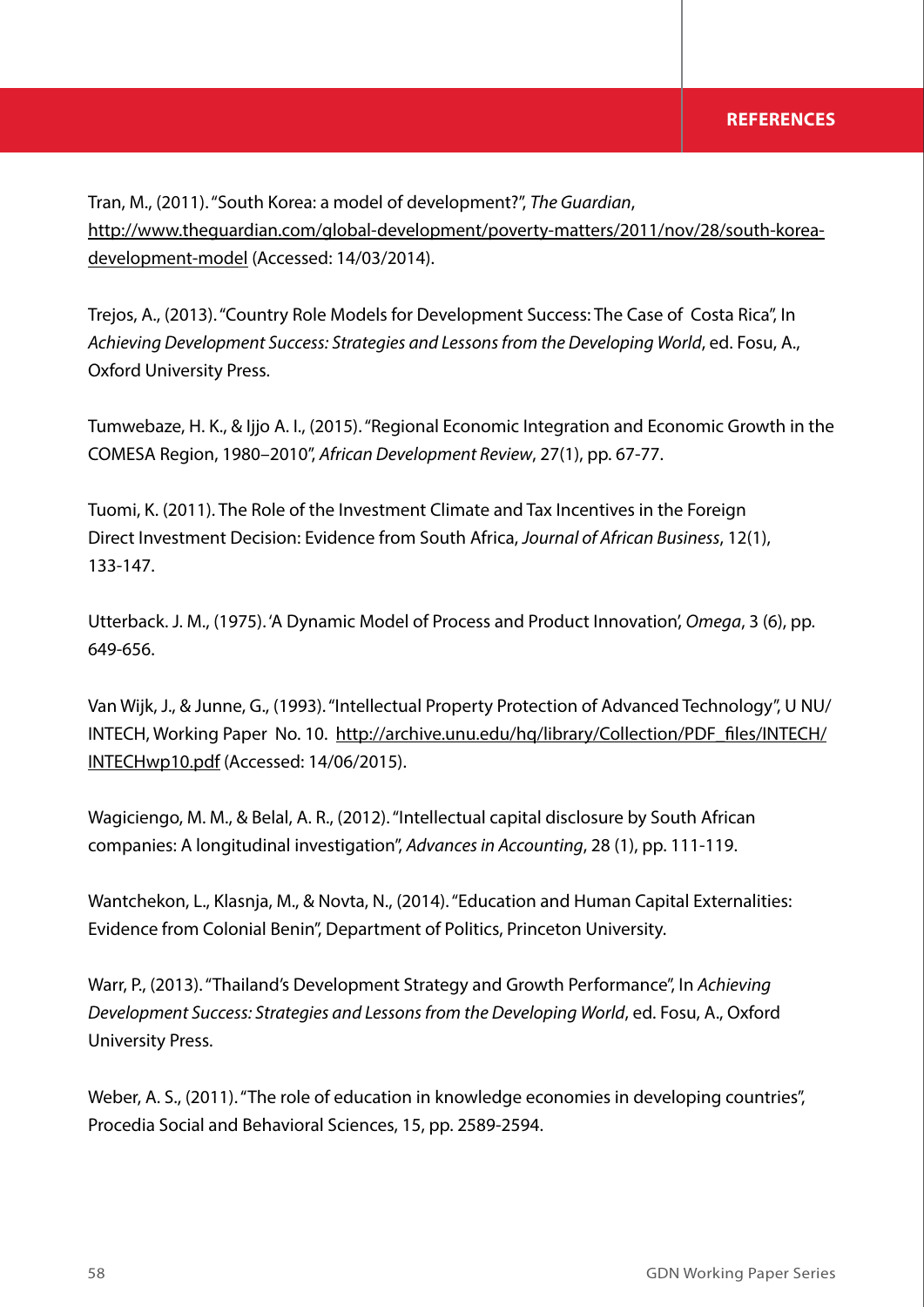Weeks, J., (2012), "Macroeconomic Impact of Capital Flows in Sub-Saharan African Countries, 1980-2008*", Association of Concerned Africa Scholar Bulletin*, No. 87, pp. 1-7.

World Bank (1993). *The East Asian Miracle: Economic Growth and Public Policy*. New York: Oxford University Press.

World Bank, (2007). "Building Knowledge Economies. Advanced Strategies for Development", World Bank Institute.

Yao, Y. E., (2013). "The Disinterested Government: An Interpretation of China's Economic Success in the Reform Era ", In *Achieving Development Success: Strategies and Lessons from the Developing World*, ed. Fosu, A., Oxford University Press.

 Zerbe, N., (2005). "Biodiversity, ownership, and indigenous knowledge: exploring legal frameworks for community, farmers, and intellectual property rights in Africa", *Ecological Economics*, 53, pp. 493-506.